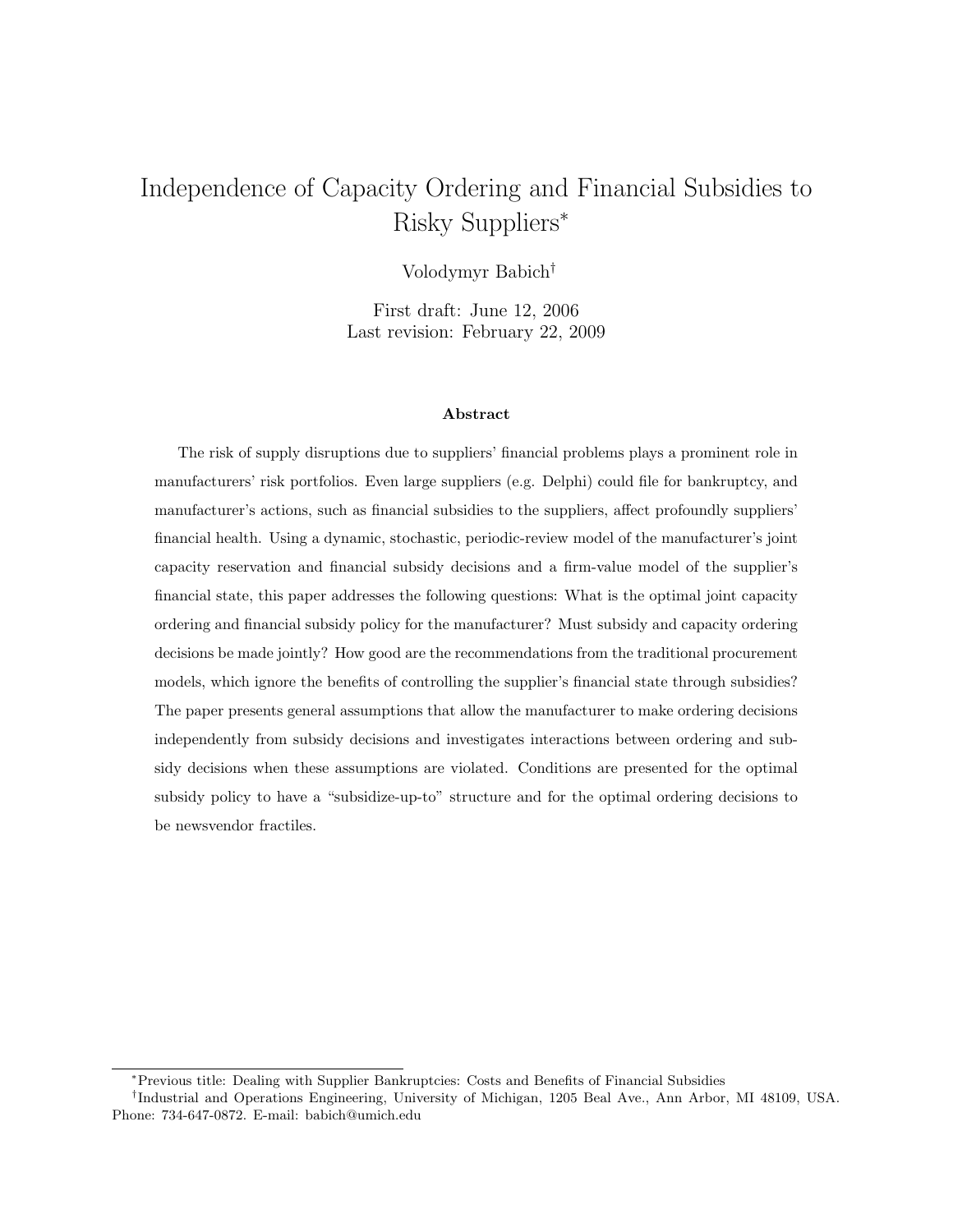### 1 Introduction

In October 2005, Delphi Corporation, the largest auto-parts supplier in the United States, filed for Chapter 11 bankruptcy protection. According to Lester (2002), Delphi, which was ranked 63rd on the S&P 500 list, had \$17.1 billion in assets, \$22.2 billion in debt, and \$4.3 billion in unfunded pension liabilities. While the size of Delphi's bankruptcy is exceptional, it is just one example of a long series of recent supplier bankruptcies in the automotive and other industries.<sup>1</sup>

Following a supplier's bankruptcy, the probability of supply disruptions for the manufacturer increases, as labor strikes are more likely to occur during contract renegotiations and supplier bankruptcy reorganization. For example, following Delphi's bankruptcy, both Delphi's and GM's executives warned of possible supply disruptions (General Motors Corporation is Delphi's largest customer, accounting for 51% of Delphi's sales). Even without labor strikes, order fulfillment and product quality of the bankrupt supplier could be adversely affected, because bankrupt suppliers lose key personnel, forgo investments in manufacturing process improvements, and sacrifice quality control, either by choice or due to lack of financing (see Welch, 2005, for other examples of indirect bankruptcy costs). The bondholders of the bankrupt supplier, concerned primarily with recovering loans they extended to the firm, may try to liquidate the supplier's operations in order to monetize the supplier's assets or try to "hold up" the manufacturer for additional payments.<sup>2</sup>

How can a manufacturer deal with the supplier's deteriorating financial state and the resulting loss of the supplier's operational capacity? One answer to this question is offered by Ford Motor Company and its supplier, Visteon, which considered filing for bankruptcy in 2005. Visteon's bankruptcy was averted after Ford (which is the largest of Visteon's customers, accounting for 65% of Visteon's sales) agreed to pay between \$1.6 billion and \$1.8 billion to help with Visteon's restructuring (White, 2005).

Similar to Ford, General Motors subsidizes its ailing supplier, Delphi. However, unlike Ford, GM could not afford to buy Delphi out of bankruptcy completely, for this would have required a \$9 billion investment, a sum that would have forced GM itself into a perilous financial state, dramatically increasing GM's financing costs.<sup>3</sup>

<sup>&</sup>lt;sup>1</sup>Collins & Aikman Corporation filed for bankruptcy protection on May 17, 2005, Universal Automotive Industries filed for bankruptcy protection on May 26, 2005, Dana Corporation filed for bankruptcy protection on March 3, 2006, Dura Automotive Systems filed for bankruptcy protection on October 10, 2006.

<sup>&</sup>lt;sup>2</sup>A well-known "hold up" example is the UPF Thompson v. Land Rover case. UPF Thompson was a supplier of chassis to Land-Rover's Discovery model. After UPF Thompson's bankruptcy in December of 2001, KPMG, which was representing the claimholders of UPF Thompson, demanded a £35 million additional payment from Land Rover, threatening to stop supplying chassis otherwise. Although Land Rover objected to these demands, considering them blackmail, KPMG successfully argued in court that it is obligated to exploit, in the interests of the claimholders, every asset of UPF Thompson, including its strategic position with respect to Land-Rover (see Jennings, 2002). The case was settled outside of the courts for an undisclosed payment from Land Rover to KPMG.

<sup>3</sup>As the Wall Street Journal reported on January 12, 2007, General Motors bonds were rated Caa1 by Moody's, Bby Standard & Poor's, and B by Fitch. The yield on GM bonds, maturing in July 2023, was 8.98%. For comparison,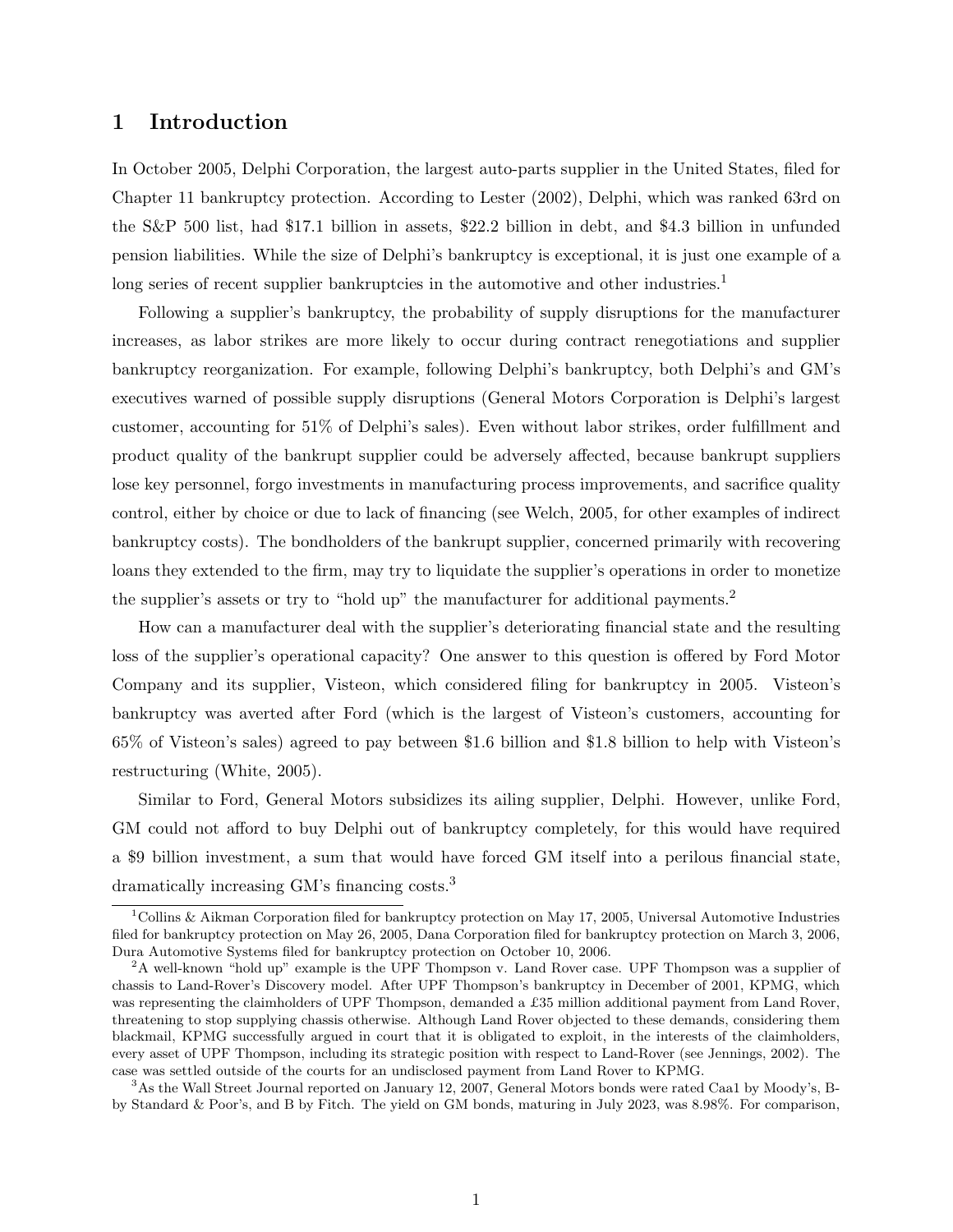A number of interesting research questions arise from GM/Delphi, Ford/Visteon, and other examples. Specifically, what is the optimal joint capacity ordering and financial subsidy policy for a manufacturer? Must subsidy and capacity ordering decisions be made jointly? How good are the recommendations from the traditional procurement models, which ignore the benefits of controlling the supplier's financial state through subsidies?

To answer these questions I consider a dynamic, stochastic model of a supply chain, consisting of a manufacturer and its supplier, and that combines elements of firm-value financial default models and operational procurement models. The combined model is general as it imposes weak assumptions on the evolution of the supplier's financial state and allows general convex functions to represent the manufacturer's operating costs. For this general model I put forth conditions under which the manufacturer can make capacity reservation decisions independently of the financial subsidy decisions. This separation result is similar in spirit to Modigliani and Miller (1958) propositions that under certain conditions (specifically, perfect capital markets) one can separate investment and financing decisions. One consequence of the separation result, is that the optimal operational decisions in this paper can be the same as in the traditional procurement models. For instance, when operating costs have the newsvendor structure, the optimal order quantities satisfy the newsvendor fractile expressions.

The separation property does not mean that the subsidy decisions are irrelevant. On the contrary, an option to subsidize the supplier could add significant value to the manufacturer. I consider two examples for the use of subsidies: the subsidies are used by the supplier to reduce its current liabilities, and the subsidies are used to invest in assets. For the model where subsidies are invested in assets, the manufacturer's optimal policy has the "subsidize-up-to" structure. For the model where subsidies reduce liabilities, this structure need not be optimal, but one can still analyze the optimal subsidies. Having found the optimal policies, I investigate their properties, for example by studying comparative statics with respect to problem parameters. To illustrate how the analysis of this paper can be applied in practice I discuss Ford's decision to subsidize Visteon in 2005.

Finally, I study the interactions between subsidy and capacity ordering decisions when the separation assumptions do not hold.

To the best of my knowledge, this paper is the first attempt to model the relationship between the supplier's financial state and supplier's capabilities to fulfill manufacturer's order. This work is related to the growing body of research on disruption risk management in supply chains (see, for example, Vidal and Goetschalckx, 2000; Tomlin and Wang, 2005; Tomlin, 2006; Babich et al., 2007; Babich, 2006; Dada et al., 2007; Tomlin and Snyder, 2006; Snyder and Daskin, 2006; Yang et al.,

<sup>10-</sup>year treasury yield was 4.66% and 20-year treasury yield was 4.84%. Thus, GM must pay approximately 100% premium over the government rates to entice investors to lend GM money.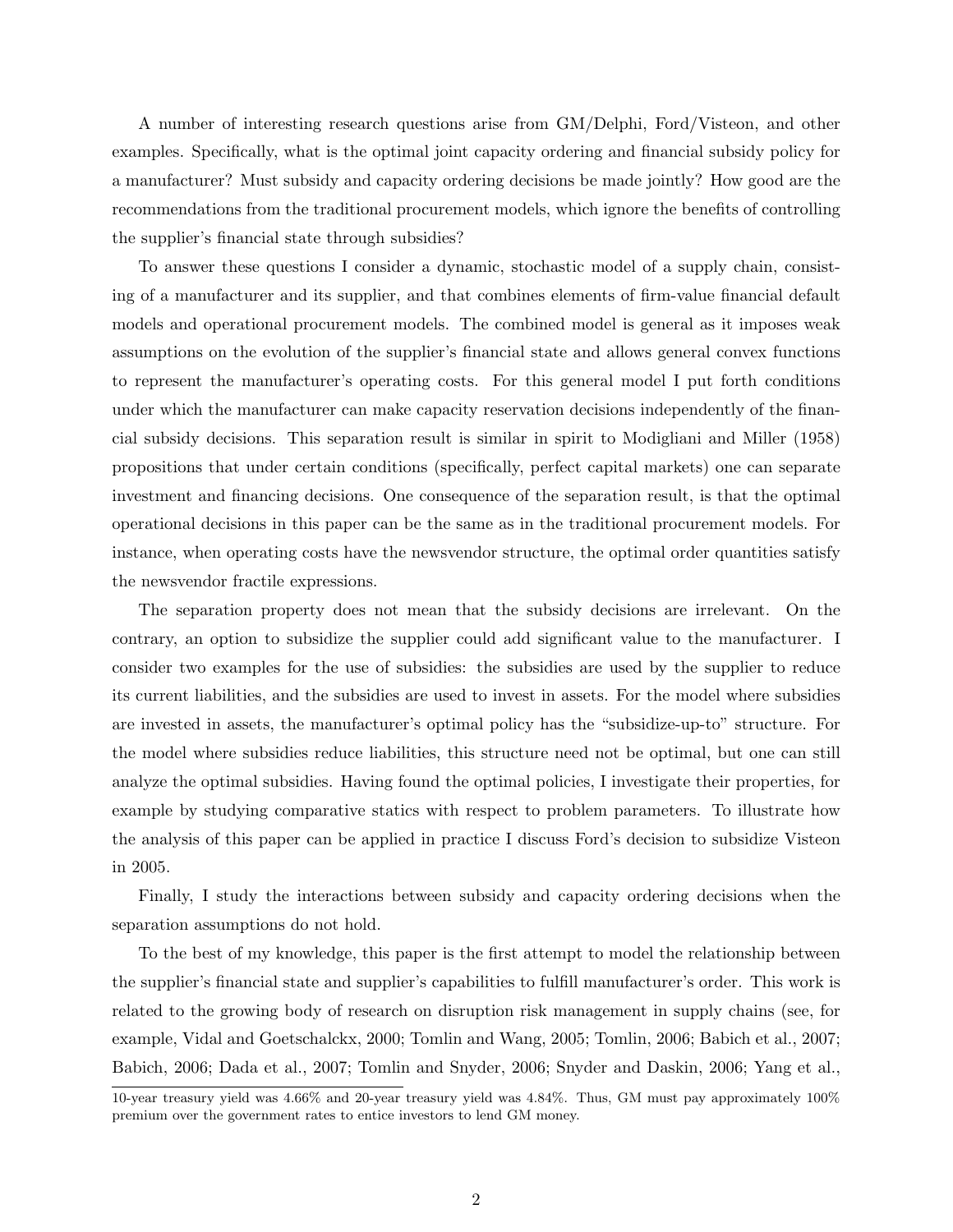2008, and references therein), and the research on random yields and supplier random capacities, particularly a paper by Ciarrallo et al. (1994). In their paper, Ciarrallo et al. (1994) prove that for a dynamic, periodic-review inventory problem, where supply uncertainty is modeled as random supplier's capacity and random capacities are a sequence of i.i.d. random variables, a base-stock policy is optimal. This paper extends the main results in Ciarrallo et al. (1994) to the model with general interperiod operating cost functions, Markov process for supply uncertainty, and subsidy decisions that control the process for supply uncertainty. Because in this paper random capacity is driven by a Markov process (instead of i.i.d. random variables), analytically I can characterize a capacity reservation problem only (instead of an inventory problem, as in Ciarrallo et al. 1994). The model in this paper is much more complex than a typical random-yield model, because, in addition to determining the optimal ordering policy I control the dynamics of the distribution of supply disruptions over time. Even the simplest mathematical properties of the corresponding optimization problem, like convexity or unimodality are non-trivial to derive. Therefore, it is remarkable that there exists a set of assumptions that allows the decomposition of this complex problem into simpler ones and that leads to the optimal policies, which look deceivingly easy and similar to the well-known inventory policies.

In a related work, Swinney and Netessine (2008) study the choice between short-term and longterm contracts that the buyer offers to two suppliers in a two-period model, where suppliers could go bankrupt if their random production costs turn out to be too high. Swinney and Netessine (2008) show that the buyer prefers long-term contracts with the suppliers, because this arrangement allows the buyer to offer higher a price to the supplier in the first period, reducing the supplier's likelihood of default. This is an interesting insight, which can be interpreted in the context of this paper as that the subsidies to the suppliers can be used by the manufacturer to control supplier default risk. My model is different from the one by Swinney and Netessine (2008) in several dimensions. For example, I solve an N-period problem with general interperiod operating cost functions, general random capacity functions, the financial subsidies as decisions, and financial subsidy costs, but with only one supplier. I also employ a different model for the supplier's financial defaults.

The supplier's financial state model in this paper belongs to the family of firm-value financial defaults models. Firm-value (also called Merton) models are based on the seminal work by Black and Scholes (1973) and Merton (1974), who considered corporate debt as a contingent claim on the value of the firm. Because these models focus on the economic reasons for bankruptcies, firm-value models are well-suited for studies of the interaction between lenders and borrowers, effect of taxes and bankruptcy costs, determination of the optimal capital structure (see, for example, Leland, 1994; Leland and Toft, 1996; Briys and de Varenne, 1997), and as in this paper, of interactions between the supplier's financial state and its effective capacity.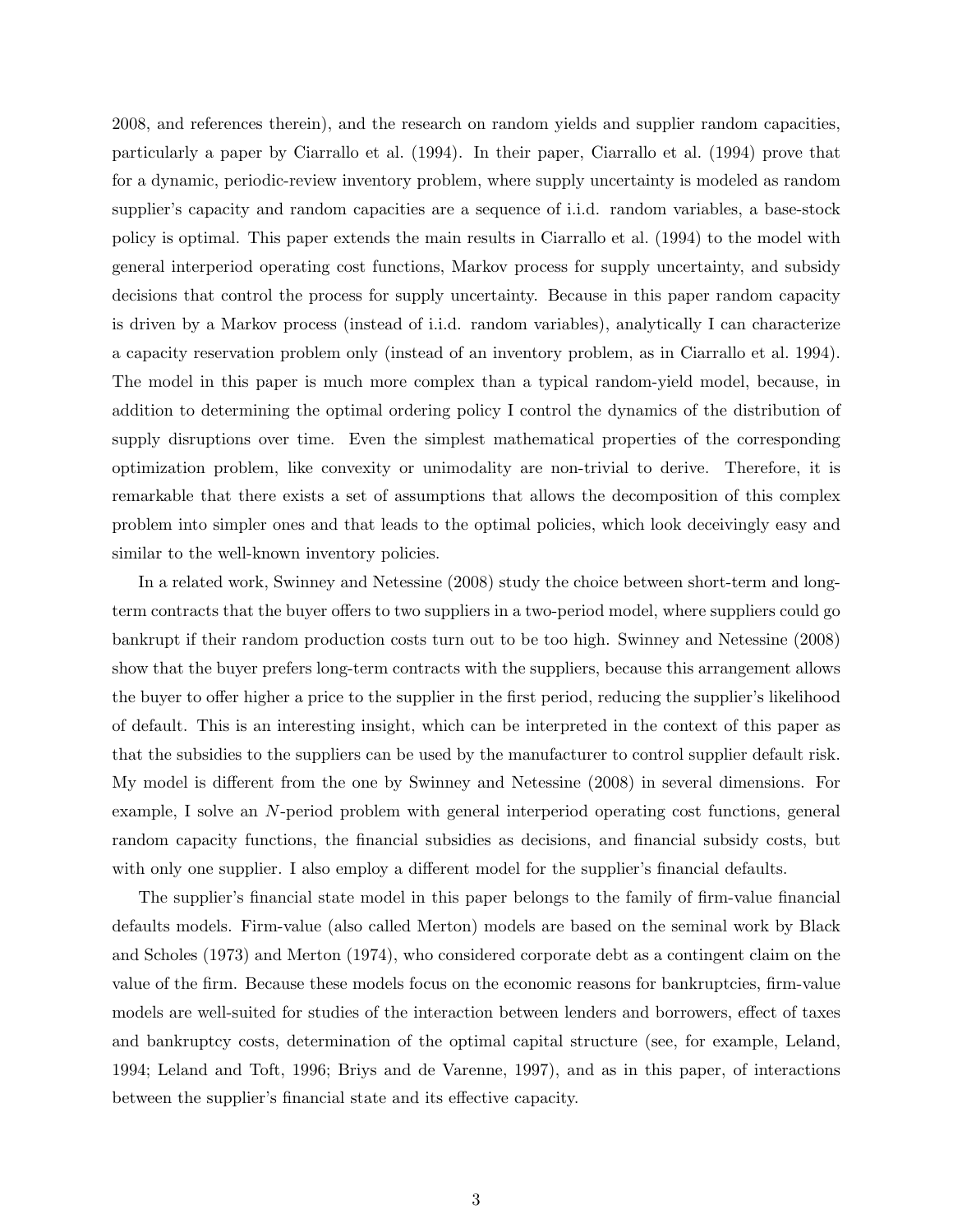The remainder of the paper is organized as follows. Model and assumptions are presented in Section 2, followed by the derivation of the optimal policy in Section 3. In Sections 4 effects of codependence between supply and demand shocks on the optimal policies are investigated. In Section 5 I discuss effects of inventory on the optimal policies. Model with proportional random yield is considered in Section 6. Effects of up-front production costs are studied in Section 7. The paper concludes with a discussion of managerial implications, model limitations, and possible extensions in Section 8. Technical results, proofs, and a Ford vs. Visteon example are presented in the Appendix.

### 2 Model and Assumptions

Consider a dynamic, periodic-review, symmetric-information model of a manufacturer reserving production capacity with a risky supplier.<sup>4</sup> The number of periods in the planning horizon is N. The uncertainty in the final-product market is represented by  ${D_n}_{n=1}^N$  — a sequence of i.i.d. random variables with p.d.f.  $f_D$  and c.d.f.  $F_D$ . One can think of the final-product market uncertainty as the demand for the product (the term we<sup>5</sup> will use) or the market size. Let r be the risk-free interest rate in the economy.<sup>6</sup> Then  $\alpha = e^{-r\Delta}$ , where  $\Delta$  is the length of one period, represents the one-period discount rate. Assume that either conditions for the existence of the unique pricing measure are satisfied (see Pliska, 1997) or that the manufacturer is risk-neutral.

The timing of events within each period is as follows: at the beginning of a period the manufacturer observes the supplier's state (which will be described shortly), the level of its own inventory, x, and decides on how much, z, capacity to reserve with the supplier and how much,  $\Theta$ , to pay the supplier immediately (details of payments will be discussed shortly). By the end of the period the uncertainty about the supplier's capacity is realized and capacity,  $Y$ , becomes available to the manufacturer. The manufacturer pays for the realized capacity and uses it to meet demand, D, incurring operating costs  $\mathcal{M}(x + Y, D)$  (examples of operating costs will be discussed shortly).

The supplier may incur upfront costs based on the order it received (the upfront costs will be denoted  $c_0(z)$  and it must pay costs contingent on the realized capacity (the contingent costs will be denoted  $c(Y)$ , where function  $c(\cdot)$  is increasing and convex). The supplier accepts the contract

<sup>4</sup>Because products suppliers provide are often customized, the possibility of the manufacturer changing suppliers during the planning horizon will not be considered. One can attribute the restriction of finite (or countable) decision points to human-resource constraints, which limit how closely the suppliers can be monitored. For example, in the automotive industry a manufacturer could have thousands of suppliers and only a few supplier-account managers. These human-resource constraints could have been to blame, in part, for Land Rover's management overlooking UPF Thompson's bankruptcy. According to Lester (2002), the purchasing director of Land Rover had over 900 contracts to supervise.

<sup>&</sup>lt;sup>5</sup>Here and in the sequel 'we' refers to the readers and the author.

<sup>&</sup>lt;sup>6</sup>One could have assumed that the risk-free rate follows a stochastic process (e.g. a Gaussian diffusion as in Briys and de Varenne 1997) But this, more general, model does not generate new insights, while making calculations and exposition more tedious.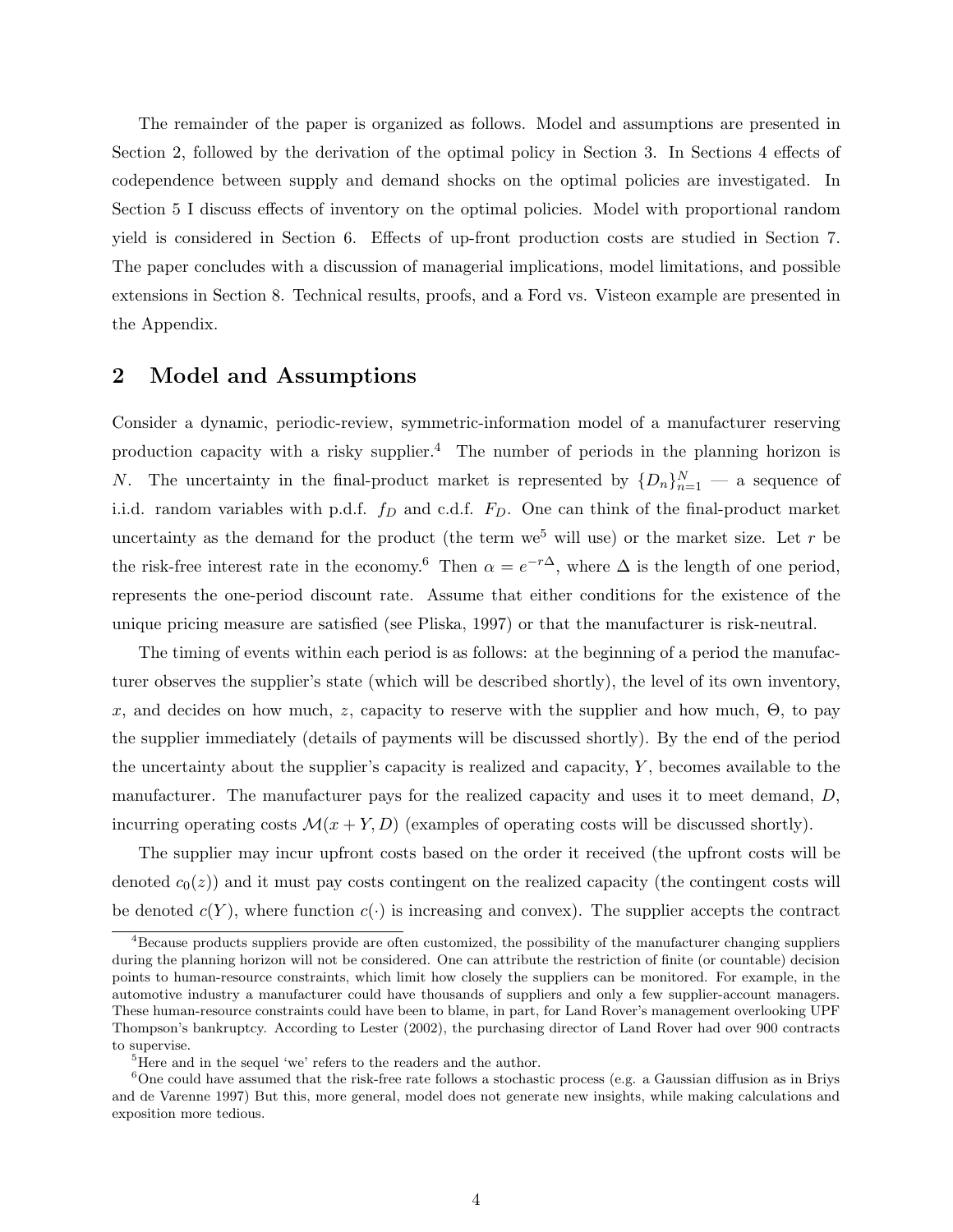with the manufacturer if the manufacturer covers both upfront and contingent costs at the time they are incurred. Furthermore, the manufacturer may decide to pay the supplier an additional amount  $\theta \geq \theta$  at the beginning of a period. This additional amount could represent the benefits to the supplier from loans extended at favorable terms, or guarantees of future orders, or payments to the supplier for reserving capacity. For the latter,  $\theta = wz$ , where w is the capacity reservation price. Because the manufacturer determines both the price,  $w$ , and the order quantity,  $z$ , one can use a single variable  $\theta$  in the analysis (that is the manufacturer need not inflate its order, z, because increasing price,  $w$ , is easier). In general, I will refer to all kinds of additional payments represented by  $\theta$  as subsidies (even if some of them are not subsidies literally). Parameter  $\theta$  is the minimum profit the supplier requires when working with the manufacturer and its value reflects the market power of the supplier. For the ease of exposition  $\theta = 0$ , but this assumption does not affect the qualitative insights of this paper. In summary, at the beginning of each period the manufacturer pays  $\Theta = c_0(z) + \theta$  to the supplier, and at the end of the period the manufacturer pays  $c(Y)$  to the supplier.

I do not explicitly model the supplier's decisions (because the resulting general equilibrium model, connecting the supplier's decisions with the process for its financial state and with the manufacturer's decisions is not tractable). But to alleviate concerns that the supplier could "take the money and run", note that the supplier is paid its production cost after it delivers capacity to the manufacturer. Furthermore, the manufacturer may have visibility into supplier's actions (e.g. GM or Ford have close relationships with their suppliers Delphi and Visteon) and the threat of losing future business is a significant deterrent for the supplier. Similarly, the threat of losing a supplier prevents the manufacturer from reneging on its payments.

The financial state of the supplier at the beginning of period n is denoted by  $A_n$ . The financial state transition rule is  $A_{n+1} = T_A(A_n, \theta_n, B_n)$ , where  ${B_n}_{n=1}^N$  are i.i.d. random variables, each with a c.d.f.  $F_B$  and a p.d.f.  $f_B$ , which has infinite support. The transition function,  $T_A$ , depends on the subsidy amount,  $\theta$ , rather than the total payment,  $\Theta = c_0(z) + \theta$ . Because  $c_0(z)$  payment covers the supplier's cash outflow of the same amount, the net cash flow to the supplier at the beginning of a period equals the subsidy,  $\theta$ . Similarly, the contingent payment,  $c(Y)$ , at the end of a period covers supplier's corresponding costs. Thus, if the manufacturer would like to control the evolution of the supplier's financial state, it can do so through subsidies,  $\theta$ . The joint distribution of  $B_n$  and  $D_n$  is given by a c.d.f.  $F_{BD}$ .

An example of a model of the supplier's financial state and the transition rule,  $T_A$ , is based on the celebrated firm-value (also called structural or Merton) family of models for pricing credit risk. In such models, the supplier's financial state, A, is the asset value of the supplier firm. During each period (after subsidies are received) the assets of the supplier evolve due to cash flows from its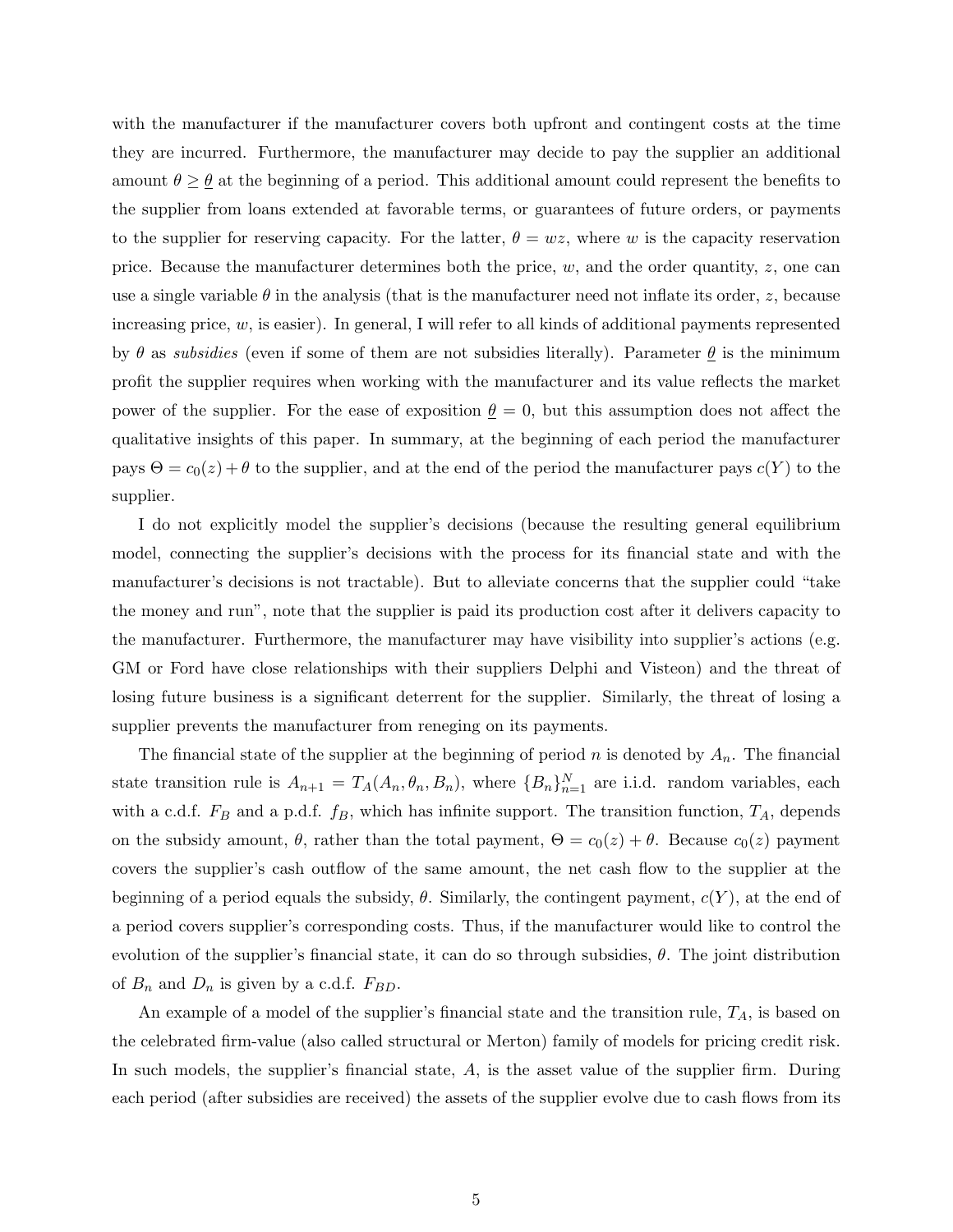businesses (other than the business with the manufacturer). A typical assumption in the credit-risk literature is that assets follow a Geometric Brownian Motion (GBM) process (under a risk-neutral measure), between the times when cash flows from the manufacturer arrive:

$$
\frac{dA(\tau)}{A(\tau)} = \mu d\tau + \sigma dW(\tau). \tag{1}
$$

In (1)  $\mu$  could be different from the risk-free rate, r, because of the dividends paid to the claimholders on the supplier firm. Random shock, B, represents the percentage change in the asset value,  $A(\Delta)/A(0)$ , each period. Under the GBM assumption B is log-normally distributed with param- $\text{etc.}$   $\text{etc.}$   $\left((\mu-\frac{1}{2})\right)$  $\left(\frac{1}{2}\sigma^2\right)\Delta, \sigma\sqrt{\Delta}$  (recall that  $\Delta$  is the length of each period). The GBM process for the assets, besides being well-studied and accepted in finance literature, facilitates calculations of the optimal policies in this paper. One could relax the GBM assumption (see Section 8) without losing the qualitative insights of this paper, but I will retain it for expositional reasons.

Continuing with the example based on credit-risk models, the supplier has debt on its books. The amounts and maturities of debt are public knowledge at time 0.<sup>7</sup> The payments on debt are  $F_n$ and are due at the end of period  $n = 1, ..., N$ . This assumption corresponds to either a perpetual loan with interest payments,  $F_n$ , or a loan which is retired every period and replaced with a new loan with a face value of  $F_n$ .

The supplier uses subsidies,  $\theta$ , either to increase its asset level at the beginning of a period (say period *n*) from  $A_n$  to  $A_n + \theta$ , or to reduce immediate liabilities from  $F_n$  to  $F_n - \alpha^{-1}\theta$  (factor  $\alpha^{-1}$  reflects the fact that liabilities are reduced at the end of the period). In this paper we will examine the consequences of both modeling assumptions and will refer to them as *asset-investment* model and *liabilities-reduction model*. For the asset-investment model, the transition rule for the supplier's financial state is  $A_{n+1} = T_A(A_n, \theta_n, B_n) = (A_n + \theta)B_n$ . One can think of asset investments as impulse controls which change the level of the GBM process (1) at given times. These impulse controls connect the supplier's financial health with the manufacturer's operational decisions (as we will see, the optimal subsidies depend on the optimal capacity reservation decisions). For the liabilities-reduction model, the transition rule for the supplier's financial state is  $A_{n+1} = T_A(A_n, \theta_n, B_n) = A_n B_n.$ 

Similar to Merton (1974), I model the supplier's financial viability by the ratio of assets to liabilities at the of the period, called the distance to bankruptcy, that is by  $\xi_n = \xi_n(A_n, \theta_n, B_n)$  $(A_n+\theta_n)B_n$  $\frac{\partial f_n}{\partial h_n}$  for the asset-investment model and  $\xi_n = \xi_n(A_n, \theta_n, B_n) = \frac{A_n B_n}{F_n - \alpha^{-1} \theta_n}$  for the liabilitiesreduction model. In general, for any interpretation of the supplier's financial state, the distance to bankruptcy,  $\xi_n$ , depends on the subsidy,  $\theta_n$ , the current financial state,  $A_n$ , and the shock to the financial state,  $B_n$ , through  $\xi_n = \xi_n(A_n, \theta_n, B_n)$ . It is natural to assume that  $\xi_n(A, \cdot, B)$  is

 ${}^{7}$ A number of empirical studies show that many firms are slow to change their debt level even if they deviate from the "optimal" debt/equity ratio (see Fama and French, 2002; Welch, 2004; Leary and Roberts, 2005).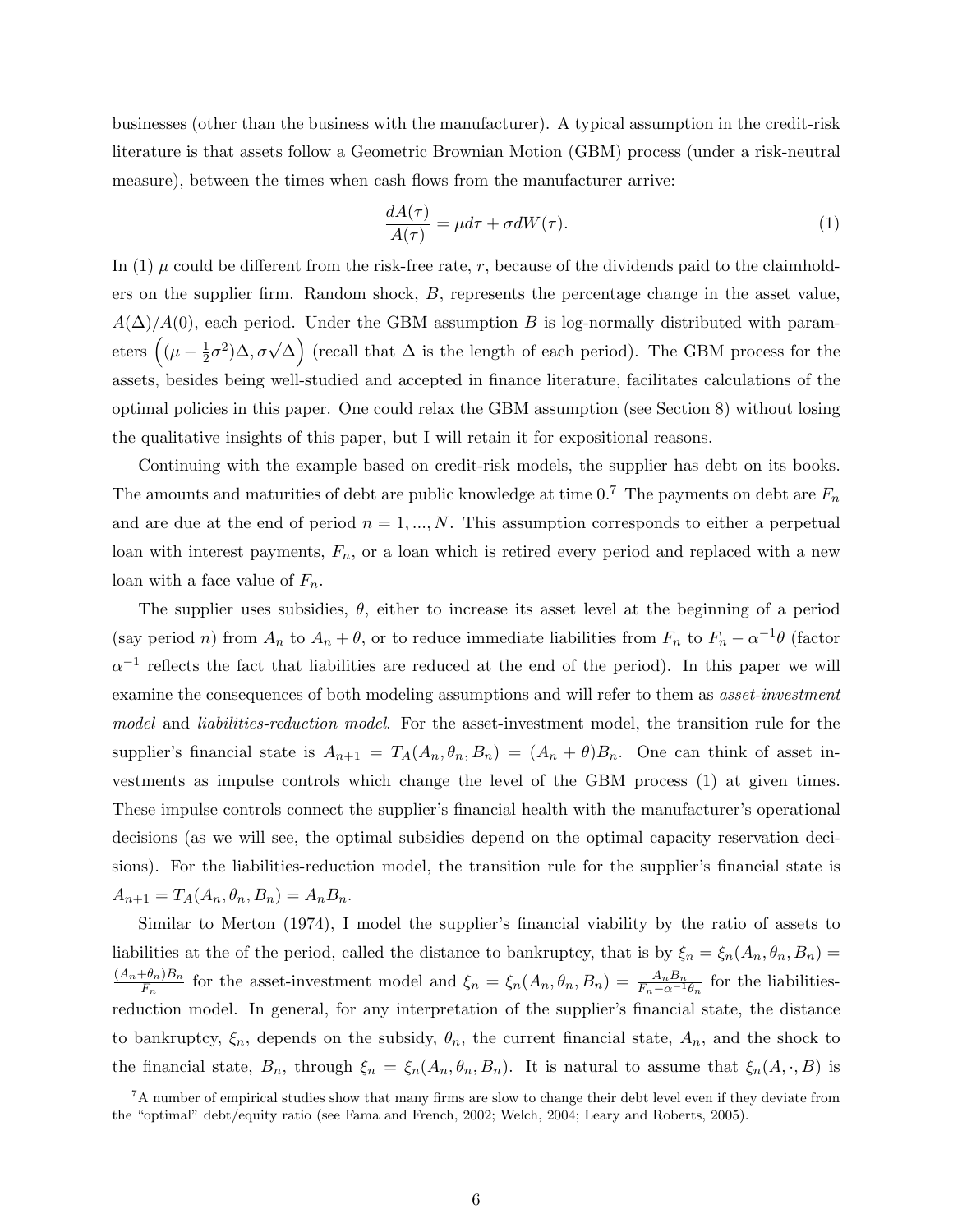increasing for all  $A$  and  $B$ , i.e. higher subsidies increase the distance to bankruptcy for any initial financial state A and shock B. I will also assume that  $\xi_n(A, \theta, \cdot)$  is increasing for all A and  $\theta$ , i.e. higher values of shocks B result in greater distance to bankruptcy.

As was discussed in the introduction, the supplier's financial state may affect labor availability, its output rate, quality of products, tardiness in order fulfilment, etc. In this paper the model of supply risk to the manufacturer is an uncertain supplier's capacity,  $Y_n$ , which is a function of the order quantity,  $z_n$ , and the supplier's distance to bankruptcy,  $\xi_n$ , that is  $Y_n = Y_n(z_n, \xi_n)$ . Details of modeling random capacity are presented in Section 3.

The cost to the manufacturer of paying  $\Theta = c_0(z) + \theta$  up-front to the supplier is  $\phi(\Theta)$ , where function  $\phi$  satisfies  $\phi(0) = 0$ ,  $\phi'(\theta) \geq 1$ ,  $\phi''(\theta) \geq 0$ . One could think that as the manufacturer pays the supplier, it worsens its own financial state. The manufacturer's credit ratings could be downgraded, leading to higher financing costs. A special case of the cost function  $\phi$  is  $\phi(\theta) = \theta$ . Although, only positive subsidies will be allowed, for technical reasons, it will be convenient to define  $\phi$  on all real numbers as follows:  $\phi(s) = 0$ , for all  $s \leq 0$ .

As was mentioned earlier, function  $\mathcal{M}(x+y,d)$  represents the manufacturer's operating costs (minus revenues). In this expression  $y$  is the supplier's capacity available to the manufacturer during a period,  $x$  is the inventory, and  $d$  is the realization of demand. In addition, define the expected operating cost function  $M(y) = E[\mathcal{M}(y, D)]$ , where expectation is with respect to the distribution of demand D, conditional on the value of  $Y = y - x$ . In this paper we will need the expected operating costs function,  $M$ , to be convex. The general forms of functions  $M$  and  $M$  are sufficient to derive the majority of results. This is important, because this affords us flexibility to incorporate features of a particular practical problem into the operating cost function. For example, one can consider a model for  $M$  where the manufacturer buys from a spot market as a recourse against a supply shortage. In building intuition about the properties of the operating cost functions it is useful to consider three special cases: newsvendor model, linear demand model, and iso-elastic demand model.

$$
\text{Newsvendor:} \quad \mathcal{M}(y, d) = h(y - d)^{+} + p(d - y)^{+}, \qquad M(y) = hE(y - D)^{+} + pE(D - y)^{+}, \tag{2a}
$$

$$
\text{Linear:} \qquad \mathcal{M}(y, d) = -p(d - gy)y, \qquad \qquad M(y) = -p(E[D] - gy)y,\tag{2b}
$$

Iso-elastic: 
$$
\mathcal{M}(y, d) = -p dy^{-g} y,
$$
  $M(y) = -p E[D] y^{-g} y.$  (2c)

Parameters h and p represent marginal overage and underage costs for the newsvendor model and  $p$  represents unit revenue for the other models. One could also think of  $p$  as the expected per unit recourse cost in case of a supply shortage. Parameter  $g$  is the price sensitivity. For the iso-elastic demand model,  $0 < g < 1$ .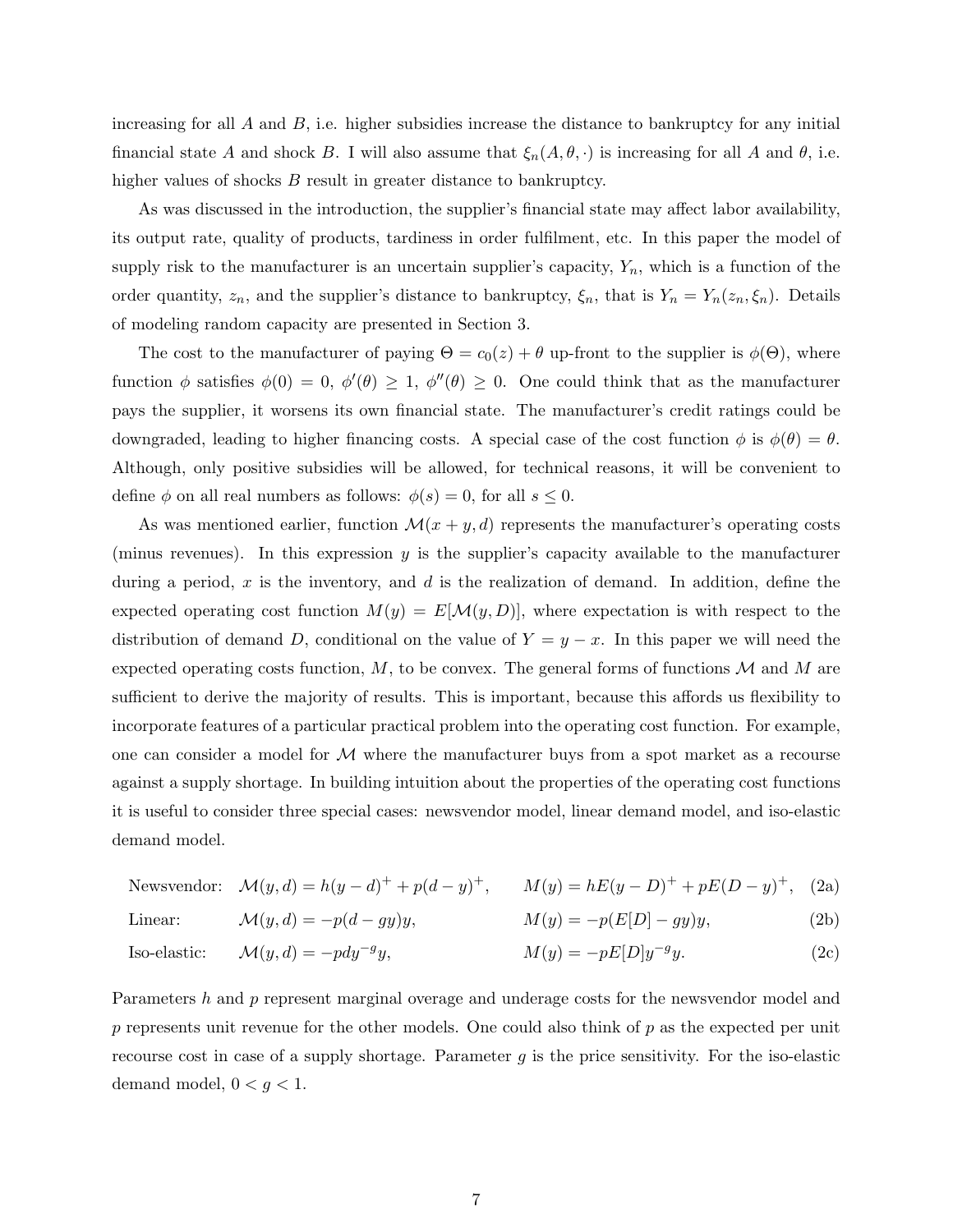The manufacturer may maintain raw materials inventory as a hedge against future supply disruptions. The transition rule for inventory is  $x_{n+1} = T_x(x_n + Y_n - D_n)$ , where  $T_x$  is a nondecreasing function.

To summarize, the manufacturer solves the following sequential optimization model:

$$
\min E \sum_{n=1}^{N} \alpha^{n-1} \Big\{ \phi \left[ c_0(z_n) + \theta_n \right] + c \left[ Y_n(z_n, \xi_n) \right] + \mathcal{M}[x_n + Y_n(z_n, \xi_n), D_n] \Big\},\tag{3a}
$$

s.t.

$$
z_n \ge 0, \quad \theta_n \ge 0, \quad \xi_n = \xi_n(A_n, \theta_n, B_n), \tag{3b}
$$

$$
A_{n+1} = T_A(A_n, \theta_n, B_n), \quad n = 1, ..., N,
$$
\n(3c)

$$
x_{n+1} = T_x[x_n + Y_n(z_n, \xi_n) - D_n], \quad n = 1, ..., N.
$$
\n(3d)

Throughout this paper I will assume that all functions are sufficiently smooth (so that their derivatives are integrable) in order for the integration and differentiation operators to be interchangeable (Folland, 1984, Chapter 2).

# 3 Conditions for Independence of Ordering Decisions from Subsidy Decisions

As was mentioned in the introduction, the analysis of random-yield models (similar to (3)) is nontrivial and leads to complex optimal policies (e.g., see Henig and Gerchak, 1990; Parlar et al., 1995). The problem in this paper is even more difficult than a typical random-yield problem, because we would like to know not only the optimal ordering policy, given a process for random supply, but also the optimal policy for controlling the evolution of the random supply process over time. In this section I will describe a set of assumptions that will enable us to find the optimal capacity ordering policy separately from finding the optimal random-supply-process control policy, thus affording analytical solutions to our complex problem. In the following sections I will discuss consequences of relaxing these assumptions.

### **Assumption 1.** Demand and supply shocks are independent (i.e.  $D_n$  and  $B_n$  are independent).

This assumption is reasonable for many problems. Recall the interpretation of supply shocks,  $B_n$ , as generated by the supplier's businesses other than its business with the manufacturer. If the manufacturer and these other businesses are not in the same industry, then demands (and hence payments to the supplier) that the manufacturer and other businesses observe can be independent. The relaxation of the independence assumption is considered in Section 4.

**Assumption 2.** The manufacturer does not carry inventory (i.e. state variable  $x_n = 0$ ).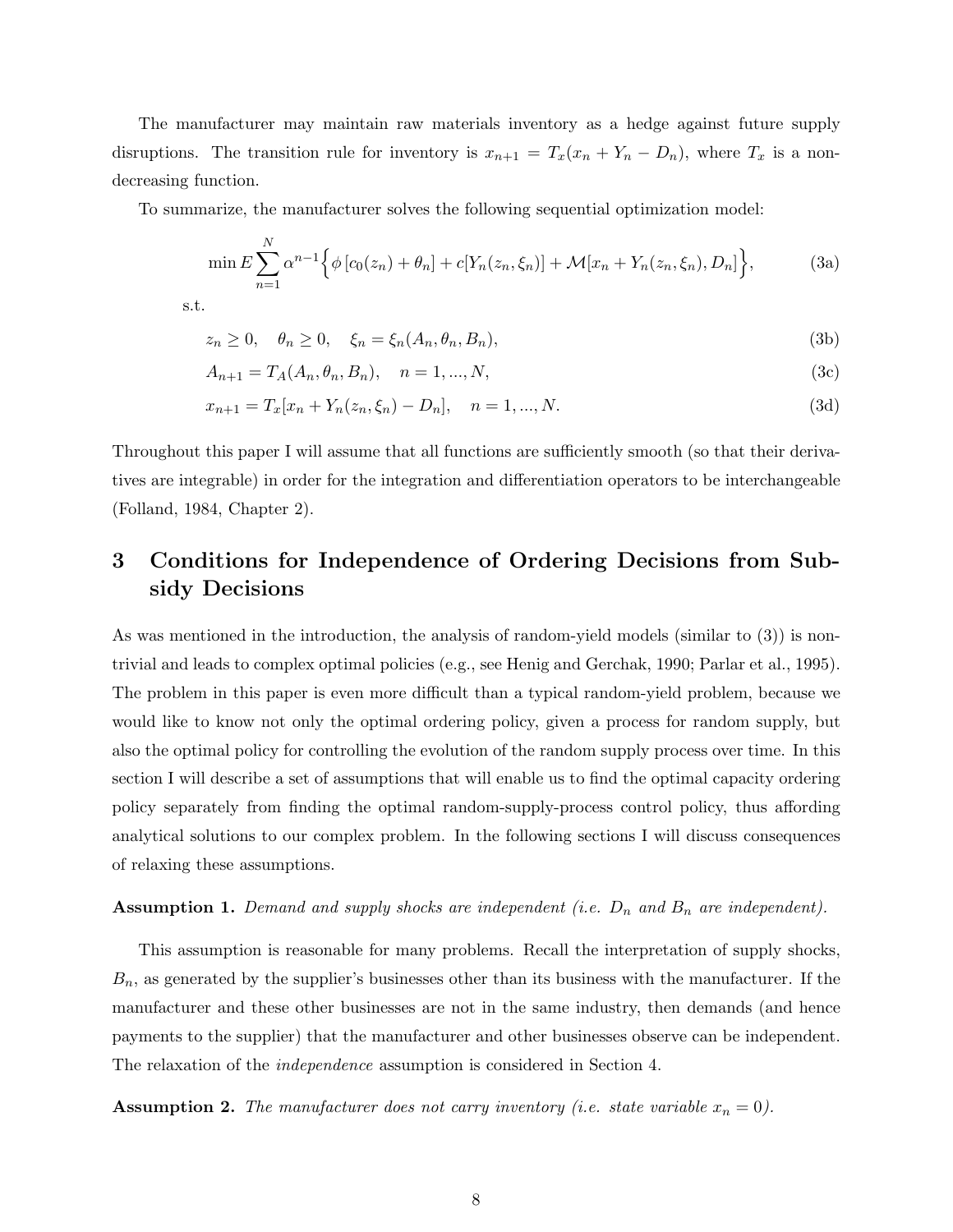In some settings this assumption is justified. For example, one could think that the products are short-lived. Every period in the model represents the lifecycle of a product and inventory of obsolete products is not valuable. At the same time the manufacturer maintains the long-term relationship with the supplier. The relaxation of the *no inventory* assumption is discussed in Section 5. Without inventory, one can combine contingent ordering costs  $c(y)$  and operating costs  $\mathcal{M}(y, d)$  as follows:  $\mathcal{L}(y, d) \stackrel{\text{def}}{=} c(y) + \mathcal{M}(y, d)$ . Taking expectation with respect to demand, D,  $L(y) \stackrel{\text{def}}{=} c(y) + M(y)$ .

### **Assumption 3.** The supplier delivers capacity  $Y(z,\xi) = \min[z, K(\xi)]$

Function  $K$  is the supplier's *effective capacity* and its argument is the supplier's distance to bankruptcy, ξ. The random capacity Assumption 3 not only leads to the desirable mathematical properties of the manufacturer's model, but also it is more appropriate for the automotive industry examples, which motivated this research. An alternative, proportional random-yield assumption,  $Y(z,\xi) = z \min[1, K(\xi)],$  is discussed in Section 6.

I will assume that the supplier effective capacity function is

$$
K(\xi) = k \min(\xi, 1), \tag{4}
$$

where k is the regular capacity level of the supplier. If the supplier is financially viable (i.e.  $\xi \geq 1$ ) then it can provide the manufacturer up to its regular production capacity  $k$ . If the supplier is experiencing financial difficulties (i.e.  $\xi < 1$ ) the supplier's capacity is proportionately reduced. In general, for a strictly increasing, concave function  $g : \mathbb{R}_+ \to \mathbb{R}_+$ , (where  $\mathbb{R}_+$  is the set of positive real numbers), and  $K(\xi) = k \min[g(\xi), 1]$ , the qualitative results of this paper will remain true (although mathematical expressions will change), but we will focus on expression (4) for simplicity. Section 8 contains further discussion of the modeling choice for the effective capacity,  $K$ , and its effects on the analysis.

### **Assumption 4.** The supplier's capacity costs depend only on the realized capacity  $(c_0(\cdot) \equiv 0)$ .

The costs of capacity to the supplier comes from the cost of its production assets (e.g. number of workers it employs). Therefore, one could argue that the costs to the supplier are more likely to depend on the realized capacity, Y (which is a function of supplier's assets), than on the order, z, the manufacturer placed. Assumptions of payments contingent only on the quantity delivered have appeared in many earlier random-yield models (e.g., Anupindi and Akella, 1993; Ciarrallo et al., 1994; Dada et al., 2007). Implications of relaxing Assumption 4 are presented in Section 7.

With these assumptions, problem (3) becomes

$$
\min E \sum_{n=1}^{N} \alpha^{n-1} \Big\{ \phi(\theta_n) + \mathcal{L}[Y(z_n, \xi_n), D_n] \Big\},\tag{5a}
$$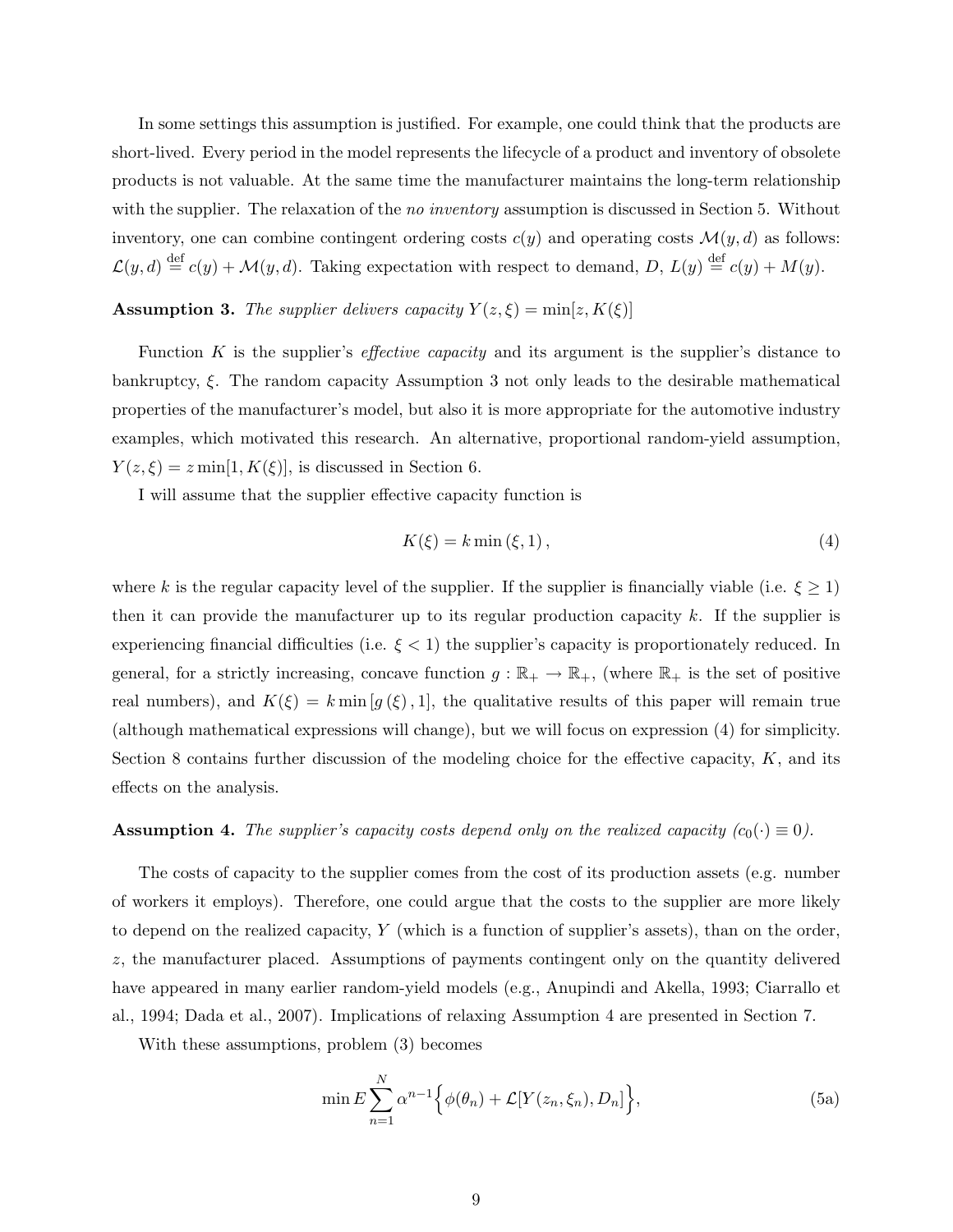s.t.

$$
z_n \ge 0, \quad \theta_n \ge 0, \quad \xi_n = \xi_n(A_n, \theta_n, B_n), \tag{5b}
$$

$$
Y(z,\xi) = \min[z, K(\xi)],\tag{5c}
$$

$$
K(\xi) = k \min(\xi, 1),\tag{5d}
$$

$$
A_{n+1} = T_A(A_n, \theta_n, B_n), \quad n = 1, ..., N.
$$
 (5e)

To solve optimization problem (5) it is useful to rewrite it in a DP recursion form. Let  $V_n(A)$  be the optimal cost to the manufacturer starting operations in period  $n$  when the supplier's financial state is A. Then,  $V_{N+1}(A) = 0$ , and for  $n = 1, ..., N$ 

$$
V_n(A) = \min_{z \ge 0, \theta \ge 0} \left\{ \phi(\theta) + EL[Y(z, \xi_n)] + \alpha EV_{n+1}[T_A(A, \theta, B)] \right\},\tag{6}
$$

where B has the same distribution as  $B_1$  and  $\xi_n = \xi_n(A, \theta, B)$ . It will be convenient to define  $J_n(A, z, \theta) = \phi(\theta) + EL[Y(z, \xi_n)] + \alpha EV_{n+1}[T_A(A, \theta, B)].$  Using this function, recursion equation (6) can be rewritten as  $V_n(A) = \min_{z \ge 0, \theta \ge 0} J_n(A, z, \theta)$ .

### 3.1 Optimal Ordering Policy

In the next two subsections we will find the optimal capacity ordering and financial subsidy policies for problem (6). The following proposition describes the optimal ordering policy. All proofs are in the Appendix.

**Proposition 1.** In every period, for any subsidy decision,  $\theta$ , the optimal order quantity, z, in problem  $(6)$  is the minimum between regular capacity level, k, and the solution of the following equation:

$$
L'(z) = 0.\t\t(7)
$$

From Proposition 1, for the newsvendor model (2a) with linear costs  $c(y) = cy$ , the optimal order quantity satisfies the newsvendor's critical fractile expression  $Pr[D \leq z] = \frac{p-c}{p+h}$ . Proposition 1 yields results in non-newsvendor settings as well (which are presented in the Appendix). The main takeaway from Proposition 1 is that, given the model assumptions, particularly the assumption regarding the supplier effective capacity (Assumption 3), the optimal capacity order does not depend on the subsidy amount. This is great news from the manager's point of view, because the existing models, which ignore financial subsidies, generate the optimal order quantities nevertheless. The research takeaway from this proposition is that we can eliminate one of the decision variables (order quantity) from the optimization problem (6). One should not interpret the statement of Proposition 1 as the irrelevance of financial subsidies. Although order quantities do not depend on financial subsidies, the manufacturer's objective function does. In the next subsection we will find the optimal financial subsidy policy, which minimizes the manufacturer's cost.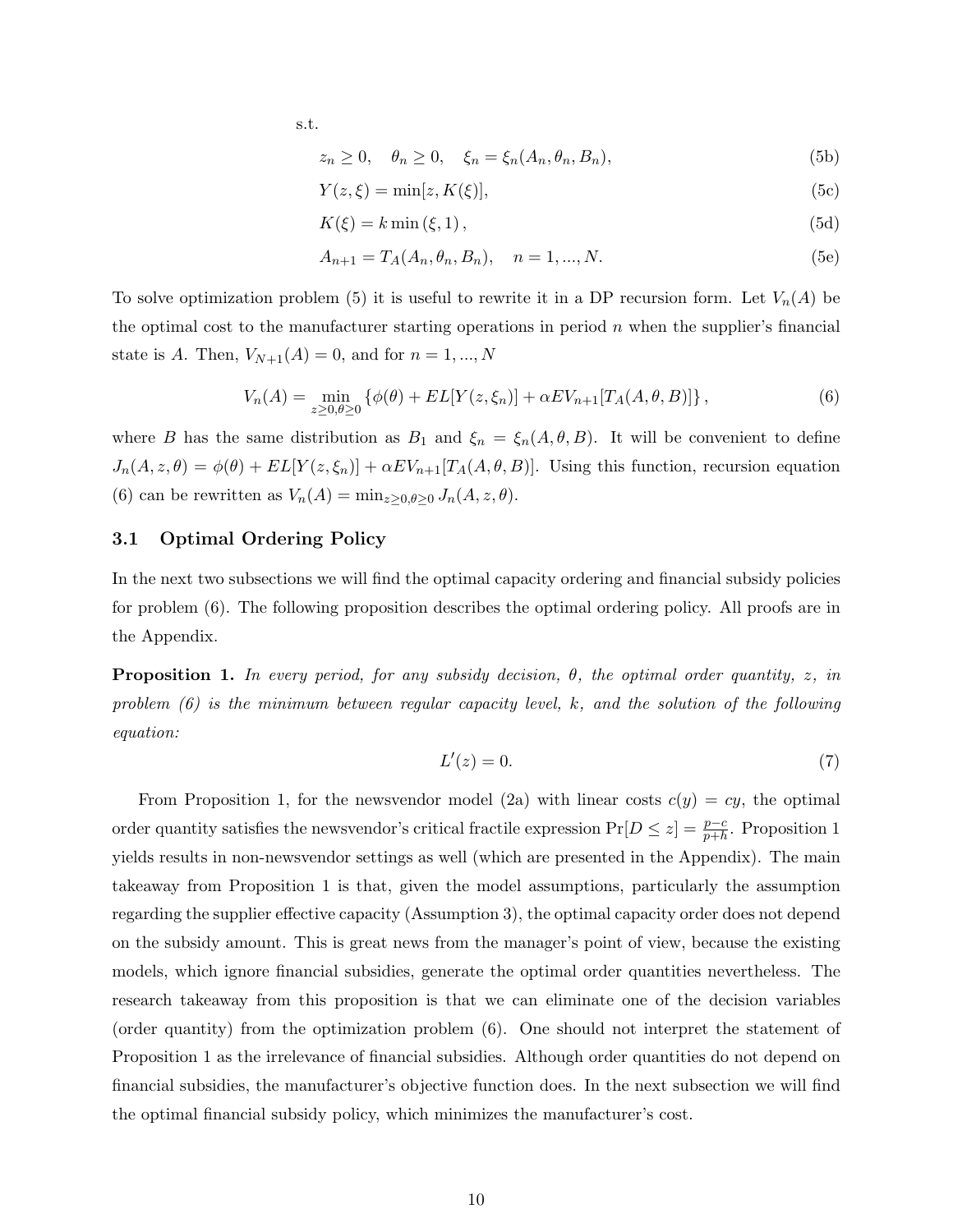It is reasonable to assume that, unless the supplier is in financial trouble, the supplier has sufficient capacity to satisfy the manufacturer's optimal order. In other words, if  $z<sup>0</sup>$  is the solution of (7), then the regular supplier's capacity  $k \geq z^0$ . I will assume for the remainder of the paper that this is the case, and therefore the optimal order quantity from Proposition 1 is  $z^0$ . Consequently,  $Y(z^*,\xi) = \min[z^0, k \min(\xi,1)] = \min[z^0, k\xi],$  and one can focus on the effective capacity defined as  $K(\xi) = k\xi$ , rather than (5d).

### 3.2 Optimal Subsidy Policy

Knowing that the optimal order quantity,  $z^*$ , satisfies (7), problem (6) is simplified to  $V_{N+1}(A) = 0$ , and for  $n = 1, ..., N$ 

$$
V_n(A) = \min_{\theta \ge 0} \left\{ \phi(\theta) + EL[Y(z^*, \xi_n)] + \alpha EV_{n+1}[T_A(A, \theta, B)] \right\},\tag{8}
$$

where  $\xi_n = \xi_n(A, \theta, B)$ ,  $Y(z, \xi) = \min(z, K(\xi))$  and  $K(\xi) = k\xi$ . Properties of this optimization problem and its solution depend on the properties of functions  $\psi_n(\theta) = EL[Y(z^*, \xi_n)].$ 

**Lemma 1.** If for all n, A, and B function  $\xi_n(A, \cdot, B)$  is increasing, then  $\psi_n(\theta) = EL[Y(z^*, \xi_n)],$ where  $\xi_n = \xi_n(A_n, \theta, B_n)$ , is decreasing in  $\theta$ . If function  $\xi_n(A, \cdot, B)$  is concave, then function  $\psi_n(\cdot)$ is convex.

For the models where the supplier's financial state is the supplier's asset value, function  $\xi_n(A, \cdot, B)$ is increasing. Therefore, for those models  $\psi_n(\cdot)$  is decreasing. Furthermore, for the asset-investment model, function  $\xi_n(A, \cdot, B)$  is concave and therefore  $\psi_n(\cdot)$  is convex. Unfortunately, for the liabilitiesreduction model,  $\xi_n(A, \cdot, B)$  is convex and therefore  $\psi_n(\cdot)$  need not be convex.

#### 3.3 Optimal Subsidy Policy: Asset-Investment Model

For the asset-investment model, transition rule is  $A_{n+1} = T_A(A_n, \theta, B_n) = (A_n + \theta)B_n$ , and the distance to bankruptcy is  $\xi_n = \xi_n(A_n, \theta, B_n) = \frac{(A_n + \theta)B_n}{F_n}$ . It will be convenient to define a new decision variable: the supplier's asset level immediately after receiving financial subsidy,  $a = A + \theta$ . Using this variable, the transition function and the distance to bankruptcy are redefined as  $A_{n+1}$  =  $T_A(a, B_n) = aB_n$  and  $\xi_n = \xi_n(a, B_n) = \frac{aB_n}{F_n}$ . Dynamic program (8) is as follows.  $V_{N+1}(A) = 0$ , and for  $n = 1, ..., N$ 

$$
V_n(A) = \min_{a \ge A} H_n(A, a),
$$
  
\n
$$
H_n(A, a) = \phi(a - A) + EL[Y(z^*, \xi_n)] + \alpha EV_{n+1}(aB).
$$
\n(9)

Modifying Lemma 1 to accommodate the new decision variable, one can verify that  $\psi_n(a)$  =  $EL[Y(z^*, \xi_n(a, B))]$  is decreasing and convex in a, which leads to the familiar "up-to" structure of the policy.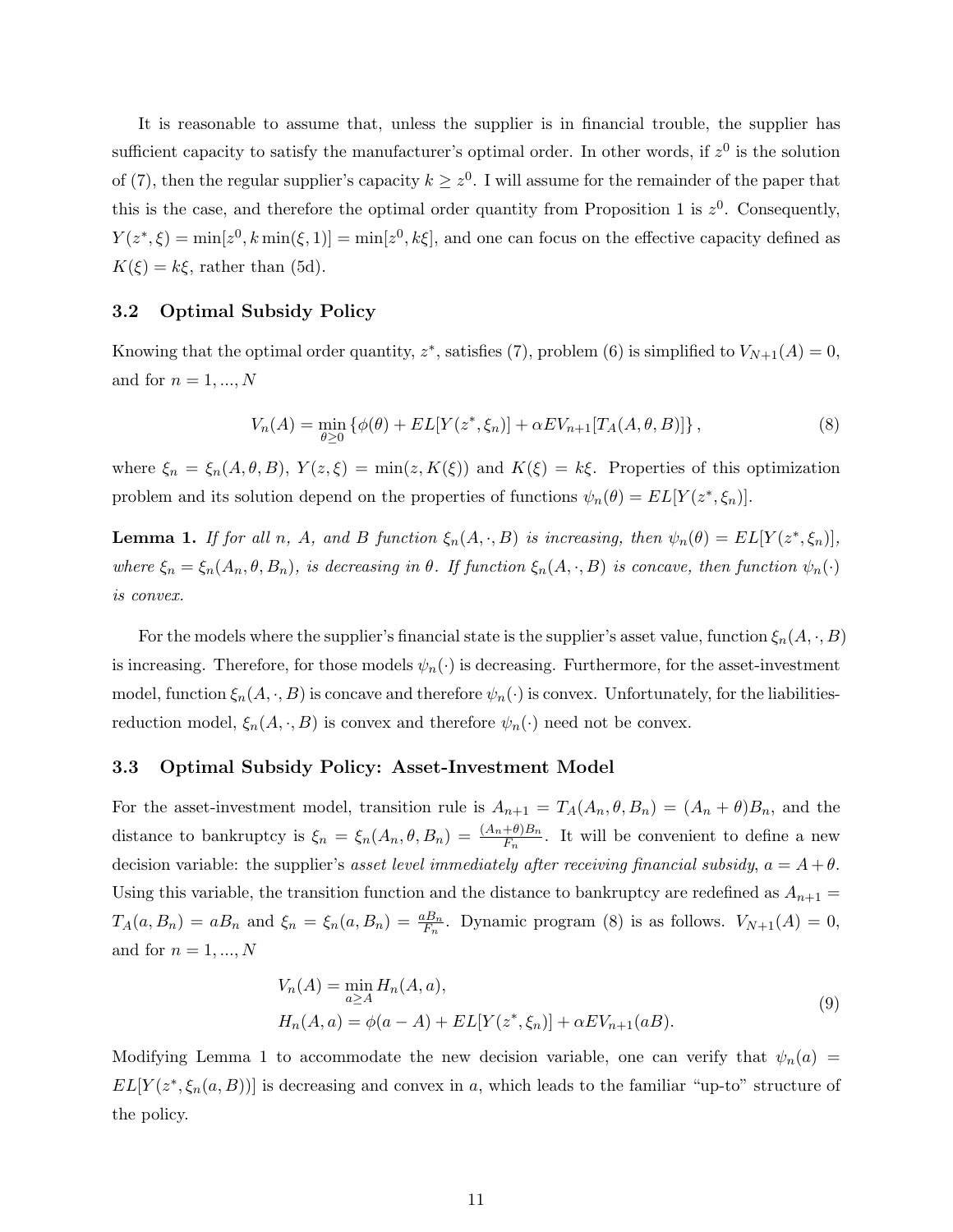**Proposition 2.** For all n, functions  $V_n$  and  $H_n$  (defined in (9)) are convex and the subsidy policy has a "subsidize-up-to" structure. Specifically, there exist target levels,  $S_n$ , such that the optimal level of the supplier's assets after financial subsidies is  $a_n^* = \max(S_n, A_n)$ . Furthermore, if  $\phi(x)$  is linear, then target levels,  $S_n$ , do not depend on the current level of the supplier's assets,  $A_n$ .

The subsidize-up-to policy resembles base-stock inventory policy. In spite of that, the optimality of the subsidize-up-to policy is not obvious. Lemma 1 and the modeling assumptions that lead to convex function  $\psi_n$  are needed in the proof of Proposition 2. To further appreciate the importance of the result, consider that for the other natural model of how subsidies are used — the liabilitiesreduction model — subsidize-up-to policy does not have to be optimal. Still, as the next subsection shows one can find the optimal policy for that model as well.

### 3.4 Optimal Subsidy Policy: Liabilities-Reduction Model

For the liabilities-reduction model, transition rule is  $A_{n+1} = T_A(A_n, \theta, B_n) = A_n B_n$ , and the distance to bankruptcy is  $\xi_n = \xi_n(A_n, \theta, B_n) = \frac{A_n B_n}{F_n - \alpha^{-1} \theta}$ , which is a convex function of  $\theta$ . This model is myopic with respect to the subsidy decisions. Therefore, even though convexity results from Lemma 1 cannot be applied, one can still identify sufficient conditions for the quasi-convexity of the manufacturer's optimization problem (Proposition 3 below). Instead of the specific form (i.e.  $\xi_n(A_n, \theta, B_n) = A_n B_n / (F_n - \alpha^{-1} \theta)$ ) of the distance to bankruptcy let's consider two more general representations  $\xi_n(A_n, \theta, B_n) = q_n(A_n, \theta) X_n(B_n)$  and  $\xi_n(A_n, \theta, B_n) = q_n(A_n, \theta) + X_n(B_n)$ . Function  $q_n$  in these expressions can be thought of as the distance to bankruptcy without random shock to the supplier's assets. To be consistent with earlier assumptions, function  $q_n(A, \cdot)$  must be increasing for all A. For the former representation it is also necessary that  $X_n(B) \geq 0$  for all B.

**Proposition 3.** Suppose that for  $n = 1, ..., N$ ,  $\xi_n(A_n, \theta, B_n) = q_n(A_n, \theta) X_n(B_n)$  or  $\xi_n(A_n, \theta, B_n) = q_n(A_n, \theta) X_n(B_n)$  $q_n(A_n, \theta) + X_n(B_n)$ . If  $\frac{\phi'(\cdot)}{\phi'(\cdot)}$  $\frac{\varphi(\cdot)}{q'_n(A,\cdot)}$  is increasing for all A, then the manufacturer's problem (8) is quasiconvex and the optimal subsidy amount,  $\theta_n^*$ , is the maximum of zero and the solution of equation

$$
-k\frac{\partial q_n(A_n,\theta)}{\partial \theta}E\left[X_n(B_n)L'(k\xi_n)1_{\{k\xi_n\leq z^*\}}\right] = \phi'(\theta),\tag{10}
$$

when  $\xi_n = \xi_n(A_n, \theta, B_n) = q_n(A_n, \theta) X_n(B_n)$  or equation

$$
-k\frac{\partial q_n(A_n,\theta)}{\partial \theta}E\left[L'(k\xi_n)1_{\{k\xi_n\leq z^*\}}\right] = \phi'(\theta),\tag{11}
$$

when  $\xi_n = \xi_n(A_n, \theta, B_n) = q_n(A_n, \theta) + X_n(B_n).$ 

The main insight from this proposition is that, if ratio  $\frac{\phi'(\cdot)}{\sigma'(\phi)}$  $\frac{\varphi'(\cdot)}{q'_n(A,\cdot)}$  (the marginal subsidy costs over the marginal supplier's distance to bankruptcy function) is increasing for all A, then to find the optimal subsidy amount in any period, given the initial value of the supplier's assets, A, the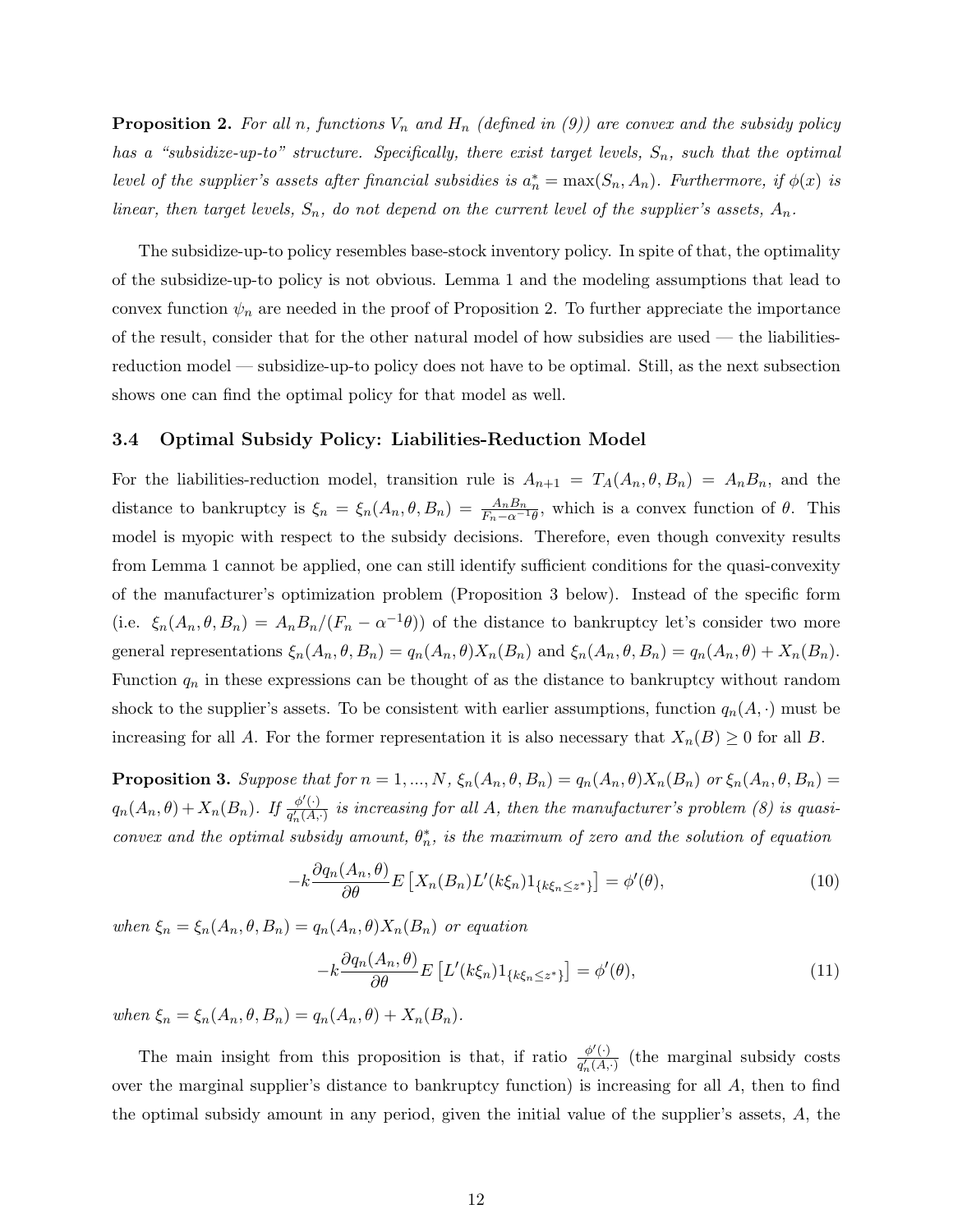manufacturer must solve equation (10) or equation (11). In addition, first order conditions (10) and (11) define conditions when the manufacturer will not offer subsidies:

$$
-k\frac{\partial q_n(A_n,0)}{\partial \theta} E\left\{X_n(B_n)L'[k\xi_n(A_n,0,B_n)]1_{\{k\xi_n(A_n,0,B_n)\leq z^*\}}\right\} < \phi'(0)
$$
(12a)

$$
-k\frac{\partial q_n(A_n,0)}{\partial \theta} E\left\{L'[k\xi_n(A_n,0,B_n)]1_{\{k\xi_n(A_n,0,B_n)\leq z^*\}}\right\} < \phi'(0)
$$
\n(12b)

To prove Proposition 3 it is critical to assume that function  $q_n(A, \cdot)$  is increasing, but the specific definition of function  $q_n$  is not essential (one example is  $q_n(A, \theta) = A/(F_n - \alpha^{-1}\theta)$ ). Given an increasing function  $q_n$ , one can find function  $\phi$ , which satisfies  $\phi(0) = 0$ ,  $\phi'(\theta) \geq 1$ ,  $\phi''(\theta) \geq 0$ , and the sufficient condition for quasi-convexity: i.e.  $\frac{\phi'(\cdot)}{\sigma'(A)}$  $\frac{\varphi(\cdot)}{q'(A,\cdot)}$  is increasing. For example, if  $F_n = F$ for all n and  $q_n(A, \theta) = A/(F - \alpha^{-1}\theta)$ , the financial cost function could be chosen as follows  $\phi(\theta) = \frac{\mathcal{A}}{\mathcal{F} - \alpha^{-1} \theta} - \frac{\mathcal{A}}{\mathcal{F}}$  $\frac{\mathcal{A}}{\mathcal{F}}$  for  $\mathcal{A} \geq \mathcal{F}^2$  and  $\mathcal{F} \leq F$ . This cost function  $\phi$  satisfies all of the conditions above.

The first order conditions (10) and (11) may appear, at first glance, to be difficult to compute and analyze. But with GBM distribution (1) on the evolution of the supplier's assets and independence of the demand and supply shocks, these conditions require only slightly more computation effort<sup>8</sup> than the Black-Scholes formula for option prices. The expressions for the first order condition (10) for the specific inter-period operating cost functions are presented in the Appendix.

### 3.5 Model and Solution Properties, Comparatives Statics

In this subsection we will discuss the properties of the model and the solution. First, let's consider the relationship between the target asset level and the supplier's assets at the beginning of a period.

**Proposition 4.** If the cost of financial subsidies,  $\phi$ , is a strictly convex function, then, for the asset-investment model (9),

- (i) The optimal subsidize-up-to level,  $S_n$ , and the optimal asset level,  $a_n^*$ , increase in the current value of the supplier's assets, A, for any period n.
- (ii) Value functions  $V_n$  are decreasing for all n.

Next, we will study the dependence of the optimal decisions on problem parameters for the specific forms of the manufacturer's operating cost models. The following lemma will be useful in proving Proposition 5.

**Lemma 2.** Let  $\pi$  be some parameter that affects operating cost function L. If  $\frac{\partial^2}{\partial y \partial \pi}L(y;\pi) \leq 0$  then, for the asset-investment model (9), for all n,  $V_n(A; \pi)$  is submodular and the optimal subsidize-up-to level  $S_n$  is increasing in  $\pi$ .

<sup>8</sup>Additional effort is needed to find the root of a non-linear equation numerically.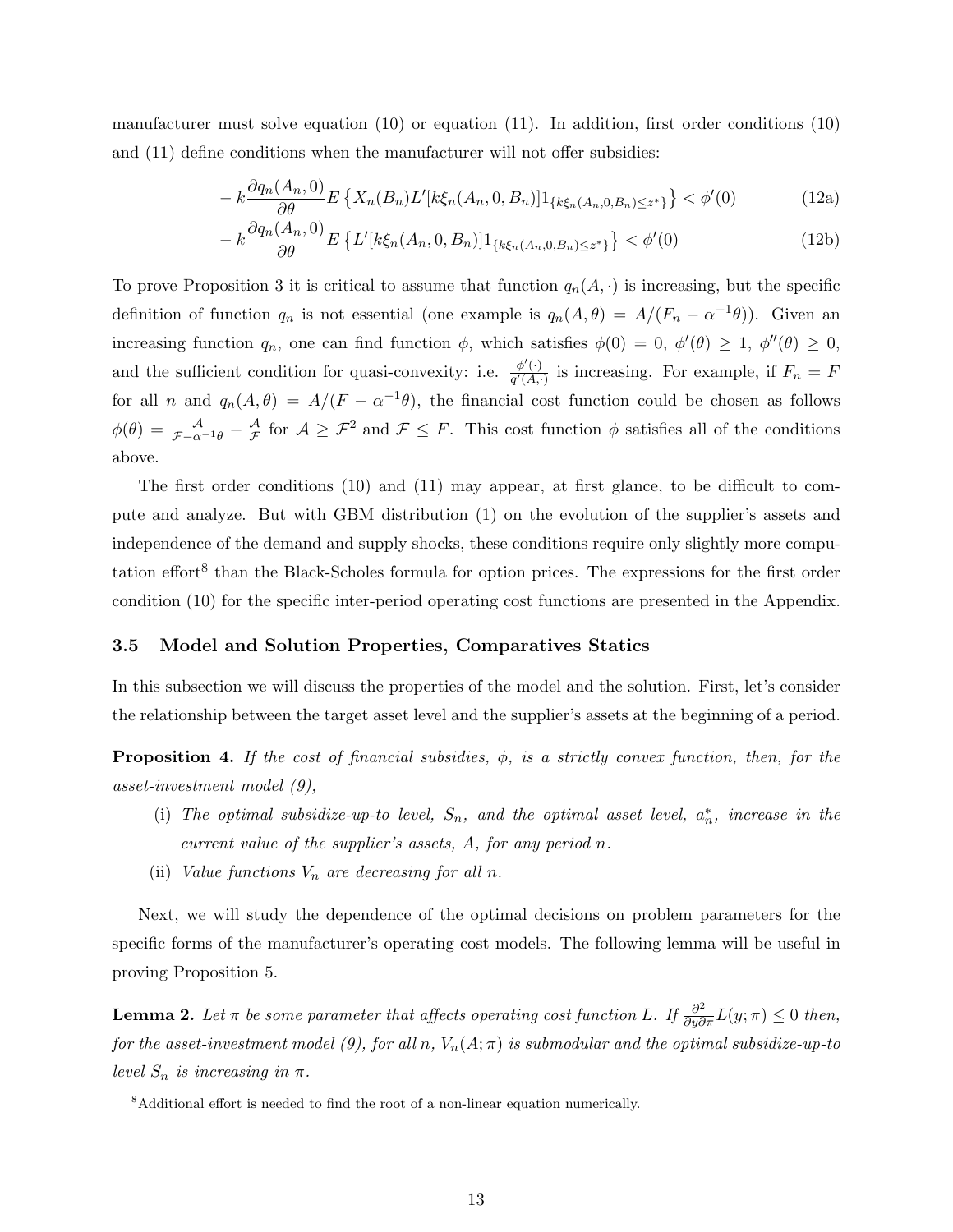#### Proposition 5.

For the asset-investment model (9) and linear capacity costs,  $c(y) = cy$ :

- (i) For the newsvendor model (2a), the optimal subsidize-up-to levels,  $S_n$ , increase in the shortage penalty,  $p$ , decrease in the capacity cost, c, and decrease in the holding cost, h. If the demand is normally distributed  $(D_n = \mu_D + \sigma_D Z_n$ , where  $Z_n \sim \mathcal{N}(0, 1)$ , then the optimal subsidize-up-to levels,  $S_n$ , increase in the mean demand,  $\mu_D$ . If the demand is normally distributed and  $\frac{p-c}{p+h} \leq \frac{1}{2}$  $\frac{1}{2}$ , the optimal subsidize-up-to levels,  $S_n$ , decrease in the standard deviation,  $\sigma_D$ , of the demand.
- (ii) For the linear-demand model (2b), the optimal subsidize-up-to levels,  $S_n$ , increase in the expected demand,  $E[D]$ , decrease in the capacity cost, c, and increase in the price sensitivity, g.
- (iii) For the iso-elastic demand model (2c), the optimal subsidize-up-to levels,  $S_n$ , increase in the expected demand,  $E[D]$ , decrease in the capacity cost, c, and increase in the revenue,  $p$ .

To derive the next property of the optimal solution, I will focus on a single-period newsvendor model (or the newsvendor model where the supplier uses financial subsidies to reduce current liabilities) and take advantage of equation (28) (see Appendix) that describes the optimal subsidy amounts.

**Proposition 6.** For a single-period newsvendor model, if  $\frac{\phi'(\cdot)}{\phi'(A)}$  $\frac{\varphi(\cdot)}{q'(A,\cdot)}$  is increasing and

$$
\left(\mu - \frac{\sigma^2}{2}\right)\Delta \ge \ln\left(\frac{z^*}{kq(A,0)}\right),\tag{13}
$$

then the optimal subsidy amount,  $\theta^*$ , increases in the volatility of the supplier's assets,  $\sigma$ .

Inequality (13) is a sufficient condition on the values of the supplier's asset volatility,  $\sigma$ , the drift of the supplier's assets,  $\mu$ , the optimal order quantity,  $z^*$ , and the supplier production capacity function prior to random shock, q. Roughly speaking, this condition says that the volatility,  $\sigma$ , is not too large relative to the drift,  $\mu$ . Then Proposition 6 states that the optimal subsidy to the supplier is increasing in the volatility of the supplier's assets,  $\sigma$ . The following numerical example supplement the analytical statements in this section.

Example 1. For the first numerical example, let's consider a single-period newsvendor model, with the parameter values: period length  $\Delta = 1$ , drift of the supplier's asset process  $\mu = 0.05$ , base-case volatility of the supplier's asset process  $\sigma = 0.3$ , initial level of the supplier's assets  $A(0) = 1000$ , level of the supplier's liabilities  $F = 1000$ , regular supplier's capacity  $k = 5500$ . Supplier applies financial subsidies to reduce its liabilities. The manufacturer faces normally distributed demand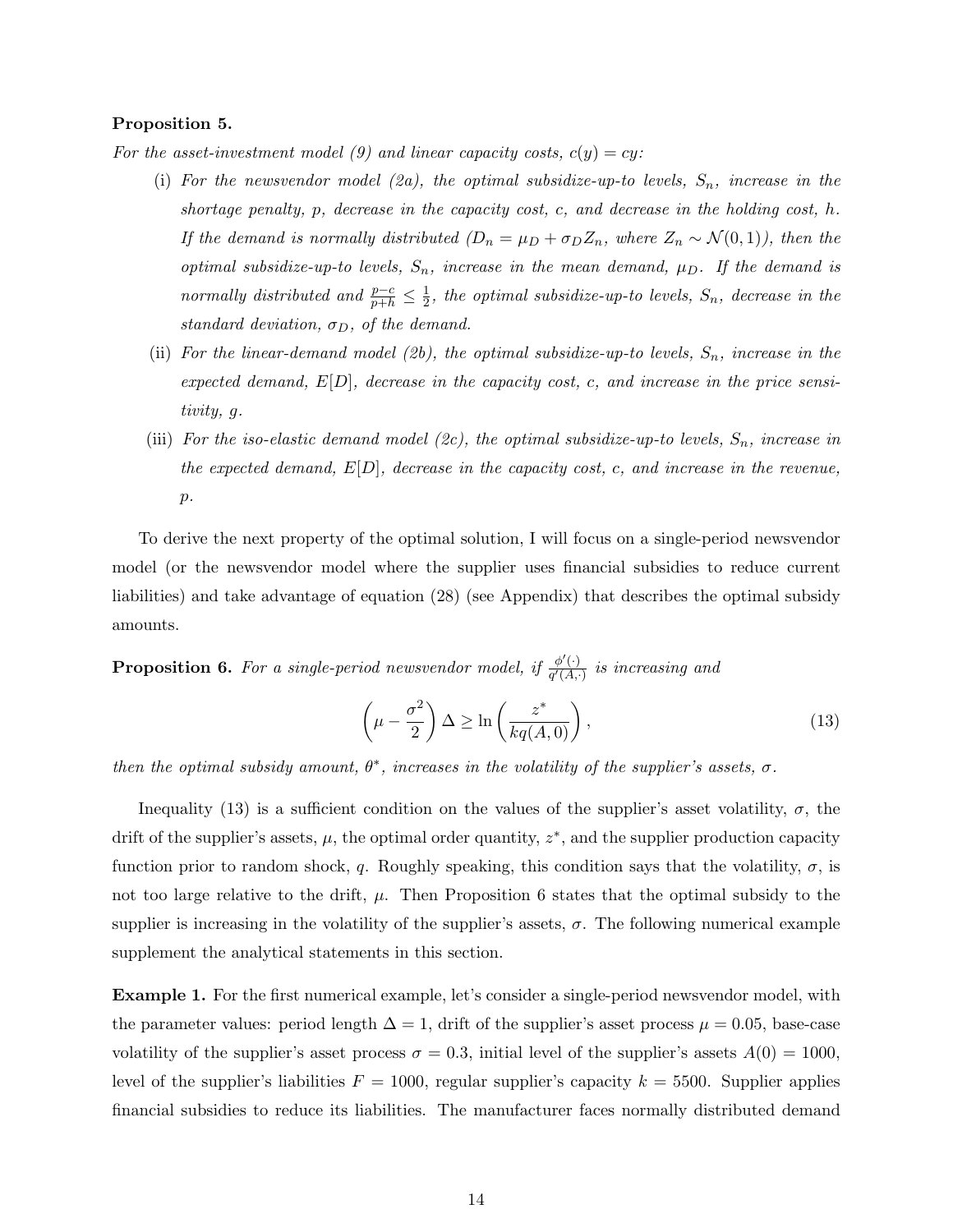with a mean  $\mu_D = 5000$  and standard deviation  $\sigma_D = 1000$ . The profit margin for the manufacturer is  $r - c = 0.5$ , holding cost is  $h = 0.5$ , penalty for shortage  $p = 1$ . The manufacturer's cost of financial subsidies is  $\phi(\theta) = \frac{\mathcal{A}}{\mathcal{F}-\theta} - \frac{\mathcal{A}}{\mathcal{F}}$  where  $\mathcal{A} = \mathcal{F}^2$ ,  $\mathcal{F} = 1000$ . In this example parameter values are chosen so that the manufacturer's orders contribute significantly to the supplier's business and the supplier is close to bankruptcy at the beginning of the planning horizon.<sup>9</sup>

Figure 1 illustrates how the optimal subsidy amount,  $\theta^*$ , depends on the parameters of the stochastic process describing the evolution of the supplier's assets. The left panel of this figure shows the dependence of  $\theta^*$  on the volatility of the supplier's assets,  $\sigma$ . As we know from Proposition 6, for small  $\sigma$ ,  $\theta^*$  increases in  $\sigma$ . The left panel of Figure 1 also shows that if the supplier's assets are too volatile, the manufacturer will start reducing the subsidy amount. The right panel of Figure 1 shows the dependence of the optimal subsidy amount on the initial supplier's asset level,  $A(0)$ . As one can expect, when the initial supplier's asset level is already high, the manufacturer will not offer any subsidies. When the initial supplier's asset level is too low, the manufacturer will not offer any subsidies either, because benefits of subsidies do not justify the cost of subsidies,  $\phi(\theta)$ .



Figure 1: The optimal subsidy amount,  $\theta^*$ , as a function of supplier parameters: asset volatility,  $\sigma$ , and initial asset level,  $A(0)$  (see Example 1 for the numerical values of other model parameters)

Figure 2 illustrates the dependence of the optimal subsidy amount,  $\theta^*$ , on the demand parameters: mean,  $\mu_D$ , and standard deviation,  $\sigma_D$ . The graph in the left panel of Figure 2 is consistent with the statement of Proposition 5 applied to the one-period problem, that is, the optimal subsidy amount increases in the mean demand. From the right panel of Figure 2 we see that, for this numerical example, the optimal subsidy amount decreases in the demand standard deviation,  $\sigma_D$ . As we know from Proposition 5, if  $\frac{p}{p+h} \leq \frac{1}{2}$  $\frac{1}{2}$  the optimal subsidy decreases in  $\sigma_D$ . There are numerical examples (not presented here), where  $\frac{p}{p+h} > \frac{1}{2}$  $\frac{1}{2}$  and the optimal subsidy is non-monotone in  $\sigma_D$ .

The benefits to the manufacturer from subsidizing the supplier could be significant, as Figure 3 illustrates. This figure shows the percent improvement in the manufacturer's objective function

<sup>9</sup>For all numerical examples, I chose to present only the results that are the most interesting and select parameter values that lead to results that are both representative and interesting.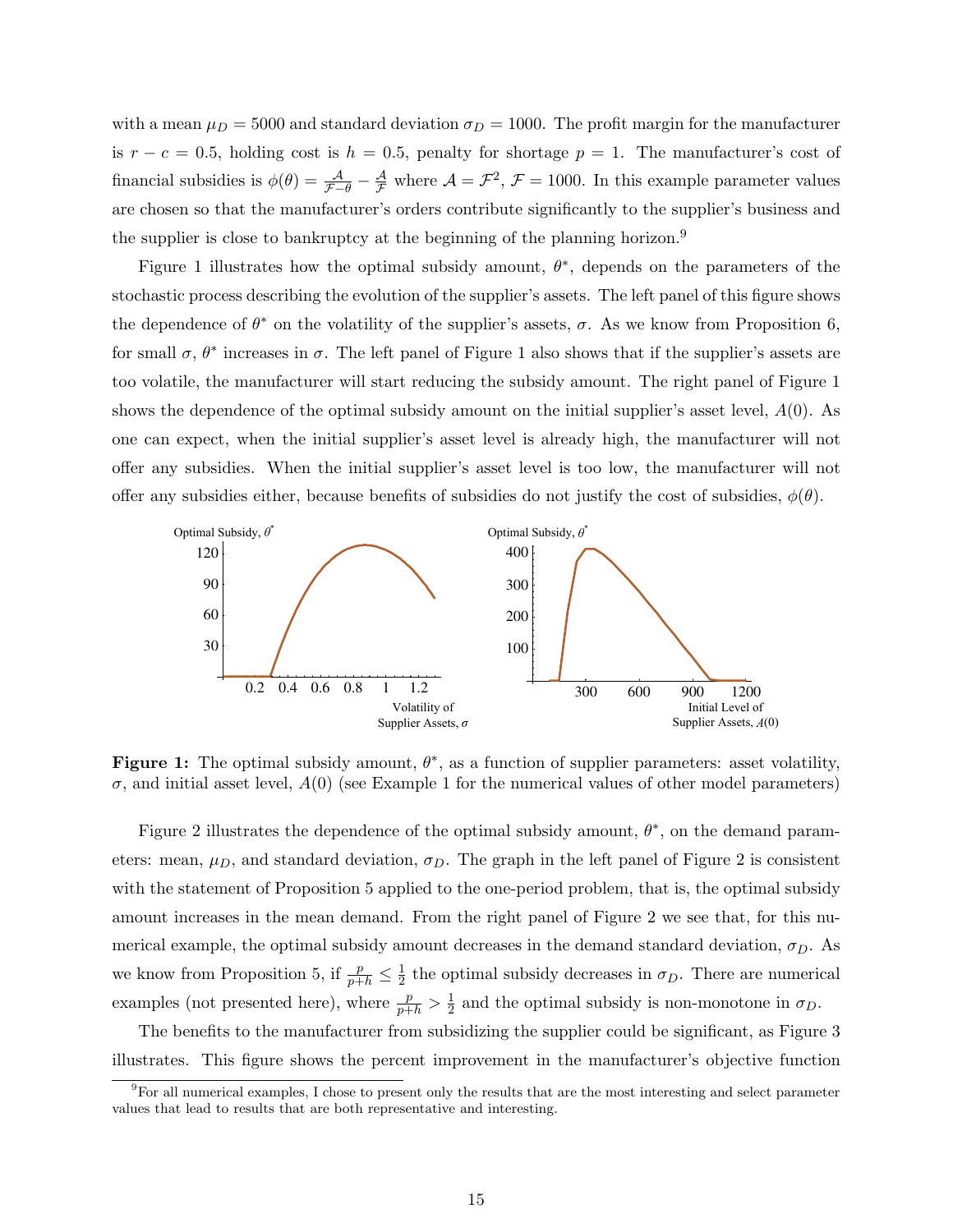

Figure 2: The optimal subsidy amount,  $\theta^*$ , as a function of demand parameters: mean,  $\mu_D$ , and standard deviation,  $\sigma_D$  (see Example 1 for the numerical values of other model parameters)



Figure 3: Percent improvement in manufacturer's cost if subsidies are given to the supplier as a function of the volatility of the supplier's assets  $\sigma$  and supplier initial asset level  $A(0)$  (see Example 1 for the numerical values of other model parameters)

(in this case, newsvendor objective function) as a result of giving the supplier the optimal subsidy instead of zero subsidy. The magnitude of benefits for a particular real-life problem will depend on the values of the problem parameters, such as operating cost function, L, and subsidy cost function,  $\phi$ . However, it is important to observe that paying suppliers only their marginal production cost can be suboptimal for the manufacturer, especially when the supplier is in or close to bankruptcy. This concludes the first numerical example.

I also applied results of this section to analyze the decision of Ford to subsidize Visteon in 2005. The discussion of Ford vs. Visteon example is presented in the Appendix.

### 4 Dependent Supply and Demand Shocks

A condition necessary for the separation of the capacity ordering policy from the subsidy policy is the independence between the manufacturer's demand,  $D$ , and the shocks,  $B$ , to the supplier's state, A. One may argue that if all supplier's customers (including the manufacturer) are in the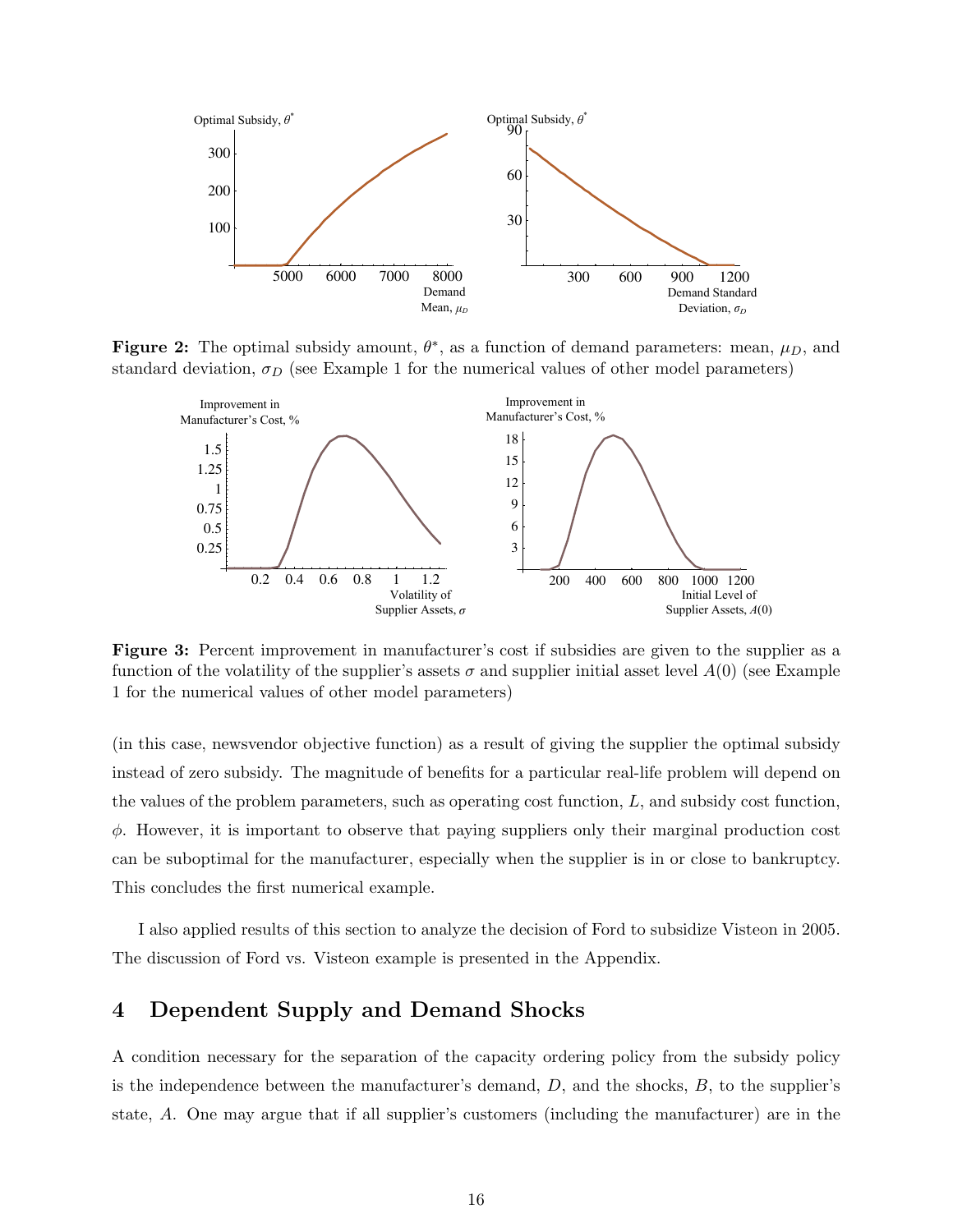same industry, then the demand and the shocks could be positively correlated. Alternatively, it can also happen that as the demand for the manufacturer's products increases the demand for the products of other firms decreases (along with cash flows to the supplier). For instance, the manufacturers and the other firms could be competing in the same final product market. This would lead to negative correlated between the demand and the shocks. Finally, if the supplier's customer portfolio is well diversified, then the demand and the shocks can be independent. We have studied the latter situation in earlier sections. In this section we investigate the effect of correlation. Assumptions 2, 3, and 4 continue to hold. Without the separation between ordering and subsidy decisions the analysis of problem (3) is more complex and to glean insights into problem properties we will use a numerical study.

Example 2. Consider a single-period newsvendor model where the supplier uses subsidies to invest in its assets, with the following parameter values: period length  $\Delta = 1$ , drift of the supplier's asset process  $\mu = 0.05$ , initial level of the supplier's assets  $A(0) = 50$ , level of the supplier's liability  $F =$ 100, regular supplier's capacity  $k = 130$ . The manufacturer faces normally distributed demand with mean  $\mu_D = 100$  and standard deviation  $\sigma_D = 20$ . The overage cost is  $h = 1$ , the underage cost is  $p = 1.2$ . The manufacturer's cost of financial subsidies is  $\phi(\theta) = \theta$ . As the measure of correlation in this example I use linear correlation coefficient, that is  $\rho \stackrel{\text{def}}{=} corr[D,dW(\Delta)] = \frac{Cov[D,dW(\Delta)]}{\sqrt{Cov[D,dW(\Delta)]}}$  $\frac{Cov[D,dW(\Delta)]}{Var[D]\sqrt{Var[dW(\Delta)]}}$ where  $dW(\Delta)$  is the shock to the supplier's assets (equation (1)) over the planning horizon  $\Delta$ .

Figure 4 illustrates the effect of correlation,  $\rho$ , and the volatility of the supplier's assets,  $\sigma$ , on the order quantity, the target level of the supplier's assets, and the optimal objective value. Observe that as the correlation between demand and supply shocks increases, the optimal order quantity increases and the objective value decreases (the objective value represents the manufacturer's costs). Intuitively, as the correlation increases, high demand is more likely to be matched by the positive shock to the supplier's assets and the manufacturer is more likely to meet the demand with the supplier's capacity. Although Figure 4 shows that the target supplier's asset levels increase in correlation, other numerical experiments showed that this relationship could be non-monotone.

From Figure 4, the optimal order quantity,  $z^*$ , is decreasing in the volatility of the supplier's assets,  $\sigma$ , except when supply and demand shocks are independent,  $\rho = 0$  (the case studied in the previous section). Target asset level is decreasing in the volatility and the costs of the manufacturer are increasing. These observations are consistent with the properties of the optimal solution discussed in Section 3.5. This concludes the example.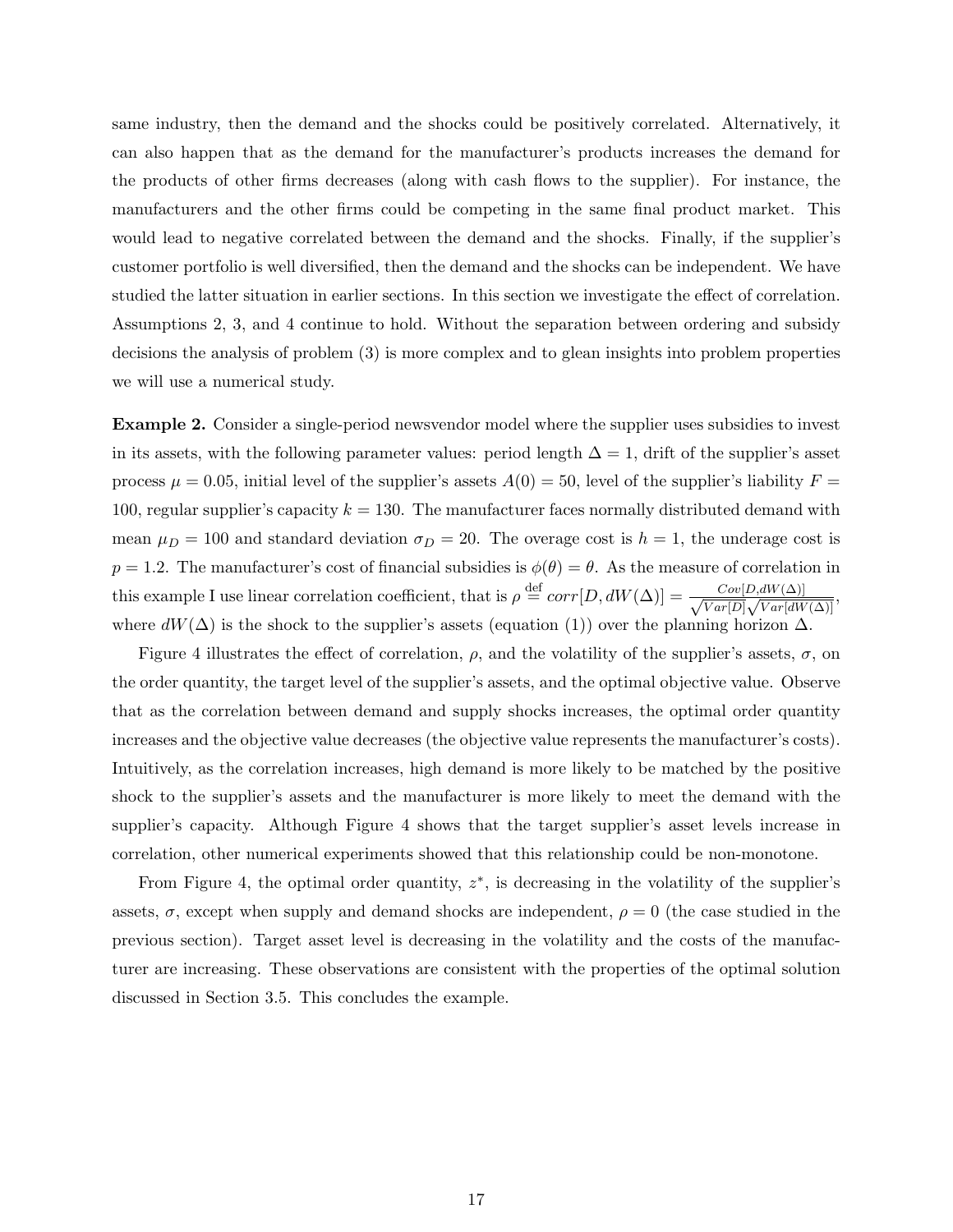

Figure 4: The effect of correlation between manufacturer's demand and the supplier's asset shocks. Top left panel: the optimal order quantity of the manufacturer. Top right panel: the optimal target level of the supplier's assets after subsidy. Bottom panel: the optimal objective value of the manufacturer. The x-axes of each picture measures correlation. Sigma refers to the volatility of the supplier's assets,  $\sigma$ .

### 5 Inventory and Backorders

In this section we will relax Assumption 2 by introducing inventory and backorders. Assumptions 1, 3, and 4 continue to hold. Problem (3) becomes:

$$
\min E \sum_{n=1}^{N} \alpha^{n-1} \Big\{ \phi(\theta_n) + c[Y(z_n, \xi_n)] + \mathcal{M}[x_n + Y(z_n, \xi_n), D_n] \Big\},
$$
\n(14a)

s.t.

$$
z_n \ge 0, \quad \theta_n \ge 0, \quad \xi_n = \xi_n(A_n, \theta_n, B_n), \tag{14b}
$$

$$
Y(z,\xi) = \min[z, K(\xi)], \quad K(\xi) = k \min(\xi, 1), \tag{14c}
$$

$$
A_{n+1} = T_A(A_n, \theta_n, B_n), \quad n = 1, ..., N,
$$
\n(14d)

$$
x_{n+1} = x_n + Y(z_n, \xi_n) - D_n, \quad n = 1, ..., N.
$$
\n(14e)

Equation (14e) represents the inventory transition rule between periods (i.e.,  $T_x(s) = s$ ). It is convenient to combine ordering and inventory cost terms in one expression. For that I need to make additional assumptions that the contingent order cost is linear,  $c(y) = cy$ , and that at the end of the last period inventory can salvaged at the same price as it was bought initially. Then a rearrangement of terms in the objective of optimization problem (14), as in Heyman and Sobel (2004, Chapter 3), leads to the desired representation. Specifically, the objective function of problem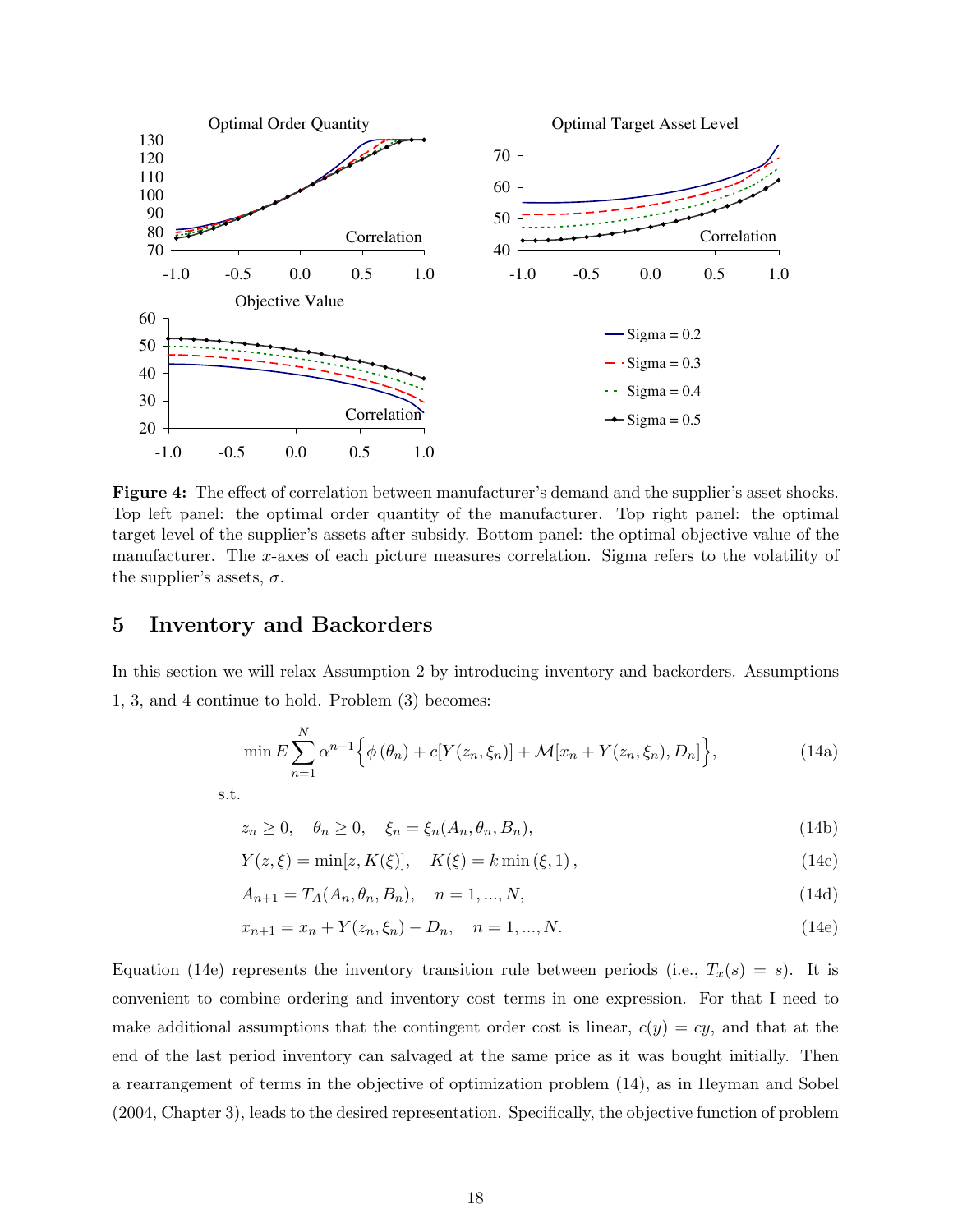(14) contains

$$
\sum_{n=1}^{N} \alpha^{n-1} \left[ cY_n + \mathcal{M}(x_n + Y_n, D_n) \right] - cx_{N+1}.
$$
 (15)

This can be written as

$$
\sum_{n=1}^{N} \alpha^{n-1} \left[ c(x_n + Y_n) - cx_n + \mathcal{M}(x_n + Y_n, D_n) \right] - cx_{N+1}.
$$
 (16)

Using transition rule (14e) and collecting similar terms one obtains

$$
\sum_{n=1}^{N} \alpha^{n-1} \left[ c(1-\alpha)(x_n + Y_n) + \mathcal{M}(x_n + Y_n, D_n) \right] + \text{consts.} \tag{17}
$$

Thus, as before one can define the operating cost function,  $\mathcal{L}(y, d) = c(1 - \alpha)y + \mathcal{M}(y, d)$ , which combines both ordering cost and inventory cost. Let's redefine DP recursion to accommodate inventory state variable x:  $V_{N+1}(x, A) = 0$ , and for  $n = 1, ..., N$ :

$$
V_n(x, A) = \min_{z \ge 0, \theta \ge 0} \{ \phi(\theta) + EL[x + Y(z, \xi_n)] + \alpha EV_{n+1}(x_{n+1}, A_{n+1}) \}
$$
(18a)

s.t.

$$
\xi_n = \xi_n(A, \theta, B), \quad Y(z, \xi) = \min[z, K(\xi)], \quad K(\xi) = k \min(\xi, 1), \tag{18b}
$$

$$
A_{n+1} = T_A(A, \theta, B), \quad n = 1, ..., N,
$$
\n(18c)

$$
x_{n+1} = x_n + Y(z, \xi_n) - D_n, \quad n = 1, ..., N.
$$
\n(18d)

As a corollary to Proposition 5 observe that for the last period, N, the optimal target supplier's asset level,  $S_N$ , is decreasing in the inventory level,  $x_N$  (assuming that  $x_N < E[D_N]$ ). Intuitively, the more inventory the manufacturer has at the beginning of period  $N$ , the more demand it is guaranteed to satisfy, and the less it relies on subsidies to assure the supply. Similar intuition applies to other periods as well, however, a rigorous proof of this statement is challenging.

Because the introduction of inventory variable,  $x$ , in problem (18) interferes with the separation of subsidy and ordering policies, deriving analytical properties of the optimization problem and the solution (as we did in Section 3.5) is difficult. To glean insights into interactions of inventory investments and subsidies we continue with a numerical study.

Example 3. Let's consider a two-period newsvendor model where the supplier uses subsidies to invest in its assets, with the following parameter values: period length  $\Delta = 1$ , drift of the supplier's asset process  $\mu = 0$ , initial level of the supplier's assets  $A(0) = 200$ , levels of the supplier's liabilities  $F = 500$ , demand every period is deterministic  $D = 100$ , and regular supplier's capacity  $k = 110$ . The underage cost is  $p = 15$ . The manufacturer's cost of financial subsidies is  $\phi(\theta) = \theta$ . The discount factor is  $\alpha = e^{-r\Delta}$ , where  $r = 0.01$ . Initial inventory  $x_1 = 0$ .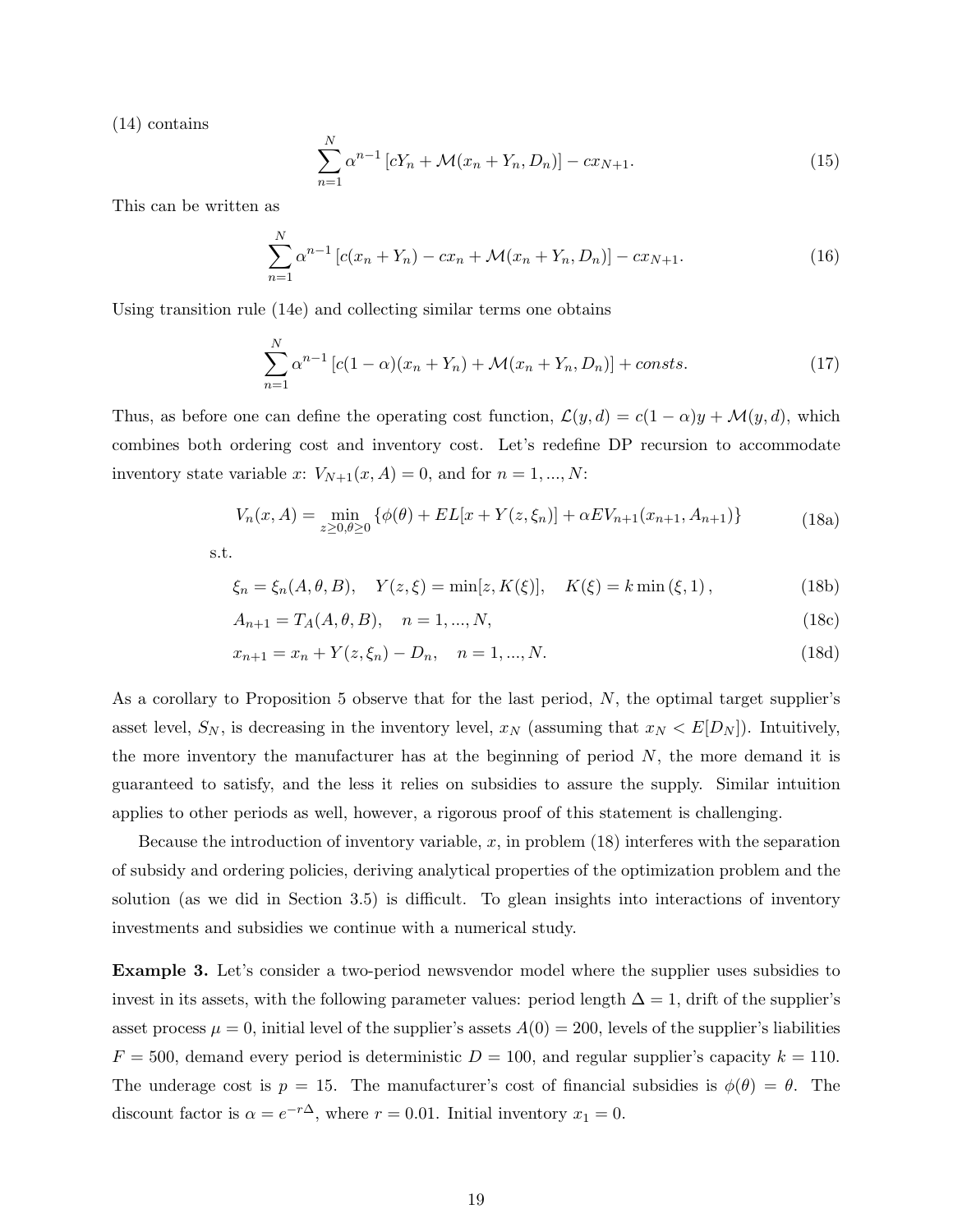Figure 5 demonstrates how inventory investments and subsidy decisions depend on the supplier's asset volatility,  $\sigma$ , and the overage cost, h. The shaded portion of the tables correspond to the cases in which the manufacturer invests in inventory. As one would expect, an inventory investment is more likely for lower values of the overage cost.

| Optimal Order Quantity |      |     |     |     |      |     | Target Supplier Asset Level |      |     |     |     |     |     |
|------------------------|------|-----|-----|-----|------|-----|-----------------------------|------|-----|-----|-----|-----|-----|
|                        | h    |     |     |     |      |     |                             |      | n   |     |     |     |     |
|                        |      |     | 5.، | 2   | 2.5  | 3   |                             |      |     | 1.5 | 2   | 2.5 | 3   |
| ω<br>Sig               | 0.25 | 10  | 100 | 100 | 100  | 100 | ω<br>္တ                     | 0.25 | 586 | 624 | 624 | 624 | 624 |
|                        | 0.3  | 110 | 109 | 100 | 100  | 100 |                             | 0.3  | 604 | 605 | 664 | 664 | 664 |
|                        | 0.35 | 10  | 10  | 110 | 00 ا | 100 |                             | 0.35 | 637 | 637 | 637 | 708 | 708 |
|                        | 0.4  | 10  | 10  | 110 | 10   | 100 |                             | 0.4  | 679 | 679 | 679 | 679 | 754 |
|                        | 0.45 | 10  | 10  | 110 | 10   | 110 |                             | 0.45 | 723 | 723 | 723 | 723 | 723 |
|                        | 0.5  | 10  | 10  | 110 | 10   | 110 |                             | 0.5  | 770 | 770 | 770 | 770 | 770 |

**Figure 5:** Inventory investments and subsidies as functions of supplier's asset volatility ( $\sigma$ ) and overage cost  $(h)$ . Left panel: the optimal order quantity,  $z_1$ ; Right panel: the optimal target supplier's asset level,  $S_1$ . Shaded portion corresponds to the cases in which the manufacturer invests in inventory. Supplier's asset volatility ranges from 0.25 to 0.5. The overage cost ranges from 1 to 3.

An inventory investment is more likely as the supplier's asset volatility increases. Intuitively, an inventory investment is a safe way for the manufacturer to manage its costs in the second period. In contrast, an investment in the supplier's assets through subsidies, while improving the supplier's status in the first period, might not have significant consequences in the second period, because the supplier's assets fluctuate significantly. Thus, the greater the supplier's asset volatility, the more the manufacturer prefers using inventory as a risk-mitigation tool.

Finally, inventory and subsidies appear to be substitutes. From the right panel of Figure 5, when the manufacturer stops using inventory as a risk-mitigation tool (e.g. as the overage cost increases), the manufacturer raises the supplier's optimal asset level.<sup>10</sup> This concludes the example.

### 6 Proportional Random Yield

An assumption frequently used to describe supply uncertainty is that of a proportional random yield. Using notation in this paper, with a proportional random yield the capacity available to the manufacturer is  $Y(z,\xi) = y(\xi)z$ , where y is a random number between zero and one. Proportional random yields are typically used to model uncertainties in a production process (e.g. in a semiconductor industry), but one could also imagine that in case of a shortage the supplier might decide to allocate available capacity proportionately to the size of the order,  $z^{11}$  (although as I will argue

 $10A$  comparison of the subsidy levels for the model in this section and the model in the previous sections will reflect not only the flexibility to carry inventory, but also additional burden of backorders affecting costs in several periods. Because these effects are difficult to separate, the comparison of the two models is omitted.

 $11$ I am grateful to the anonymous referee for offering this motivation.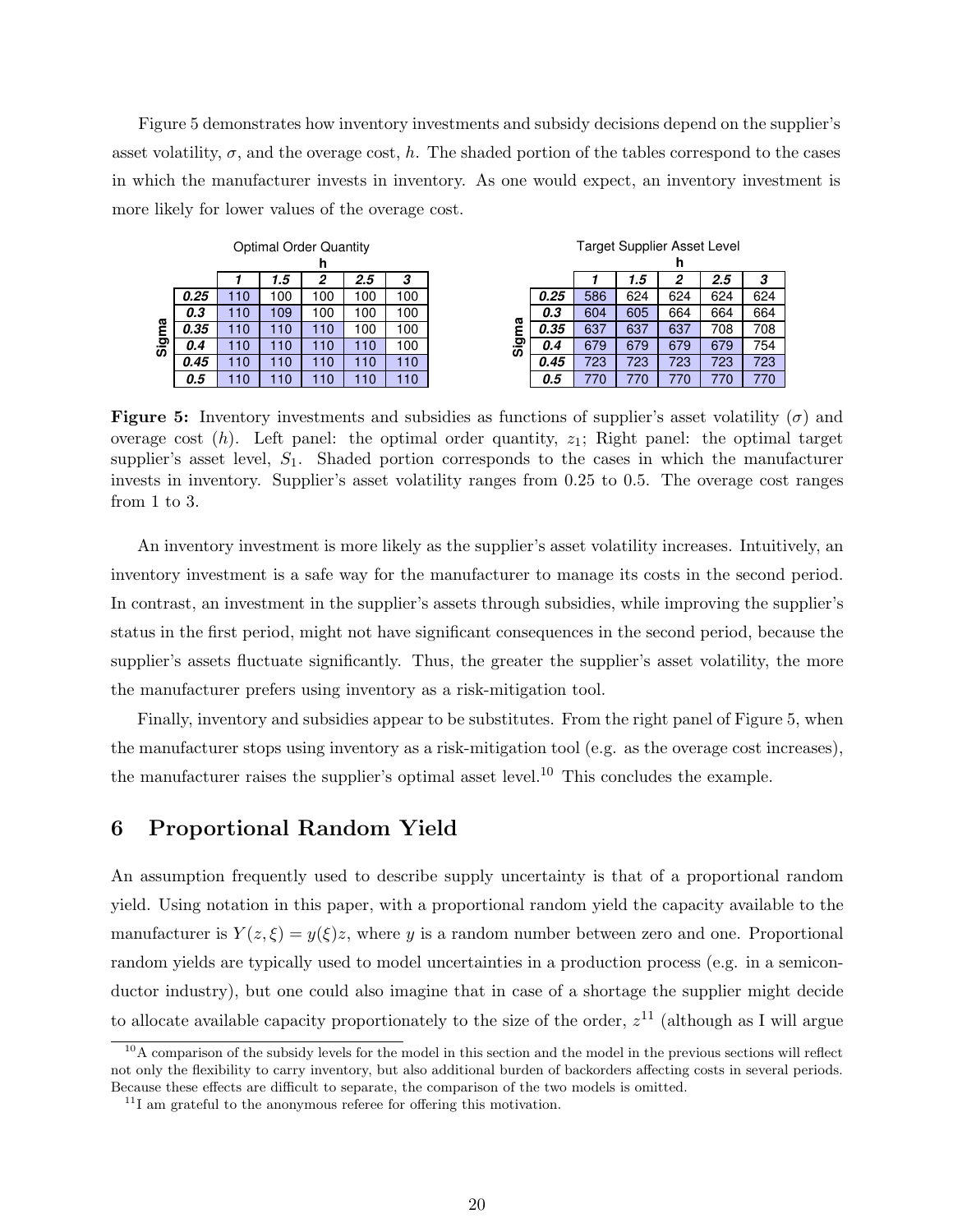at the end of this section the supplier has better ways of rationing capacity). As we will see in this section, in the proportional yield model the separation of the financial subsidy and capacity ordering decisions does not hold. Intuitively, a manufacturer, which does not not provide significant subsidy to the supplier, might still get the required number of parts by artificially inflating its order quantity (similarly to the rationing game that leads to the bullwhip effect in Lee et al. 1997).

Using previously defined notation, I will assume that the proportional random yield,  $y$ , depends on the supplier's distance to bankruptcy at the end of the period,  $\xi$ , and define  $y(\xi) = \min(\xi, 1)$ . Assumptions 1, 2, and 4 continue to hold. Optimization problem (3) becomes:

$$
\min E \sum_{n=1}^{N} \alpha^{n-1} \Big\{ \phi(\theta_n) + \mathcal{L}[Y(z_n, \xi_n), D_n] \Big\},\tag{19a}
$$

s.t.

$$
z_n \ge 0, \quad \theta_n \ge 0, \quad \xi_n = \xi_n(A_n, \theta_n, B_n)
$$
\n
$$
(19b)
$$

$$
Y(z,\xi) = y(\xi)z,\tag{19c}
$$

$$
y(\xi) = \min(\xi, 1),\tag{19d}
$$

$$
A_{n+1} = T_A(A_n, \theta_n, B_n), \quad n = 1, ..., N.
$$
 (19e)

Unfortunately, as the previous work shows (e.g. Henig and Gerchak 1990) proportional randomyield models do not possess convenient mathematical properties. For the optimization problem (19), interperiod costs are not convex or even quasi-convex in decision variables z and  $\theta$ . Thus, analytical solution of this problem, particularly if the problem is dynamic, is difficult to obtain.

The following numerical example (and analysis) shows how capacity ordering decisions depend on the supplier's financial state in the model with the proportional random yield.

Example 4. Consider a single-period newsvendor model where the supplier uses subsidies to invest in its assets. Assume that demand is deterministic and consider two cases:  $D = 100$  and  $D = 500$ . Other parameters are the same as in Example 2. Figure 6 shows the optimal capacity order and target supplier's asset level as functions of the supplier's asset volatility,  $\sigma$ . Left panel corresponds to demand  $D = 100$  and right panel corresponds to demand  $D = 500$ . The left vertical axes measure capacity orders. The right vertical axes measure target supplier's asset levels.

For demand  $D = 100$  case, it is optimal to keep the assets at the current level  $A = 50$ , but inflate the order quantity. As the supplier's asset volatility increases, similar to the observation in Example 2, the optimal capacity order quantity decreases. Thus, as our intuition suggested, the capacity orders depend on the state of the supplier's assets.

For demand  $D = 500$  case, observe that both the order quantity and the target supplier's asset level may change as the volatility of the supplier's assets increases. Mathematical intuition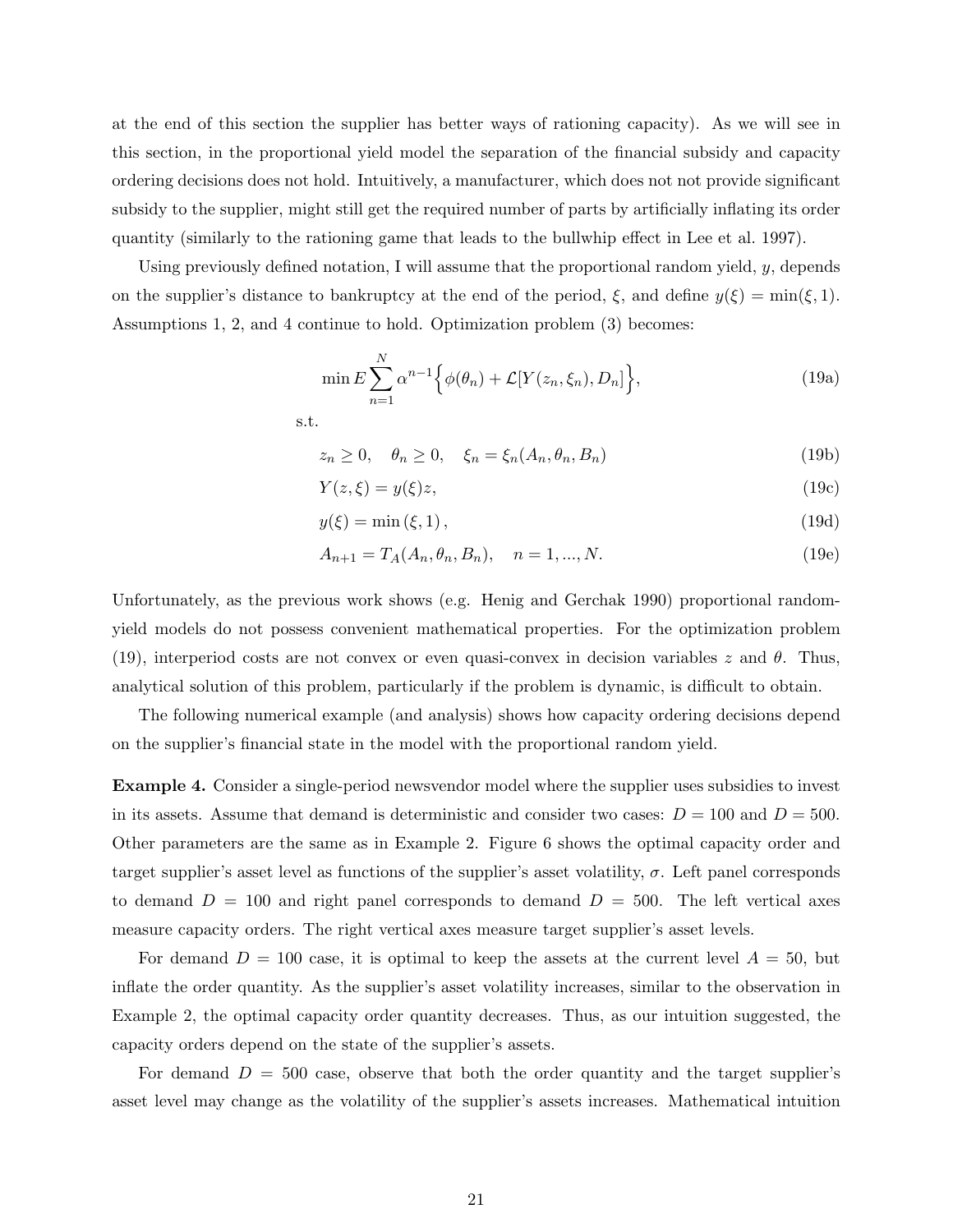

Figure 6: Optimal capacity order and target supplier's asset level as a function of volatility in the model with proportional random yield. Left panel: demand is 100 units. Right panel: demand is 500 units.

regarding what might be happening is as follows. Consider the first order derivatives of the objective function,  $J(z, \theta) = \phi(\theta) + E[L(yz)]$ , for the one-period model (19).

$$
\frac{\partial J(z,\theta)}{\partial z} = E[L'(yz)y]
$$
\n(20a)

$$
\frac{\partial J(z,\theta)}{\partial \theta} = \phi'(\theta) + zE\left[L'(yz)\frac{dy}{d\theta}\right]
$$
\n(20b)

If  $\frac{\partial J(z,0)}{\partial \theta} < 0$ , the manufacturer would like to give subsidies to the supplier. The first term of  $\frac{\partial J(z,\theta)}{\partial \theta}$  does not depend on z. Informally, the second term is larger, in absolute value, for larger values of the multiplier  $z$ . At the optimum larger demand will correspond to larger values of z and if  $E\left[L'(yz)\frac{dy}{d\theta}\right]$  $\left|\frac{dy}{d\theta}\right|$  < 0 the second term will offset the first term  $\phi'(\theta) \ge 1$  leading to positive optimal subsidies when demand  $D = 500$ . Also observe that the total quantity delivered,  $yz$ , can be increased (stochastically) either by increasing capacity order quantity, z, or by higher subsidies,  $\theta$ . Thus, the two decisions are substitutable – greater subsidy corresponds to reduced order quantity. This concludes the example.

Finally, I would like to argue that a rationing game based on the orders placed is not the best approach for a supplier to allocate its sparse capacity. The supplier knows such rationing game would lead to artificially inflated orders from the manufacturers and to the bullwhip effect. Furthermore, the benefit to the supplier does not increase in the order size. The benefit to the supplier is what we call subsidy from the manufacturer — the value the manufacturer shares with the supplier beyond the supplier just breaking even. Thus, a supplier's best customers are the ones who pay the most, and if a supplier would like to reward its best customers it should allocate sparse capacity not based on order sizes, but based on the subsidies. We already modeled such allocation in the original model in this paper.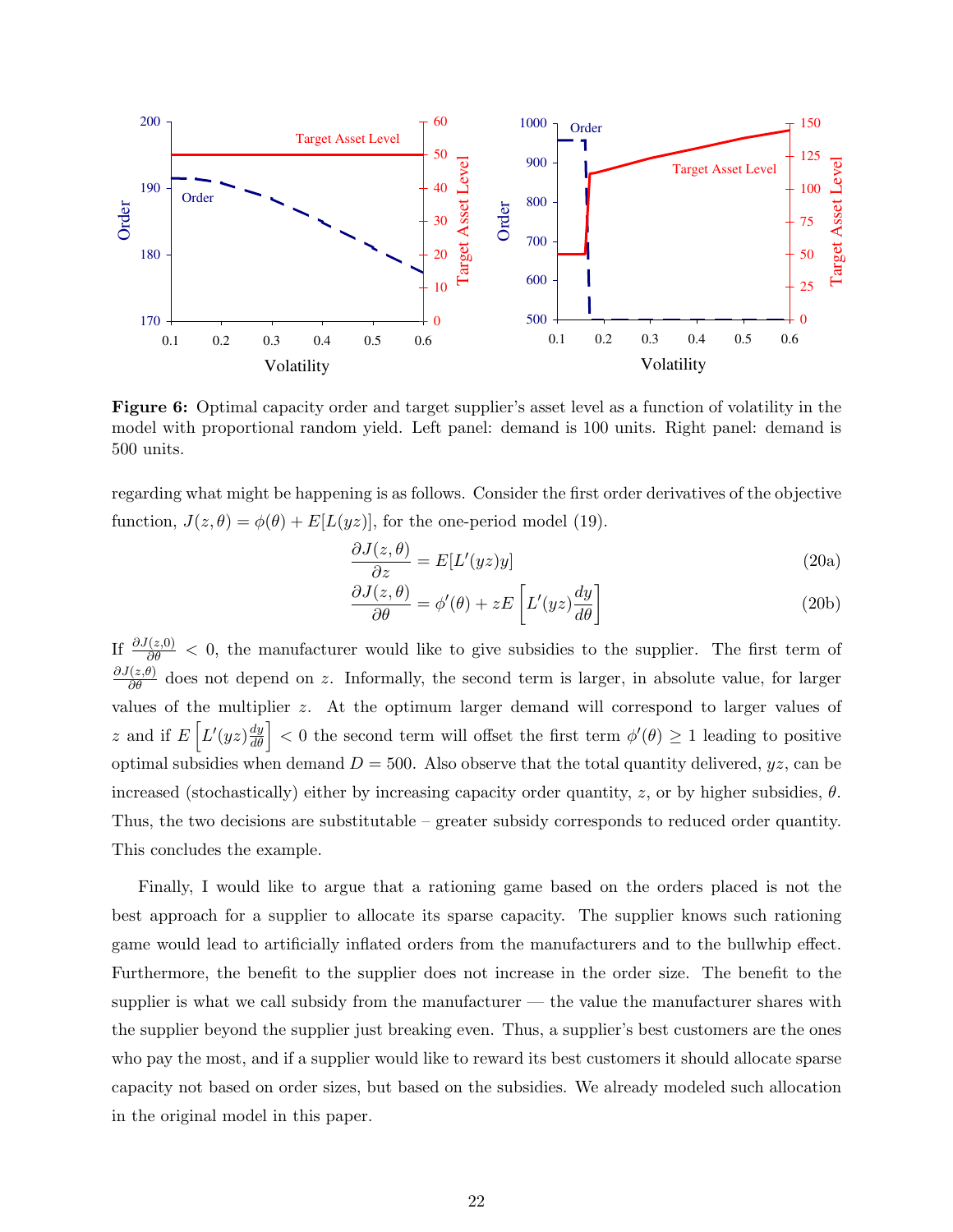### 7 Upfront Costs

In this section we will relax the zero upfront costs assumption and, instead, assume that upfront costs are  $c_0(z)$ , where  $c'_0(\cdot) > 0$  and  $c''_0(\cdot) > 0$ . Assumptions 1,2, and 3 continue to hold. The DP recursion is  $V_{N+1}(A) = 0$ , and for  $n = 1, ..., N$ 

$$
V_n(A) = \min_{z \ge 0, \theta \ge 0} \left\{ \phi[c_0(z) + \theta] + EL[Y(z, \xi_n)] + \alpha EV_{n+1}[T_A(A, \theta, B)] \right\},\tag{21}
$$

where  $\xi_n = \xi_n(A, \theta, B)$ . As before, it will be convenient to define  $J_n(A, z, \theta) = \phi[c_0(z) + \theta] +$  $EL[Y(z, \xi_n)] + \alpha EV_{n+1}[T_A(A, \theta, B)].$  Intuitively, with the addition of upfront costs the manufacturer will order less than it would for problem (6). Let  $z<sup>0</sup>$  be the optimal capacity order for the problem without upfront costs and let's continue assuming that regular capacity is large enough, that is  $k > z<sup>0</sup>$ . According to Proposition 1,  $z<sup>0</sup>$  satisfies  $L'(z) = 0$ .

**Lemma 3.** For any subsidy level,  $\theta$ , and the initial supplier's asset level, A, the minimizer  $z^* =$  $\arg \min_{z \geq 0} J_n(A, z, \theta)$  satisfies  $z^* \leq z^0$ . If functions  $\phi$  and  $c_0$  are strictly increasing, then  $z^* < z^0$ .

The takeaway from Lemma 3 is that one can restrict the range of order quantities to be  $z \leq z^0$ . This restriction facilitates further analysis. For example, consider how the choice of the order quantity, z, and the subsidy amount,  $\theta$ , interact in problem (21). If function  $\phi$  is strictly convex, then in term  $\phi[c_0(z) + \theta]$ , order quantity, z, and subsidy,  $\theta$ , are substitutes: to minimize costs we trade off increasing z against increasing  $\theta$ . On the other hand, in term  $EL[Y(z, \xi)]$ , order quantity, z, and subsidy,  $\theta$ , are compliments: to minimize costs we prefer to increase both z and  $\theta$ . To prove the latter recall that  $Y(z,\xi) = \min(z,k\xi); \xi(A,\theta,B)$  is increasing in  $\theta$ ; thus, to increase  $Y(z,\xi)$  we need to increase z and  $\theta$ ; and for  $y < z^0$ ,  $L(y)$  is decreasing. In general, whether order quantity, z, and subsidy,  $\theta$ , are compliments or substitutes depends on which of the effects dominates.

**Proposition 7.** Restrict the order quantity space to  $z \in [0, z^0]$  and consider problem (21). If  $\phi$  is linear, then  $\frac{\partial^2}{\partial z \partial \theta} J_n(A, z, \theta) \leq 0$  for all A.

With restriction  $z \leq z^0$  one can prove that for the asset-investment model, optimization problem (21) has convex structure. As was done for Proposition 2, define a new decision variable,  $a = A + \theta$  — supplier's asset level — and redefine transition and distance to bankruptcy functions:  $T_A(a, B) = aB, \xi_n = \xi_n(a, B) = \frac{a}{F_n}B$ . The problem becomes:

$$
V_n(A) = \min_{0 \le z \le z^0, A \le a} \left\{ \phi[c_0(z) + a - A] + EL[Y(z, \xi_n)] + \alpha EV_{n+1}(aB) \right\}.
$$
 (22)

For this model,  $J_n(A, z, a) = \phi[c_0(z) + a - A] + EL[Y(z, \xi_n)] + \alpha EV_{n+1}(aB)$ .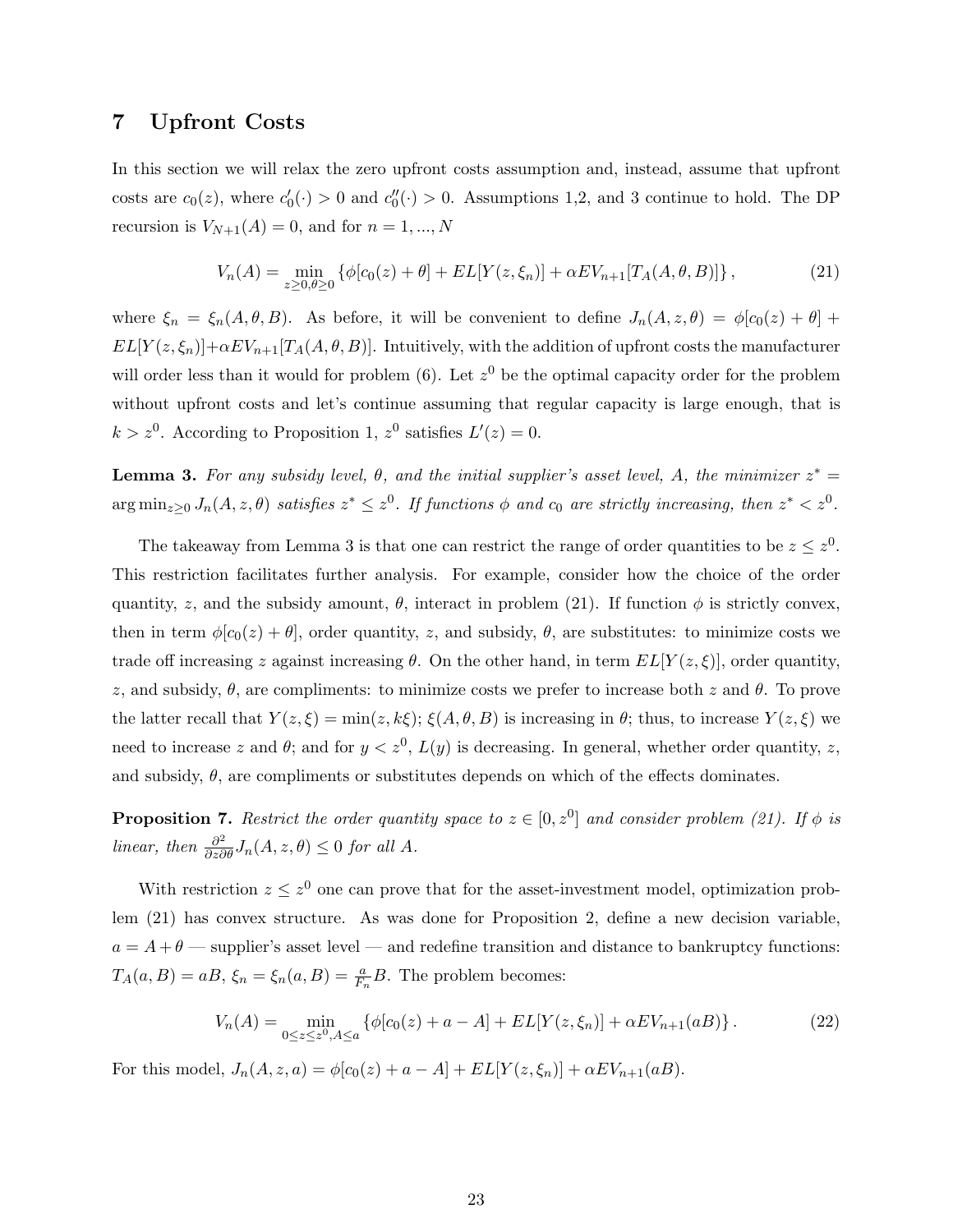**Proposition 8.** Restrict the order quantity space to  $z \in [0, z^0]$ . Assume functions  $\phi$  and  $c_0$  are strictly increasing and consider problem (22). For all n, functions  $J_n$  and  $V_n$  are convex. The optimal order quantity,  $z_n^*$ , and supplier's asset level,  $a_n^*$ , satisfy the following KKT conditions:

$$
\phi'[c_0(z) + a - A_n]c'_0(z) + \Pr[z \le k\xi_n]L'(z) = \lambda_n,
$$
\n(23a)

$$
\lambda_n z = 0, \quad \lambda_n \ge 0, \quad z \ge 0,
$$
\n<sup>(23b)</sup>

$$
\phi'[c_0(z) + a - A_n] + E\left[L'(k\xi_n)k\frac{\partial \xi_n}{\partial a}1_{\{z > k\xi_n\}}\right] + \alpha E[V'_{n+1}(aB_n)B_n] = \mu_n,
$$
\n(23c)

$$
\mu_n(a - A_n) = 0, \quad \mu_n \ge 0, \quad a \ge A_n. \tag{23d}
$$

### 8 Conclusions, Limitations, and Extensions

Many manufacturing firms are facing supply risks due to the deteriorating financial health of their suppliers. Motivated by real-life examples, this paper studies the use of subsidies (in every form) as a way of controlling supply risk and answers a number of important questions: what is the optimal joint capacity ordering and financial subsidy policy for a manufacturer? Must subsidy and capacity ordering decisions be made jointly? How good are the recommendations from the traditional procurement models, which ignore the benefits of controlling the supplier's financial state through subsidies?

An important contribution of this work is a set of assumptions under which (for an otherwise very general model) the optimal ordering decisions do not depend on the subsidy decisions. Consequently, if the managers believe that these assumptions describe their business situation accurately, they can continue using the existing decision support systems for the procurement decisions — an important managerial takeaway. A research takeaway is the approach for solving a complex, dynamic, random-yield problem. The problem considered in this paper is more difficult than a typical random-yield model, because we not only decide on the optimal ordering policy, but also control the dynamics of the supply disruptions distribution over time. Proving even the simplest properties for the optimization problem in this paper (even for a one-period problem), like convexity or unimodality, is non-trivial. Therefore, the set of assumptions, that allows one to decompose the problem and to derive the optimal policies is very useful.

The separation result does not mean that subsidies to the suppliers are irrelevant. On the contrary, the value of the option to give subsidies could be very significant. I consider two examples of the effects of subsidies on the supplier's financial state. For the model where subsidies are used to reduce the supplier's liabilities, the manufacturer's dynamic problem can be decomposed into a sequence of one-period optimization problems, whose solutions I specify. For the model where subsidies are used to increase the supplier's assets, I prove that a "subsidize-up-to" policy is optimal for the manufacturer. That is, every period, the manufacturer has a target level to which it should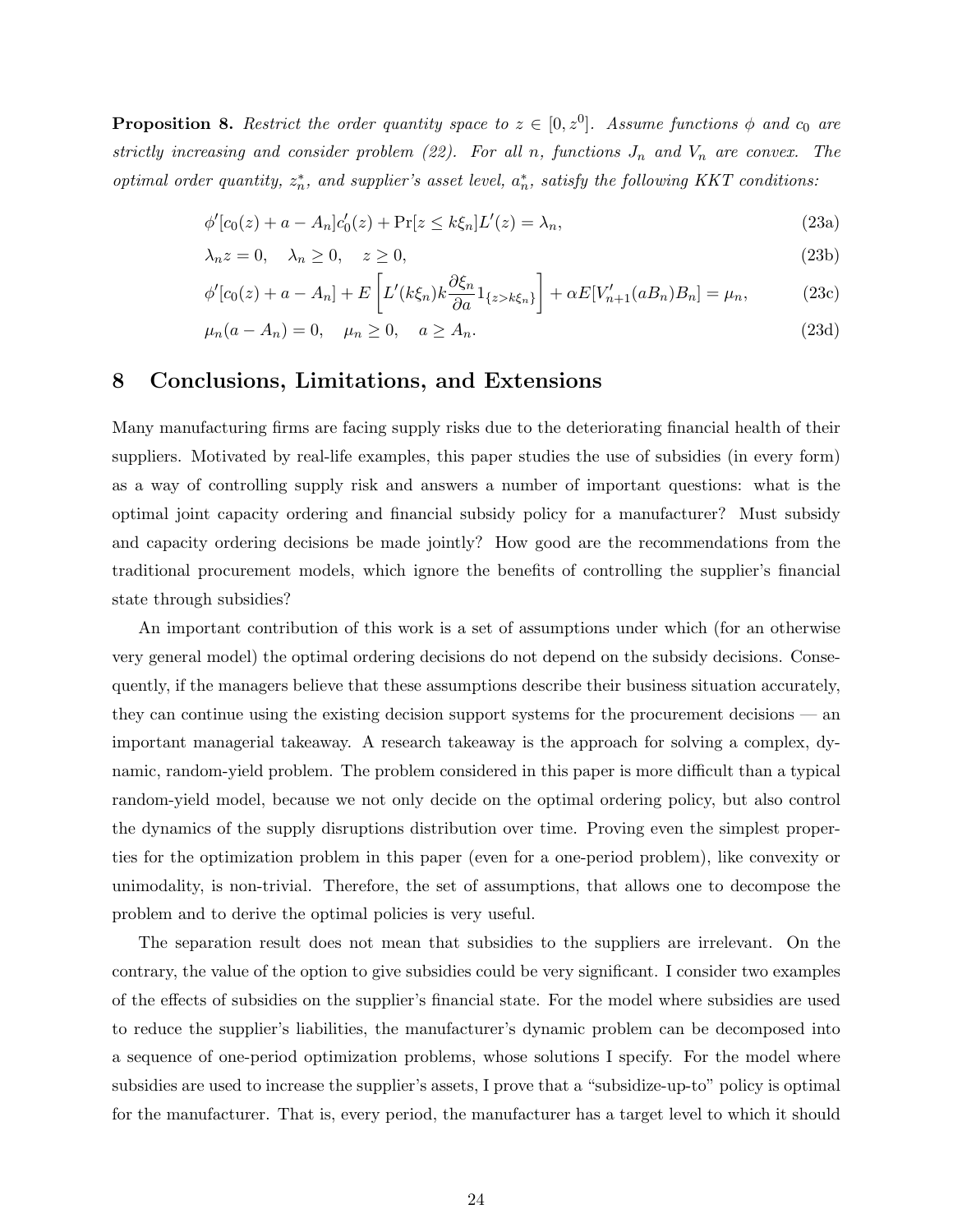try to bring the supplier's assets by offering financial subsidies. The paper presents conditions for the manufacturer to share supply-chain profits with the supplier via subsidies. Traditionally, in supply-chain models, a firm must have either market power or private information to receive its part of the supply chain profit. This paper suggests that even when suppliers have no market power and no private information, they can earn positive profits.

I derived a number of comparative statics results, which offer economic intuition for decision making. For instance, the optimal subsidy amount and the subsidy target level increase in the expected final-product demand. Thus, when the manufacturer introduces new products (and demand is expected to grow), it should support its suppliers. On the other hand, demand volatility for new products could be high and I show that subsidies should decrease (when the overage costs are higher than the underage cost). Which one of these effects will prevail depends on the parameter values.

The analysis shows that the optimal subsidies increase in the shortfall penalty and the sensitivity of market price to the quantity. One can interpret shortfall penalty as the cost of losing customers to a competitor. Similarly, the sensitivity of price to quantity may be an outcome of oligopolistic competition. Thus, if there are relatively few firms in the market (again, this is true for products at the early stages of their life-cycles; alternatively, this could apply to industries with high entry costs, such as automotive or aerospace), subsidies to the suppliers should be higher than in markets with many firms (e.g. mature markets).

A relationship between the supplier's asset volatility and subsidies is non-monotone. As long as the volatility is not too great (the paper provides a rigorous statement) an increase in the volatility results in greater subsidies. However, if the volatility is already high, further increases will result in lower subsidies. In practice, asset volatility tends to increase when a firm experiences financial difficulties. The observation in this paper tells the managers to support suppliers that are experiencing relatively small financial difficulties, but limit support to suppliers that are in deep trouble.

The results of this paper are applied to analyze Ford's decision to subsidize Visteon in 2005 (see Appendix). The optimal policies implied by the model are close to the actual payments made by Ford to Visteon.

I study the consequences of relaxing assumptions that lead to the separation of ordering and subsidy decisions: independence between supply and demand shocks, no inventory, random capacity, and zero upfront costs. The optimal order quantities increase in the correlation between supply and demand shocks (because the manufacturer takes advantage of the higher demand and the corresponding higher effective supplier capacity). For the model with inventory and backorders, I find that the manufacturer relies on inventory investments as a risk-mitigation tool when the volatility of the supplier's assets is high and uses subsidies when this volatility is low. For the model with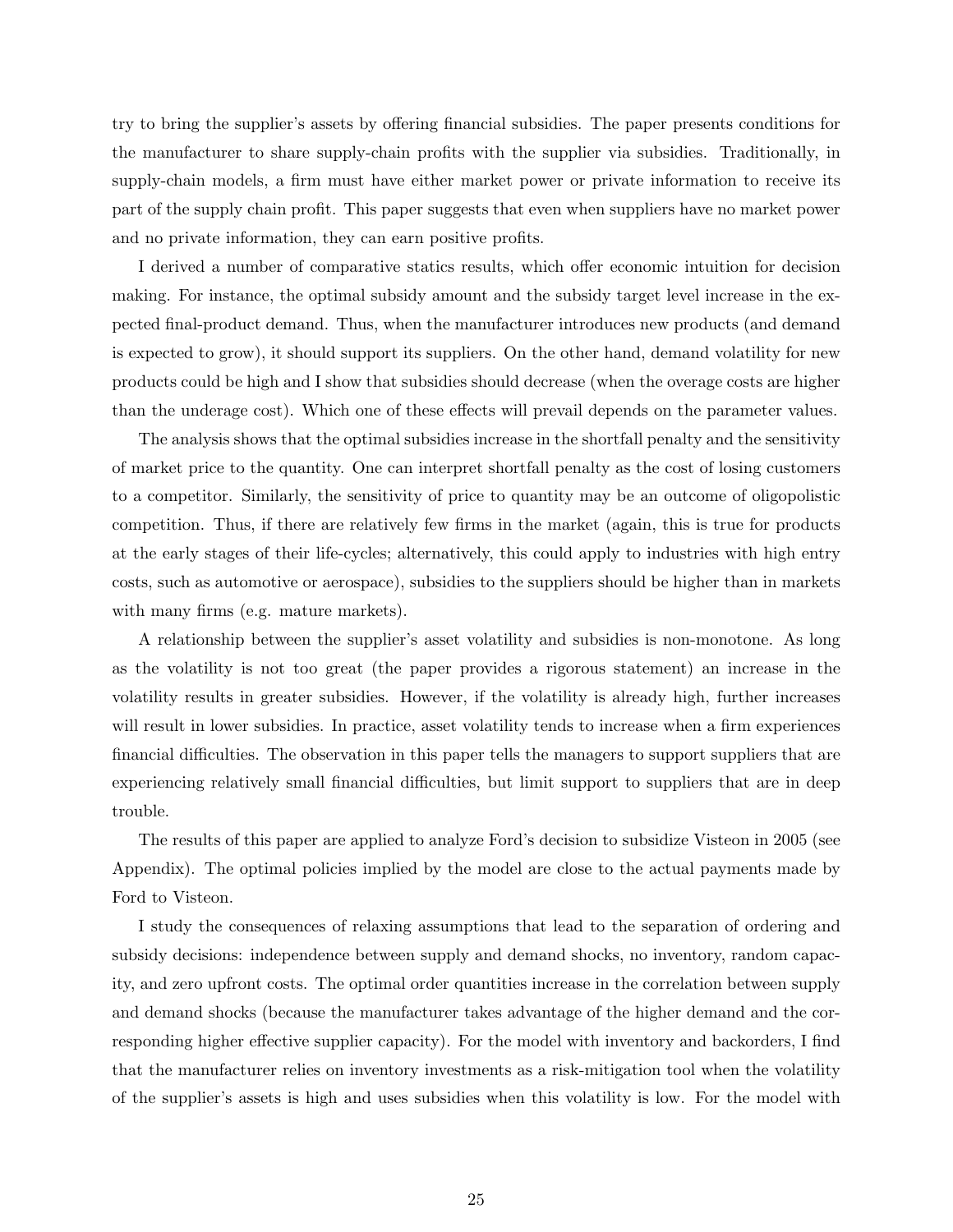proportional random yield, order quantities and subsidies are substitutes as the manufacturer can assure supply either by generous payments to the supplier or by artificially inflating orders. Finally, the optimal order quantities in the model with upfront costs are lower than those in the main model and whether order quantities and subsidies are substitutes or complements depends on the convexity of the manufacturer's cost function. The insights on the effect other problem parameters are consistent with the results from the main model.

A number of generalizations would not change the main insights discussed in this paper.  $(i)$  If the risk-free interest rate,  $r(t)$ , follows a stochastic process (e.g., a Gaussian diffusion as in Briys and de Varenne, 1997), the problem becomes computationally more complex, but the insights derived from the current model do not change.  $(ii)$  One can also make the process for the supplier's assets (1) more general by introducing time-dependent parameters or jumps (as in Zhou, 1997). Two complications arise if one uses a jump-diffusion process to describe the evolution of the supplier's assets. First, a question needs to be addressed whether the "jump" risk is priced by the markets. Second, some of the proofs rely on variable  $B$  (shock to the supplier's assets) being an absolutely continuous random variable and would have to be modified to allow for jumps (which can be done). *(iii)* One can add jumps in the supplier's assets between periods (e.g. a random fraction of the supplier's assets is lost). (iv) Alternatively, one can assume that the supplier's asset level at the beginning of a period is an increasing concave function of the supplier's assets at the end of the previous period (this could reflect, for example, bankruptcy costs eroding the supplier's asset value). I believe that the results on separation of ordering decisions from subsidy decisions and the structure of the optimal subsidy policy will continue to hold.  $(v)$  Finally, one can assume that there are other random shocks affecting the supplier's capacity, in addition to the shocks to the supplier's assets. Specifically, the effective supplier's capacity (given by (5d)) can be defined as  $K(\xi) = k \min[\xi C, 1]$  where C represents random shocks to the supplier's capacity due to factors independent of the asset-related shock B.

Several reasonable assumptions can be made regarding the effective capacity function, K. For example, one could assume that production capacity drops to 0 in case of the supplier's bankruptcy  $(\xi < 1)$ . Specifically,  $K(\xi) = k1_{\{\xi \geq 1\}}$ , where k is the *regular capacity* level of the supplier. More generally, one could assume that in case of a bankruptcy a random fraction,  $\nu$ , of the production capacity is lost. That is,  $K(\xi) = k$ ¡  $1 - \nu 1_{\{\xi < 1\}}$ ¢ , where  $\nu$  is independent of shocks to the supplier's financial state,  $B_n$ . This model is similar to the random recovery models of corporate-debt defaults. These alternative assumptions are less attractive in practice than the assumptions I employed (because one needs to justify why the loss in the capacity is independent of the magnitude of the drop in the financial health of the supplier). They also less convenient for mathematical analysis. While they allow for the order decision  $z^*$  to be independent of the subsidy decision,  $\theta$ , they make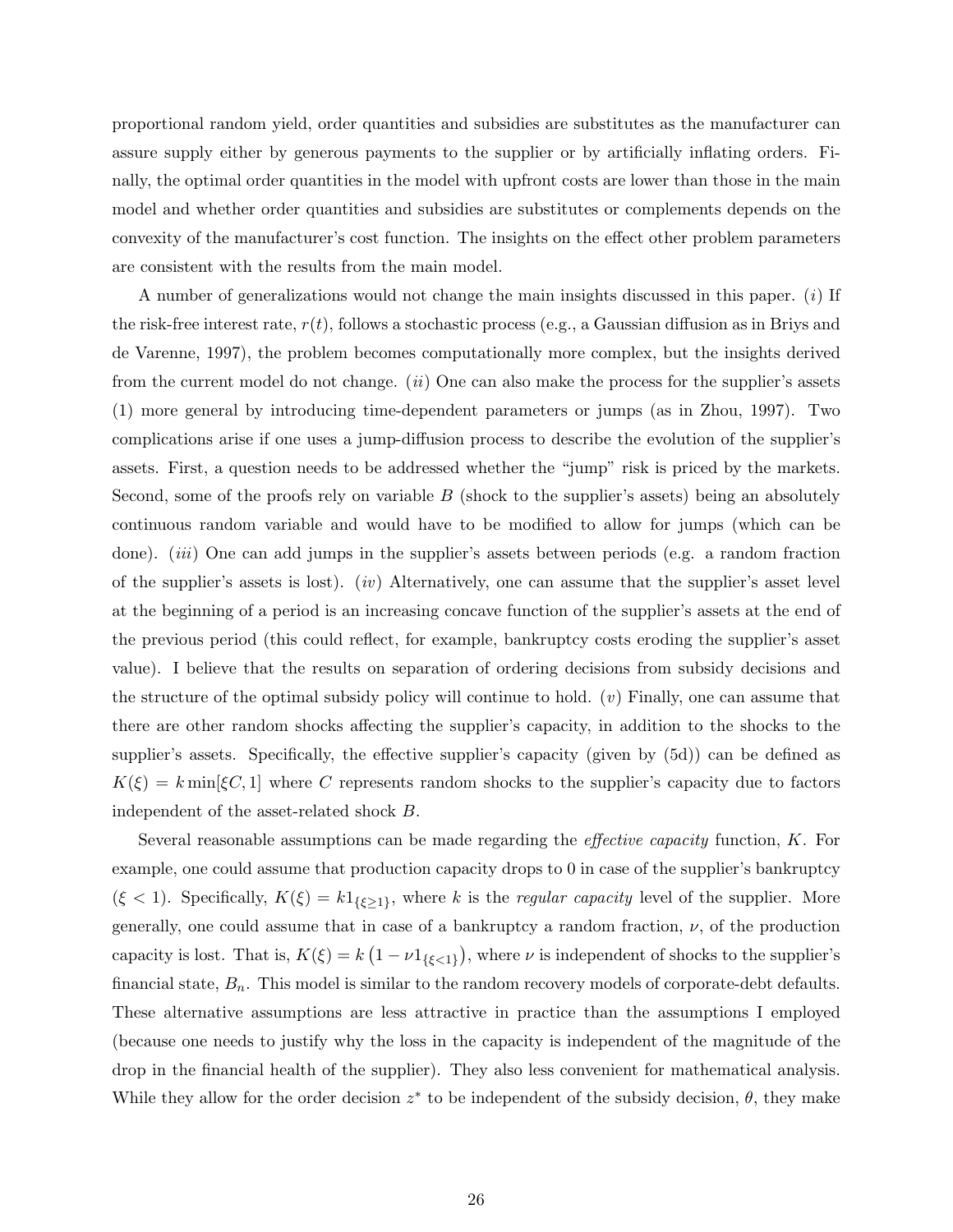function  $EL[Y(z^*, \xi)]$  non-convex in  $\theta$ , which interferes with the proof of Proposition 2.

Although answers derived using the model in this paper are close to empirical observations, one needs to be careful in applying these results directly, because several important considerations were not accounted for. For example, I did not consider strategic benefits to the manufacturer from offering subsidies to the suppliers. The manufacturer may own stock in the supplier firm and would benefit if the value of that stock did not drop. In addition, as part of the payment arrangements, the supplier may transfer some of its assets to the manufacturer, as was the case with Visteon. If these side benefits are direct, that is their value can be priced, this value can be easily added to the calculations of the optimal subsidy amounts. On the other hand, it is much more difficult to model and price indirect costs of financial subsidies, such as agency costs. For example, it is difficult to price the consequences of the supplier's altering its behavior either by exerting less effort or by investing in riskier projects in anticipation of a bailout from the manufacturer.

The effects of competition among suppliers and among manufacturers, supplier selection problems, the use of diversification, models of market entry and exit, dynamic games, are left, along with agency problems, for future research.

# References

- Anupindi, R., R. Akella 1993. Diversification under supply uncertainty. Management Science  $39(8)$  944 – 963.
- Babich, V. 2006. Vulnerable options in supply chains: Effects of supplier competition. Naval Research Logistics  $53(7)$  656 – 673.
- Babich, V., A. N. Burnetas, P. H. Ritchken 2007. Competition and diversification effects in supply chains with supplier default risk.  $M\&SOM$  9(2) 123 – 146.
- Bharath, S. T., T. Shumway 2004. Forecasting default with the KMV-Merton model. Working paper. University of Michigan.
- Black, F., M. Scholes 1973. The pricing of options and corporate liabilities. The Journal of Political Economy 81  $637 - 654$ .
- Briys, E., F. de Varenne 1997. Valuing risky fixed rate debt: an extension. Journal of Financial and Quantitative Analysis  $32\,239 - 248$ .
- Ciarrallo, F. W., R. Akella, T. E. Morton 1994. A periodic review, production planning model with uncertain capacity and uncertain demand - optimality of extended myopic policies. Management Science  $40(3)$  320 – 332.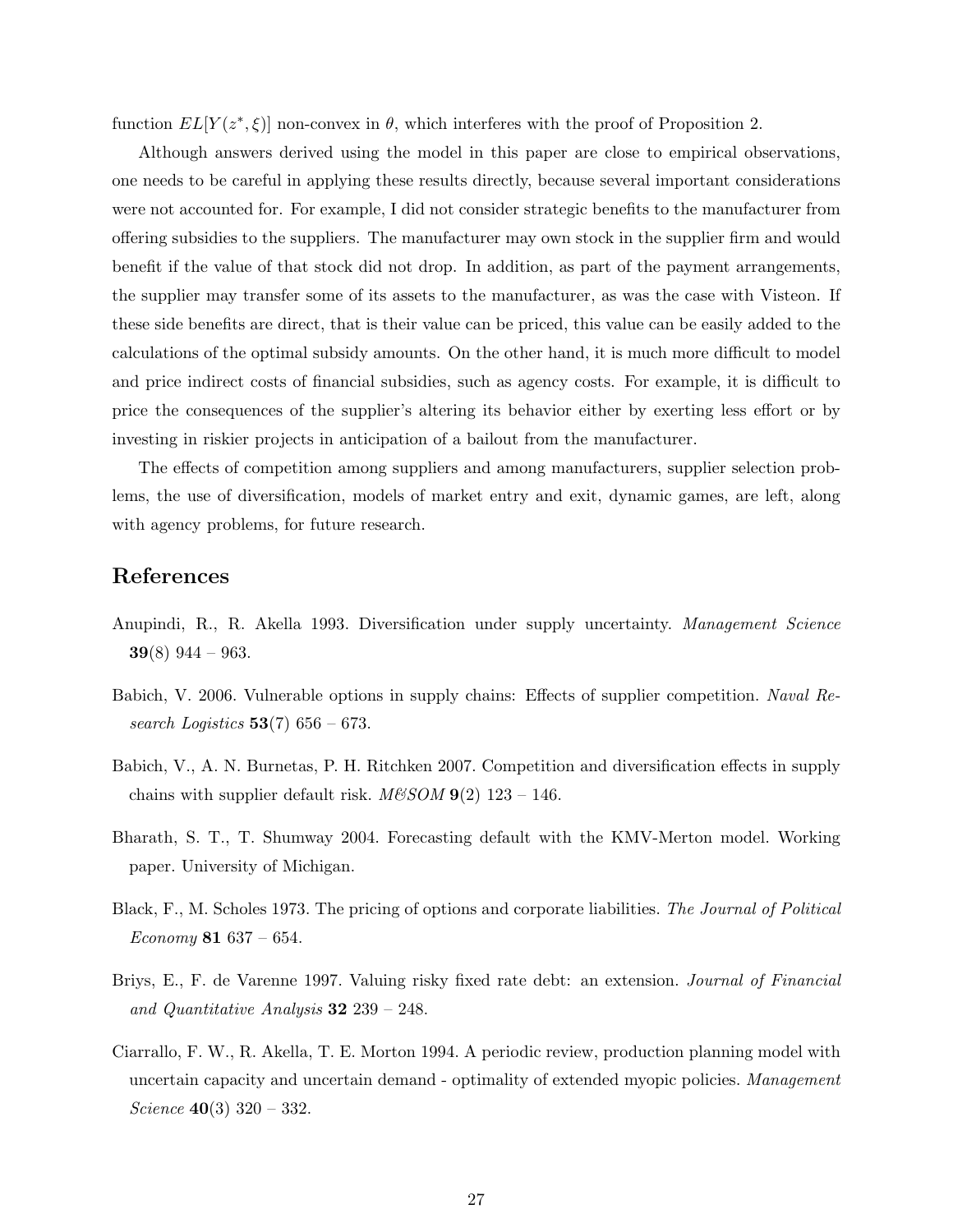- Dada, M., N. C. Petruzzi, L. B. Schwarz 2007. A Newsvendor's Procurement Problem when Suppliers Are Unreliable.  $M\&SOM$  **9**(1) 9–32.
- Fama, E. F., K. R. French 2002. Testing trade-off and pecking order predictions about dividends and debt. The Review of Financial Studies  $15(1)$  1 – 33.
- Folland, G. B. 1984. Real Analysis. Modern Techniques and Their Applications. Wiley-Interscience.
- Henig, M., Y. Gerchak 1990. The structure of period review policies in the presence of variable yield. Operations Research 38 634 – 643.
- Heyman, D., M. J. Sobel 2004. Stochastic Models in Operations Research. Vol. 2. Dover.
- Jennings, D. 2002. The best law X 4 X far?. Supply Management  $7(6)$  40 41.
- Leary, M. T., M. R. Roberts 2005. Do firms rebalance their capital structures?. Journal of Finance 60(6) 2575 – 2619.
- Lee, H. L., V. Padmanabhan, S. Whang 1997. Information distortion in a supply chain: The bullwhip effect. Management Science  $43(4)$  546 – 558.
- Leland, H. E. 1994. Corporate debt value, bond covenants, and optimal capital structure. Journal of Finance  $49(4)$  1213 – 1252.
- Leland, H. E., K. B. Toft 1996. Optimal capital structure, endogenous bankruptcy and the term structure of credit spreads. Journal of Finance 51(3) 987 – 1019.
- Lester, T. 2002. Making it safe to rely on a single partner. Financial Times April 1 7.
- Merton, R. 1974. On the pricing of corporate debt: The risk structure of interest rates. Journal of Finance 29 449 – 470.
- Modigliani, F., M. Miller 1958. The cost of capital, corporation finance, and the theory of investment. American Economic Review 48 261 – 297.
- Parlar, M., Y. Wang, Y. Gerchak 1995. A periodic review inventory model with markovian supply availability. International Journal of Production Economics  $42(2)$  131 – 136.
- Pliska, S. R. 1997. Introduction to Mathematical Finance: Discrete Time Models. Blackwell Publishers, Ltd. Oxford, UK.
- Snyder, L. V., M. S. Daskin 2006. Models for reliable supply chain network design. in A. Murray and T. H. Grubesic (eds). Reliability and Vulnerability in Critical Infrastructure: A Quantitative Geographic Perspective. Advances in Spatial Science Series. Springer.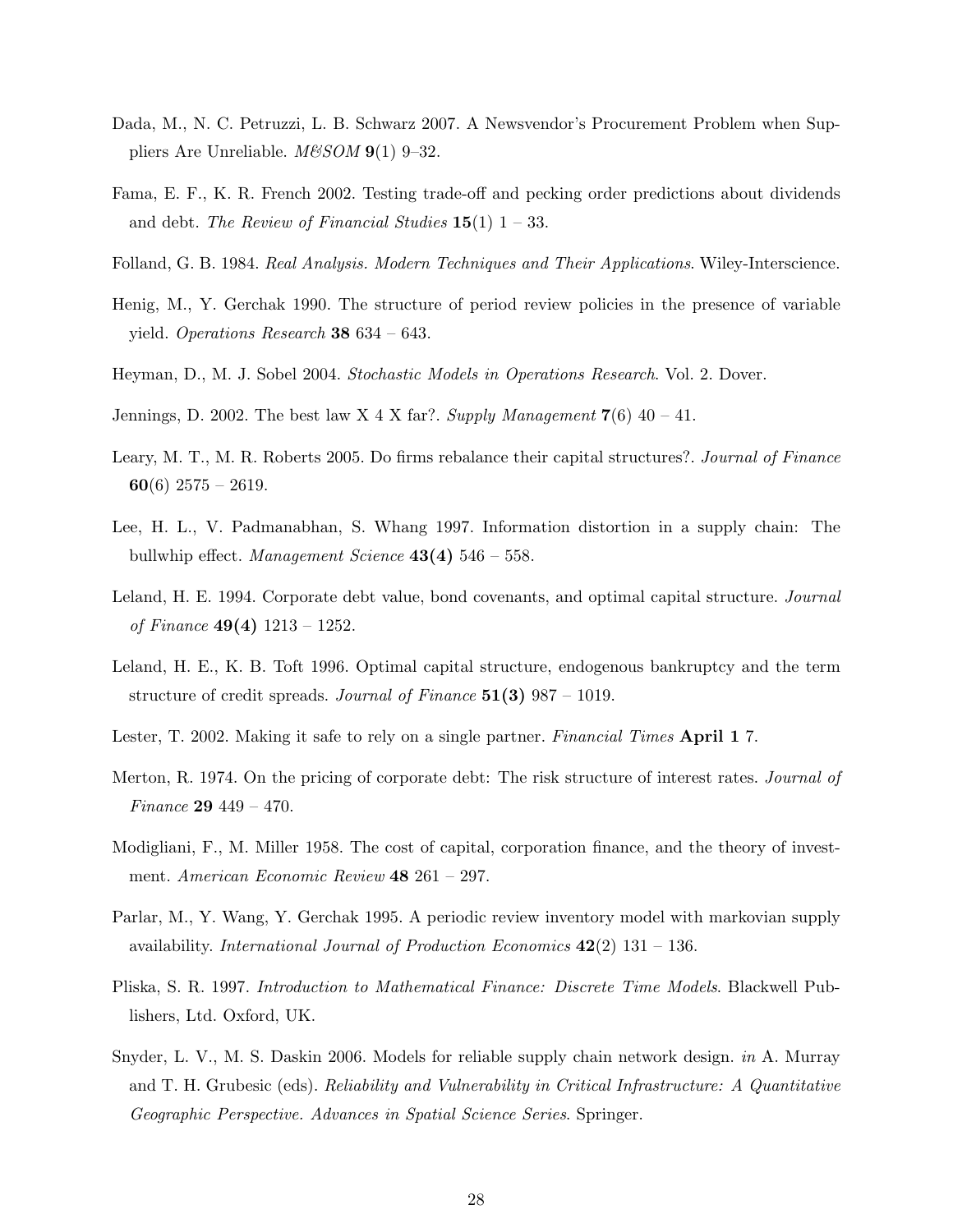- Swinney, R., S. Netessine 2008. Long-term contracts under the threat of supplier default.  $M\&SOM$ Articles in Advance 1 – 19.
- Tomlin, B. T. 2006. On the value of mitigation and contingency strategies for managing supplychain disruption risks. Management Science  $52(5)$  639 – 657.
- Tomlin, B. T., L. V. Snyder 2006. On the value of a threat advisory system for managing supply chain disruptions. Working paper. University of North Carolina at Chapel Hill.
- Tomlin, B. T., Y. Wang 2005. On the value of mix flexibility and dual sourcing in unreliable newsvendor networks.  $M\&SOM$  7 37 – 57.
- Vidal, C. J., M. Goetschalckx 2000. Modeling the effect of uncertainties on global logistics systems. Journal of Business Logistics  $21(1)$  95 – 120.
- Welch, I. 2004. Capital structure and stock returns. The Journal of Political Economy 112(1) 106 – 131.
- Welch, I. 2005. A first course in finance. In development. Brown University.
- White, J. 2005. Ford to pay up to \$1.8b on Visteon. *Wall Street Journal* **May 26** A3.
- Yang, Z., G. Aydin, V. Babich, D. Beil 2008. Supply disruptions, asymmetric information, and a backup production option. Forthcoming in Management Science.
- Zhou, C. 1997. A jump-diffusion approach to modeling credit risk and valuing defaultable securities. Finance and Economics Discussion Paper Series 1997/15. Board of Governors of Federal Reserve System.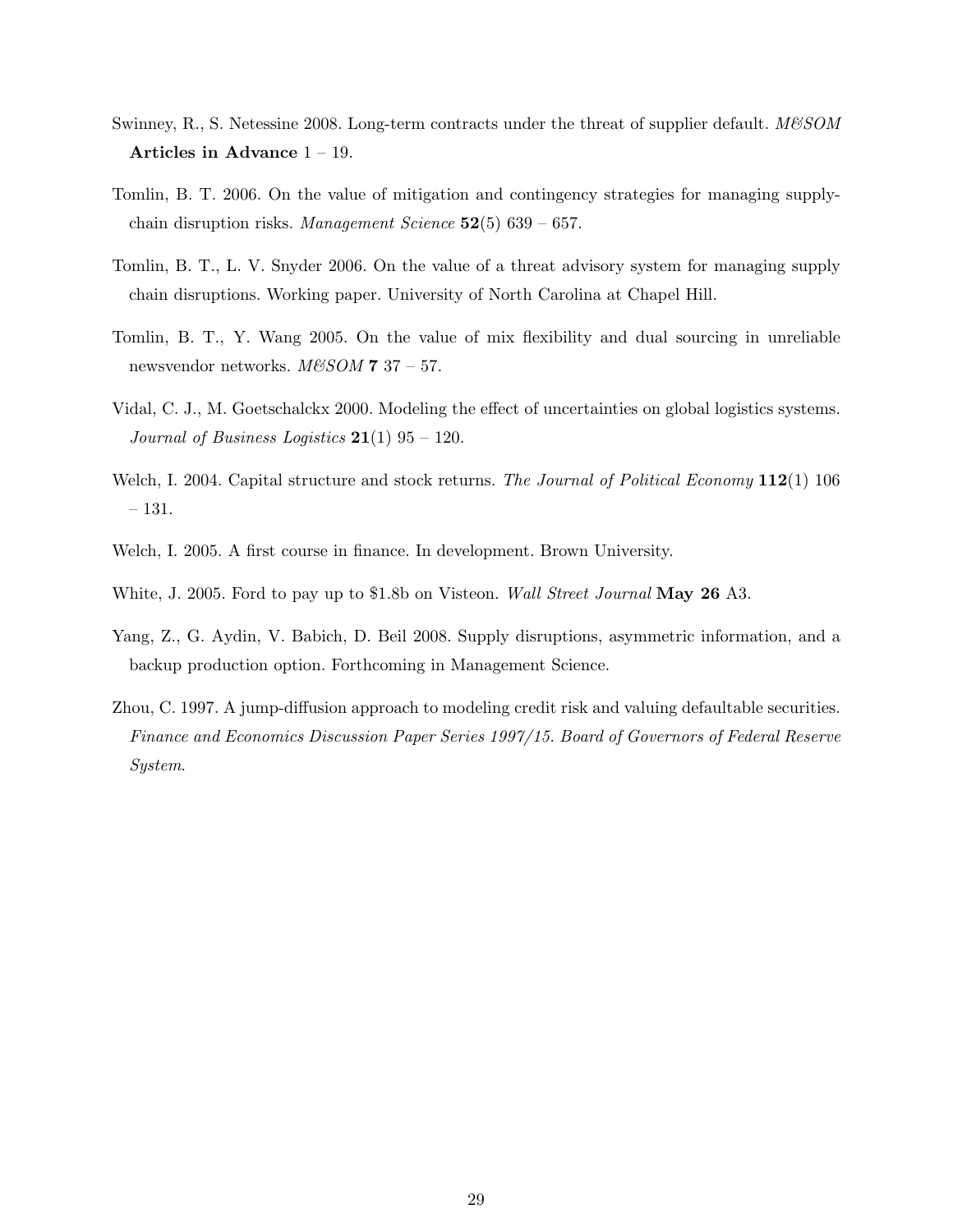# A Appendix. Technical Results.

### A.1 Optimal Ordering Policy

**Corollary 1 (Corollary to Proposition 1).** For the linear-demand model (2b) with linear costs,  $c(y) = cy$ , the optimal order quantity is

$$
z = \frac{E[D] - c/p}{2g}.\tag{24}
$$

For the iso-elastic demand model (2c) with linear costs,  $c(y) = cy$ , the optimal order quantity is

$$
z = \left(\frac{E[D](1-g)}{c/p}\right)^{\frac{1}{g}}.\tag{25}
$$

**Proposition 9.** For the newsvendor model  $(2a)$  with the deterministic demand, D, and linear costs,  $c(y) = cy$ , the optimal order quantity satisfies  $z = D$ .

### A.2 Optimal Subsidy Policy: Liabilities Reduction Model

In this section we will assume that  $\xi_n = \xi_n(A_n \theta, B_n) = q_n(A_n, \theta)B_n$ , where  $q_n(A, \theta) = \frac{A}{F_n - \alpha^{-1} \theta}$  and that the ordering costs are  $c(y) = cy$ . N is the standard normal c.d.f.

Corollary 2 (Corollary to Proposition 3). For the newsvendor model (2a), for any asset level A, the first order condition (10) becomes

$$
\phi'(\theta) + k \frac{\partial q_n(A, \theta)}{\partial \theta} E \left[ \left( c + h \mathbb{1}_{\{k \xi_n \ge D\}} - p \mathbb{1}_{\{k \xi_n < D\}} \right) \mathbb{1}_{\{z^* \ge k \xi_n\}} B_n \right] = 0. \tag{26}
$$

If the demand is a continuous random variable, then the first order condition can be written as

$$
\phi'(\theta) - (p+h)k \frac{\partial q_n(A, \theta)}{\partial \theta} E\left[B_n 1_{\{k\xi_n \le D \le z^*\}}\right] = 0
$$
\n(27)

or, equivalently,

$$
\phi'(\theta) - k \frac{\partial q_n(A, \theta)}{\partial \theta} e^{\mu \Delta} (p + h) \int_0^{z^*} \mathcal{N} \left[ d \left( \frac{x}{k q_n(A, \theta)} \right) \right] f_D(x) dx = 0,
$$
\n
$$
\ln(x) - \left( \mu + \frac{\sigma^2}{2} \right) \Delta
$$
\n(28)

$$
d(x) = \frac{\ln(x) - \left(\mu + \frac{\sigma^2}{2}\right)\Delta}{\sigma\sqrt{\Delta}}.\tag{29}
$$

Corollary 3 (Corollary to Proposition 3). For the linear demand model (2b), the first order condition (10) becomes

$$
\phi'(\theta) + k \frac{\partial q_n(A, \theta)}{\partial \theta} E \left\{ B_n[c - pED + 2pgk\xi_n] 1_{\{k\xi_n \le z^*\}} \right\} = 0
$$
\n(30)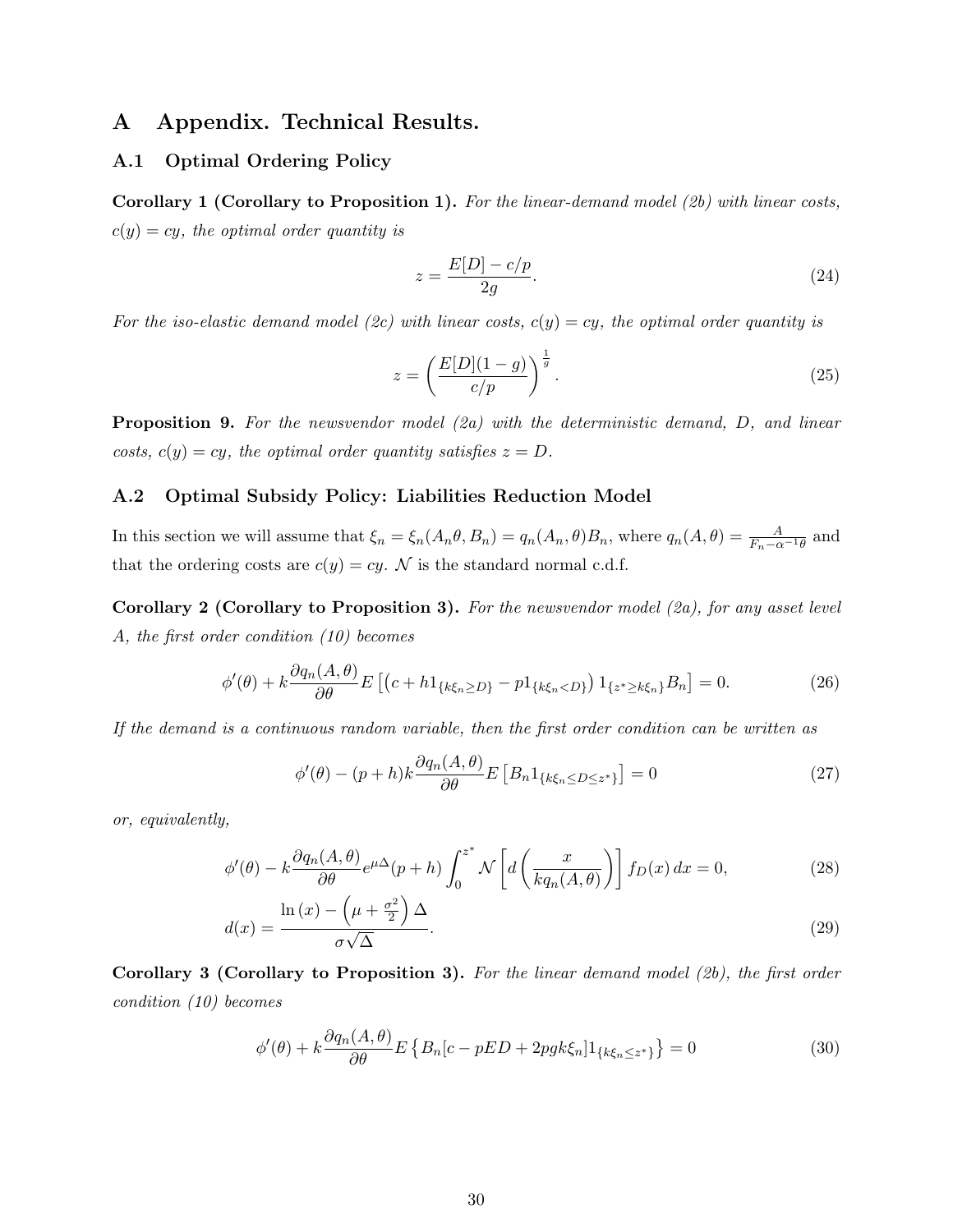or, equivalently,

$$
\phi'(\theta) + k \frac{\partial q_n(A, \theta)}{\partial \theta} \left\{ (c - pED)e^{\mu \Delta} \mathcal{N} \left[ d \left( \frac{z^*}{k q_n(A, \theta)} \right) \right] + 2p g k q_n(A, \theta) e^{(2\mu + \sigma^2) \Delta} \mathcal{N} \left[ d \left( \frac{z^*}{k q_n(A, \theta)} \right) - \sigma \sqrt{\Delta} \right] \right\} = 0,
$$
\n(31)

where function d is defined in (29).

Corollary 4 (Corollary to Proposition 3). For the iso-elastic demand model  $(2c)$ , the first order condition (10) becomes

$$
\phi'(\theta) + k \frac{\partial q_n(A, \theta)}{\partial \theta} E \left\{ B[c - pED(1 - g)(k\xi_n)^{-g}] 1_{\{k\xi_n \le z^*\}} \right\} = 0
$$
\n(32)

or, equivalently,

$$
\phi'(\theta) + k \frac{\partial q_n(A, \theta)}{\partial \theta} \left\{ ce^{\mu \Delta} \mathcal{N} \left[ d \left( \frac{z^*}{k q_n(A, \theta)} \right) \right] - pED(1 - g)(k q_n(A, \theta))^{-g} e^{(1 - g) \left( \mu - \frac{g \sigma^2}{2} \right) \Delta} \mathcal{N} \left[ d \left( \frac{z^*}{k q_n(A, \theta)} \right) + g \sigma \sqrt{\Delta} \right] \right\} = 0,
$$
\n(33)

where function d is defined in (29).

Using numerical algorithms for finding equation roots, one can quickly compute the optimal subsidy amounts from expressions (28), (31), and (33).

For the newsvendor model with deterministic demand, the expressions for the optimal subsidy amounts and the corresponding interperiod cost are even simpler, as presented in the following:

**Proposition 10.** Suppose that the demand,  $D_n$ , for every period  $n = 1, ..., N$  is deterministic, and operating costs are from the newsvendor model. Then the optimal order quantity,  $z_n^* = D_n$ . If  $\frac{\phi'(\cdot)}{q'(A)}$ .  $q'(A,\cdot)$ is increasing, the manufacturer's problem (8) is quasi-convex and the optimal subsidy amount,  $\theta^*$ , is the maximum of zero and the solution of the following equation

$$
pk\frac{\partial q_n(A,\theta)}{\partial \theta}E[B_n 1_{\{k\xi_n \le D_n\}}] = \phi'(\theta)
$$
\n(34)

or, equivalently,

$$
pk\frac{\partial q_n(A,\theta)}{\partial \theta}e^{\mu\Delta} \mathcal{N}\left[d\left(\frac{D_n}{kq_n(A,\theta)}\right)\right] = \phi'(\theta),\tag{35}
$$

where function d is defined in (29). The optimal interperiod cost is

$$
\phi(\theta^*) + pE[D_n - kq_n(A, \theta^*)B]^+ =
$$
  
=  $\phi(\theta^*) + p \left\{ D_n \mathcal{N} \left[ d \left( \frac{D_n}{kq_n(A, \theta^*)} \right) + \sigma \sqrt{\Delta} \right] - e^{\mu \Delta} kq_n(A, \theta^*) \mathcal{N} \left[ d \left( \frac{D_n}{kq_n(A, \theta^*)} \right) \right] \right\}.$  (36)

For the newsvendor model with deterministic demand, because the optimal capacity order is  $z^* = D_n$  parameter h does not affect the solution.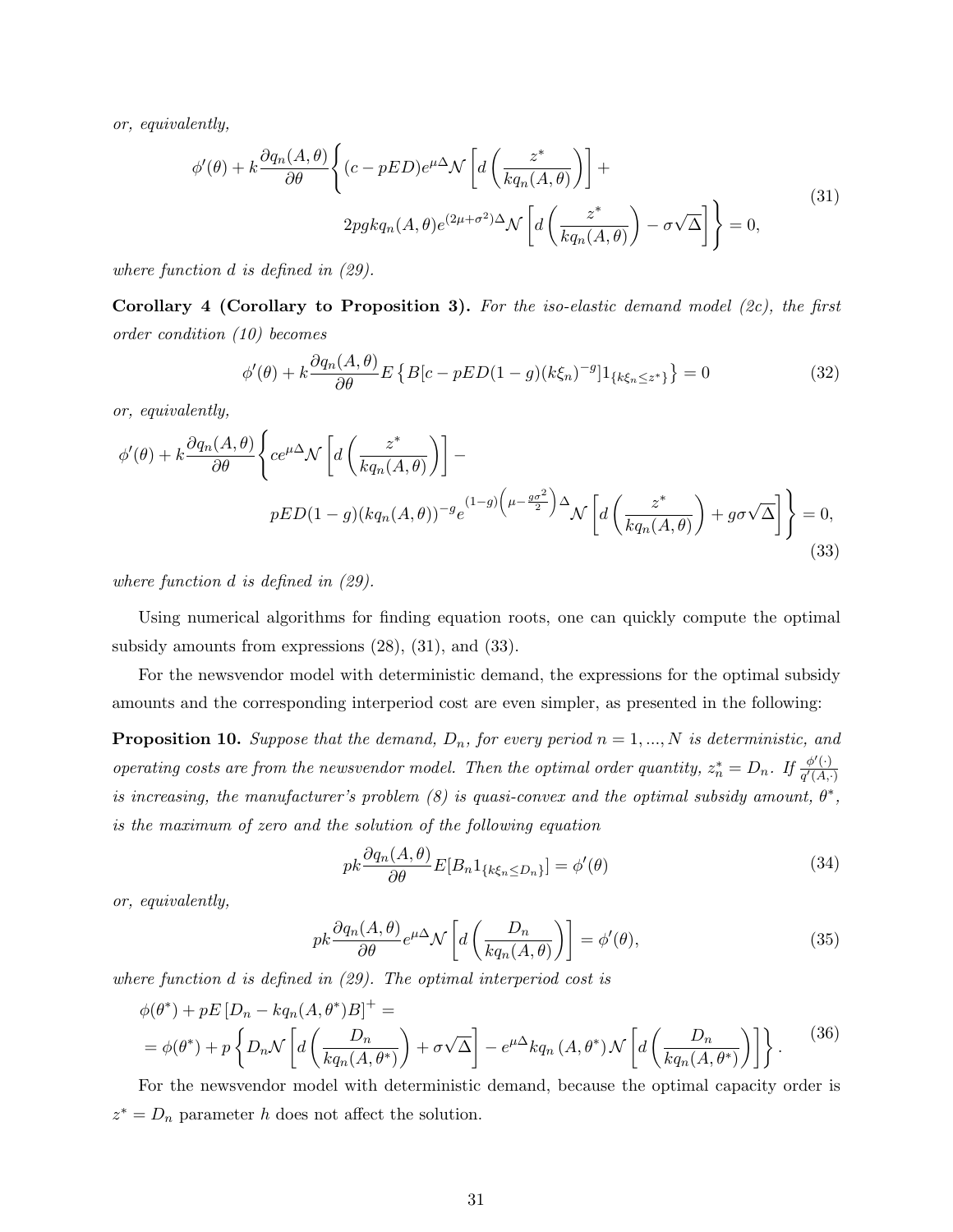# B Appendix. Proofs.

Proof of Proposition 1.

For any  $\theta$ , n, and A,

$$
\frac{\partial J_n(A, z, \theta)}{\partial z} = \frac{\partial}{\partial z} EL[\min(z, K)] = E\left[L'(z)1_{\{z \le K\}}\right] = L'(z)E\left[1_{\{z \le K\}}\right].\tag{37}
$$

When  $z > k$ , E £  $1_{\{z\leq K\}}$ ] = 0 and, therefore,  $\frac{\partial J_n(A,z,\theta)}{\partial z} = 0$ . For  $z \leq k, E$ £  $1_{\{z\leq K\}}$ l<br>E is decreasing in z and because  $1 - F_B(z) > 0$  for all  $z \geq 0$ , E £  $1_{\{z\leq K\}}$ ¤  $=$  E £  $1_{\{z\leq k\xi\}}$  $\frac{1}{1}$  $> 0$ . Let  $\hat{z}$  be the solution of  $L'(z) = 0$ . If  $\hat{z} \geq k$ , because function L is convex, for all  $z < k$ ,  $\frac{\partial J_n(A,z,\theta)}{\partial z} < 0$ . Therefore, the optimal order quantity is  $z^* = k$ . If  $\hat{z} < k$ , compute the second derivative of  $J_n$  with respect to z obtaining

$$
\frac{\partial^2 J_n(A, z, \theta)}{\partial z^2} \bigg|_{z=\hat{z}} = L''(\hat{z}) E\left[1_{\{\hat{z}\leq K\}}\right] > 0. \tag{38}
$$

Therefore, function  $J_n(A, \cdot, \theta)$  is unimodal, with the lowest value at  $z^* = \hat{z}$ .

### Proof of Lemma 1.

In the following I will omit subindex n. Using  $Y(z,\xi) = \min(z, K(\xi))$ ,  $K(\xi) = k\xi$ , and  $\xi =$  $\xi(A, \theta, B)$ , the first derivative of function  $\psi$  is

$$
\psi'(\theta) = E\left[L'(k\xi)k\frac{\partial \xi}{\partial \theta}1_{\{k\xi < z^*\}}\right].\tag{39}
$$

Because function L is convex with the minimum at  $z^*$ , for any  $x < z^*$ ,  $L'(x) \leq 0$ . Therefore, if  $\xi$ is increasing in  $\theta$ , then  $\psi'(\theta) \leq 0$ . The second derivative of function  $\psi$  is

$$
\psi''(\theta) = E\left\{ L''(k\xi) \left( k \frac{\partial \xi}{\partial \theta} \right)^2 1_{\{k\xi < z^*\}} \right\} +
$$
\n
$$
E\left\{ L'(k\xi) k \frac{\partial^2 \xi}{\partial \theta^2} 1_{\{k\xi < z^*\}} \right\} + E\left\{ L'(k\xi) k \frac{\partial \xi}{\partial \theta} \left[ -\frac{\partial \xi_B^{-1}(A, \theta, z/k)}{\partial \theta} \right] \delta_{\{k\xi = z^*\}} \right\},
$$
\n
$$
(40)
$$

where  $\delta$  is the Dirac's delta function and  $\xi_R^{-1}$  $_B^{-1}(A, \theta, \cdot)$  is the inverse of function  $\xi(A, \theta, \cdot)$ , which is assumed to be increasing. Because function  $L$  is convex, the first term in the above expression is positive. If  $\xi(A, \cdot, b)$  is concave for all A and b, the second term in the above expression is positive as well. The third term is equal to zero, because  $L(z^*) = 0$ . Therefore,  $\psi''(\theta) \geq 0$ .

#### Proof of Proposition 2.

The proof follows the standard inductive approach. First, observe that  $V_{N+1}(A) = 0$  is convex. Then, assume that  $V_{n+1}$  is convex. Consequently,  $EV_{n+1}(aB)$  is convex in a. From Lemma 1,  $\psi_n(a) = EL[Y(z^*, \xi_n)]$  is convex in a. By assumption,  $\phi$  is convex. Therefore,  $H_n(A, \cdot)$  is convex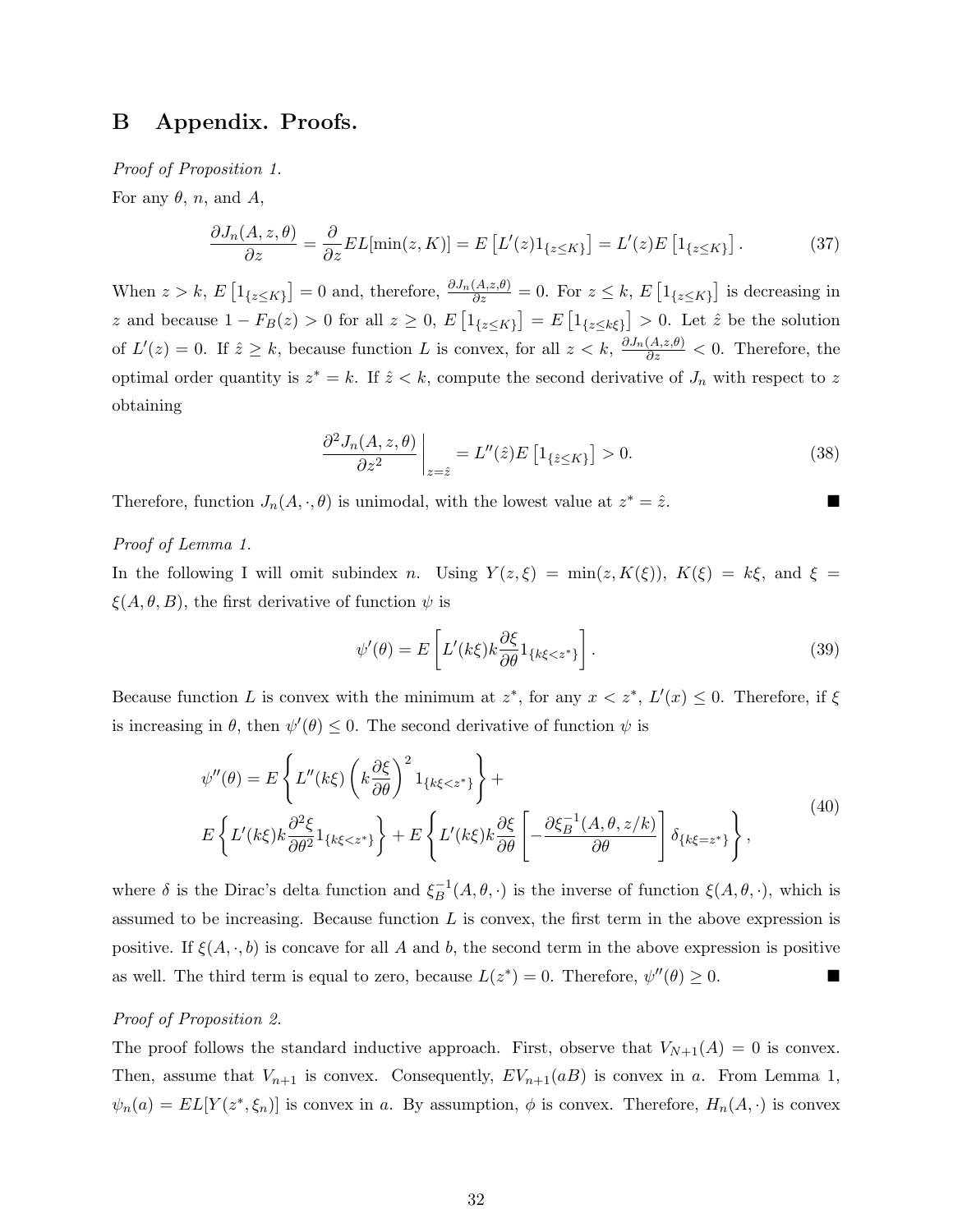for all A. It follows that there exists a unique target level,  $S_n$ , to which one would like to bring the supplier's assets, if possible. This target level, in general, depends on the current level of the supplier's assets, A, due to the term  $\phi(a-A)$ .

Because variables A and a appear together only in the term  $\phi(a-A)$ , function  $H_n$  is jointly convex in  $(A, a)$ . From Proposition B-4 in Heyman and Sobel (2004), it follows that function  $V_n$  is convex. This concludes the inductive step.

### Proof of Proposition 3.

Consider  $\xi_n(A, \theta, B) = q_n(A, \theta) X_n(B_n)$ . For any period n, the first derivative of the objective function with respect to  $\theta$  is (I omit subindex n)

$$
\phi'(\theta) + k \frac{q(A,\theta)}{\partial \theta} E\left\{ X(B)L'[k\xi(A,\theta,B)]1_{\{k\xi(A,\theta,B)\leq z^*\}} \right\}.
$$
\n(41)

The first order condition is

$$
-kE\left\{X(B)L'[k\xi(A,\theta,B)]1_{\{k\xi(A,\theta,B)\leq z^*\}}\right\} = \phi'(\theta)/\left(\frac{\partial q(A,\theta)}{\partial \theta}\right). \tag{42}
$$

Left-hand side of this equation decreases in  $\theta$ , because L is convex,  $X(B) > 0$ , and  $q(A, \cdot)$  is increasing. Therefore, to guarantee the uniqueness of the solution of the first order condition, it is sufficient that  $\frac{\phi'(\cdot)}{\phi'(\Lambda)}$  $\frac{\varphi(\cdot)}{q'(A,\cdot)}$  be increasing. The proof for  $\xi_n(A,\theta,B) = q_n(A,\theta) + X_n(B_n)$  is similar.

#### Proof of Proposition 4.

Part (i). Using definition (9) observe that  $\frac{\partial^2 H_n(A,a)}{\partial A \partial a} = \frac{\partial^2 \phi(a-A)}{\partial A \partial a} < 0$ . Therefore,  $S_n$ , which minimizes convex function  $H_n(A, \cdot)$  increases in A. So does  $a_n^* = \max(S_n, A)$ .

Part (ii). By induction, suppose that  $V_k(\cdot)$  is decreasing for all  $k > n$ . Let  $A_1 \leq A_2$ . Consider

$$
V_n(A) = \begin{cases} H_n(A, S_n) & \text{if } A < S_n, \\ H_n(A, A) & \text{otherwise,} \end{cases} \tag{43}
$$

where function  $H_n$  is defined in (9). If  $S_n(A_1) \leq A_1$  and  $S_n(A_2) \leq A_2$  (note that, from Proposition 4,  $S_n(A_1) \leq S_n(A_2)$ , from the induction assumption and Lemma 1, it follows that  $V_n(A_1)$  $H_n(A_1, A_1) > H_n(A_2, A_2) = V_n(A_2).$ 

If  $A_1 \leq S_n(A_1)$  and  $A_2 \leq S_n(A_2)$ , then  $V_n(A_1) = H_n(A_1, S_n(A_1)) \geq H_n(A_2, S_n(A_1)) \geq$  $H_n(A_2, S_n(A_2)) = V_n(A_2).$ 

If  $S_n(A_1) \leq A_1$  and  $A_2 \leq S_n(A_2)$ , then  $V_n(A_1) = H_n(A_1, A_1) \geq H_n(A_2, A_2) \geq H_n(A_2, S_n(A_2)) =$  $V_n(A_2)$ .

If  $A_1 \leq S_n(A_1)$  and  $S_n(A_2) \leq A_2$ , then  $V_n(A_1) = H_n(A_1, S_n(A_1)) \geq H_n(A_2, S_n(A_1)) \geq$  $H_n(A_2, A_2) = V_n(A_2).$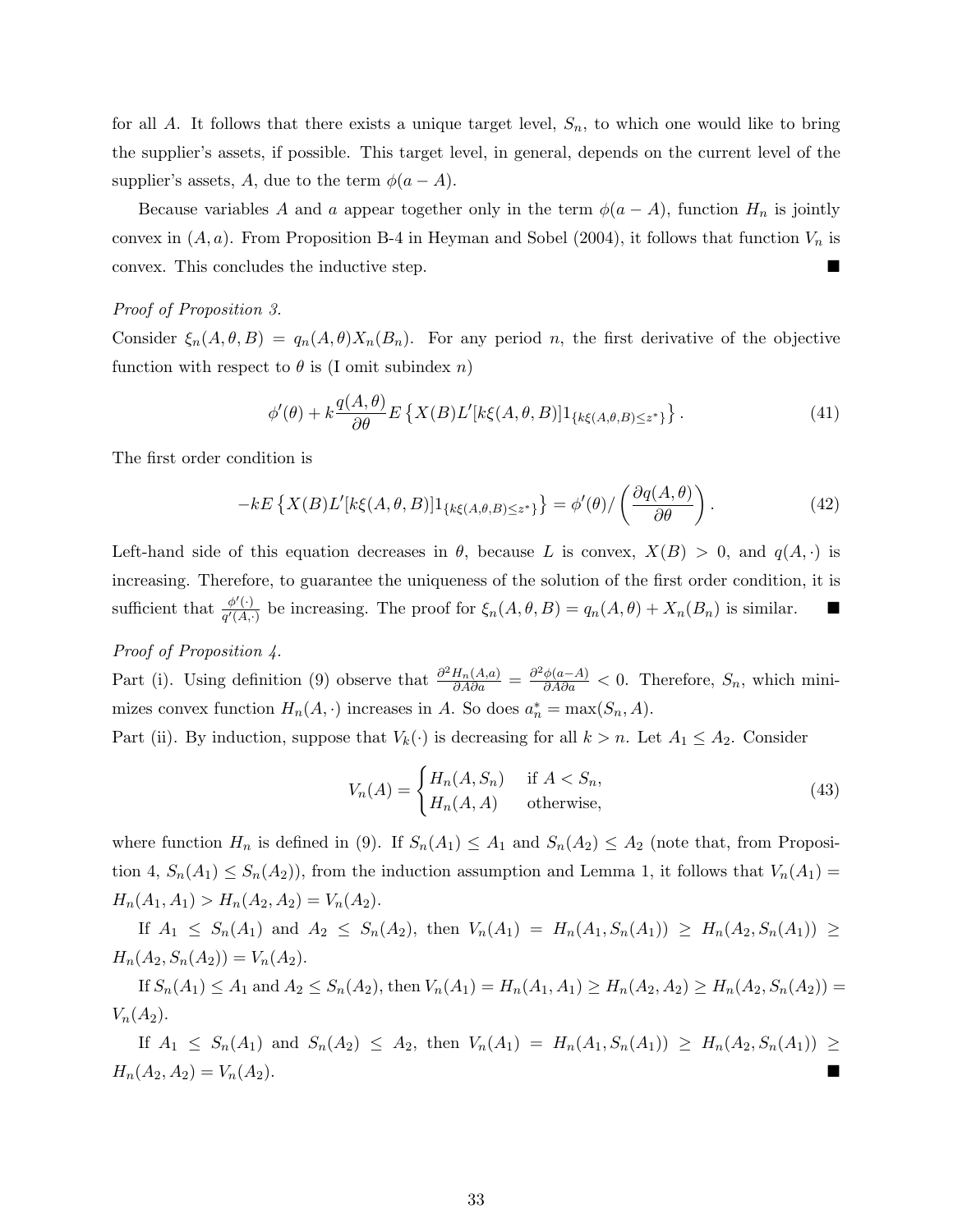#### Proof of Lemma 2.

Let's rewrite DP recursion equation (9), accounting explicitly for the effect of parameter  $\pi$ :

$$
V_n(A; \pi) = \min_{a \ge A} \{ \phi(a - A) + EL[\min(z^*(\pi), k\xi_n); \pi] + \alpha EV_{n+1}(aB; \pi) \}.
$$
 (44)

Define  $H_n(A, a; \pi) = \phi(a-A) + EL[\min(z^*(\pi), k\xi_n); \pi] + \alpha EV_{n+1}(aB; \pi)$ . By induction,  $V_{n+1}(A; \pi)$ is submodular. Then

$$
\frac{\partial}{\partial a}H_n(A, a; \pi) = \phi'(a - A) + E\left[\frac{\partial}{\partial y}L(k\xi_n; \pi)1_{\{k\xi_n \le z^*(\pi)\}}k\frac{\partial \xi_n}{\partial a}\right] + \alpha E\left[B\frac{\partial}{\partial A}V_{n+1}(aB; \pi)\right].
$$
\n
$$
\frac{\partial^2}{\partial a \partial \pi}H_n(A, a; \pi) = E\left[\frac{\partial^2}{\partial y \partial \pi}L(k\xi_n; \pi)1_{\{k\xi_n \le z^*(\pi)\}}\frac{\partial \xi_n}{\partial a}\right] + \frac{\alpha E\left[B\frac{\partial^2}{\partial A \partial \pi}V_{n+1}(aB; \pi)\right]}{\le 0}
$$
\n
$$
E\left[\frac{\partial}{\partial y}L(k\xi_n; \pi)\delta_{\{k\xi_n = z^*(\pi)\}}\frac{d}{d\pi}z^*(\pi)\frac{\partial \xi_n}{\partial a}\right] + \alpha E\left[B\frac{\partial^2}{\partial A \partial \pi}V_{n+1}(aB; \pi)\right] \le 0.
$$

Therefore, the optimal subsidize-up-to supplier's asset level,  $S_n$ , increases in  $\pi$ .

In addition, observe that  $\frac{\partial^2}{\partial A \partial \pi} H_n(A, a; \pi) = 0$  and  $\frac{\partial^2}{\partial A \partial \pi} H_n(A, a; \pi) = -\phi''(a-A) \leq 0$ . Because  $a \geq A$  is a lattice, it follows from Theorem 8-3 in Heyman and Sobel (2004) that  $V_n(A;\pi)$  is submodular and the induction step is complete.

#### Proof of Proposition 5.

For the newsvendor model (2a),  $\frac{\partial^2}{\partial y \partial p} L \leq 0$ ,  $\frac{\partial^2}{\partial y \partial \cdot \partial \cdot}$  $\frac{\partial^2}{\partial y\partial(-h)}L\leq 0$ , and, for normal demand,  $\frac{\partial^2}{\partial y\partial p}$  $\frac{\partial^2}{\partial y \partial \mu_D} L \leq 0.$ Therefore, from Lemma (2), it follows that  $S_n$  is increasing in p, decreasing in h, and, for normal demand, increasing in  $\mu_D$ . Proofs of statements for the linear and iso-elastic demand models are similar.

A slightly more involved analysis is needed to prove that  $S_n$  decreases in  $\sigma_D$ . Observe that for the newsvendor model with normal demand,  $L(y; \sigma_D) = cy + E[h(y - \mu_D - \sigma_D \epsilon)^+ + p(\mu_D + \sigma_D \epsilon - y)^+]$ , where  $\epsilon$  is the standard normal random variable. Function  $L(\cdot; \sigma_D)$  need to be defined only for  $y \leq z^*$ , because it will have an input of min $(z^*, k\xi)$ . Because  $\frac{p-c}{p+h} \leq \frac{1}{2}$  $\frac{1}{2}$ ,  $z^* = \mu_D + \sigma_D \mathcal{N}^{-1} \left( \frac{p-c}{p+h} \right)$  $\frac{p-c}{p+h}$ )  $\leq$  $\mu_D$ . Therefore,  $\overline{a}$  $\mathbf{r}$ 

$$
\frac{\partial^2}{\partial y \partial \sigma_D} L(y; \sigma_D) = -(h+p) \cdot n \left( \frac{y-\mu_D}{\sigma_D} \right) \cdot \frac{y-\mu_D}{\sigma_D^2} \ge 0. \tag{45}
$$

In the expression above,  $n$  is the standard normal p.d.f.

### Proof of Proposition 6.

Rewrite equation (28) as follows:

$$
\int_0^{z^*} \mathcal{N}\left[ d\left(\frac{x}{kq(A,\theta)}\right) \right] f_D(x) dx = \frac{\phi'(\theta)}{kq'_{\theta}(A,\theta)e^{\mu\Delta}(p+h)}.
$$
\n(46)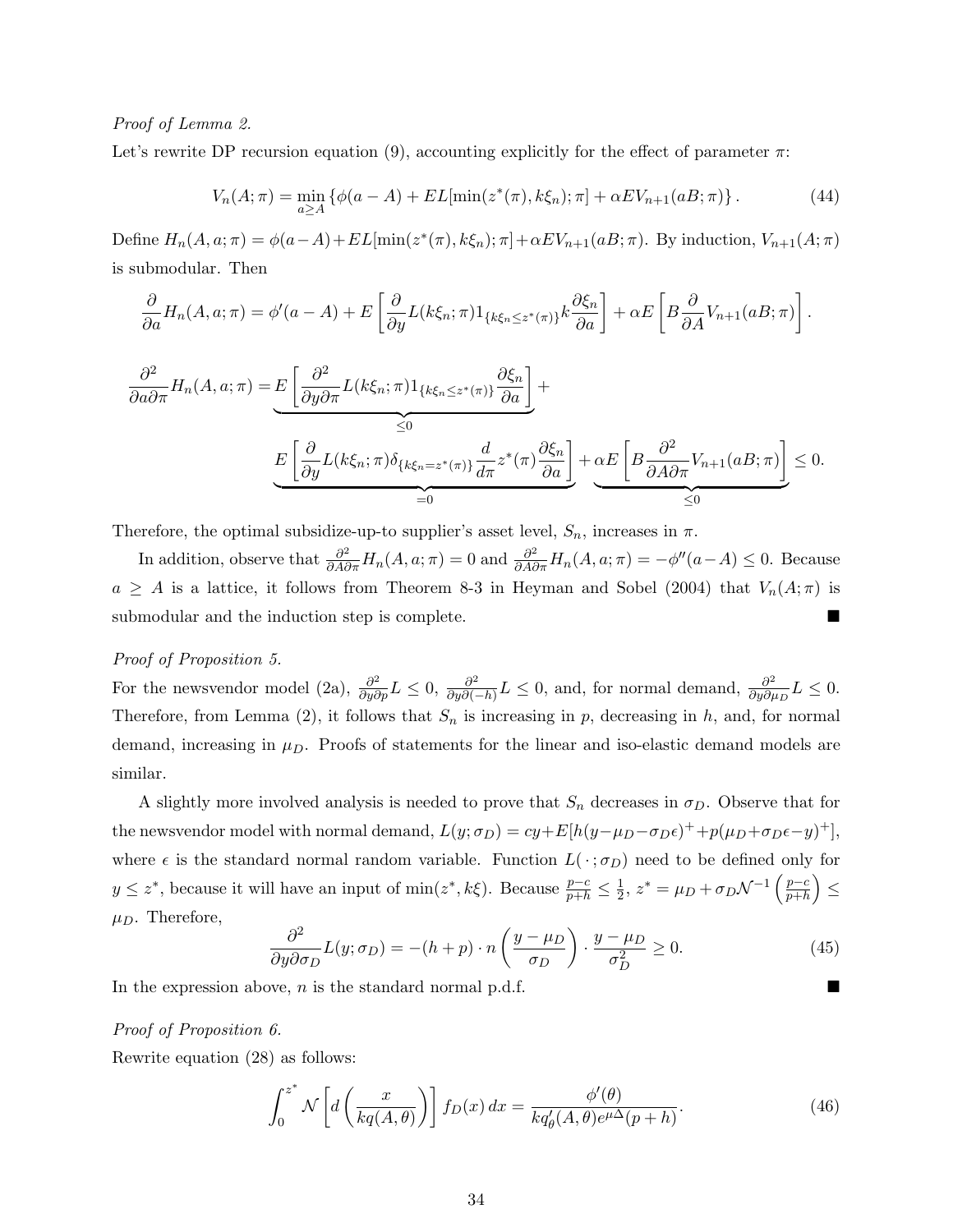Recognizing that  $\theta$ , which satisfies this equation, is a function of  $\sigma$ , take the derivative of both sides of this equation with respect to  $\sigma$ .

$$
\int_0^{z^*} n \left[ d \left( \frac{x}{kq(A,\theta)} \right) \right] \frac{\left[ \left( \mu - \frac{\sigma^2}{2} \right) \Delta - \ln \left( \frac{x}{kq(A,\theta)} \right) \right] kq(A,\theta) - \sigma k q'_{\theta}(A,\theta) \theta'}{kq(A,\theta)\sigma^2 \sqrt{\Delta}} f_D(x) dx =
$$
\n
$$
\frac{\partial}{\partial \theta} \left( \frac{\phi'(\theta)}{kq'_{\theta}(A,\theta)e^{\mu\Delta}(p+h)} \right) \theta',
$$
\n(47)

where n is the p.d.f. of the standard normal random variable. Combining together terms with  $\theta'$ , we obtain

$$
\int_0^{z^*} n \left[ d \left( \frac{x}{kq(A,\theta)} \right) \right] \frac{\left[ \left( \mu - \frac{\sigma^2}{2} \right) \Delta - \ln \left( \frac{x}{kq(A,\theta)} \right) \right]}{\sigma^2 \sqrt{\Delta}} f_D(x) dx =
$$
\n
$$
\left[ \int_0^{z^*} n \left[ d \left( \frac{x}{kq(A,\theta)} \right) \right] \frac{kq'_{\theta}(A,\theta)}{kq(A,\theta)\sigma\sqrt{\Delta}} f_D(x) dx + \frac{\partial}{\partial \theta} \left( \frac{\phi'(\theta)}{kq'_{\theta}(A,\theta)e^{\mu\Delta}(p+h)} \right) \right] \theta'.
$$
\n(48)

Because q and  $\frac{\phi'(\cdot)}{\phi'(A)}$  $\frac{\phi'(\cdot)}{q'(A,\cdot)}$  are increasing in  $\theta$ , the coefficient in front of  $\theta'$  on the right hand side of the equation above is positive. The expression on the left hand side is positive if  $\left(\mu - \frac{\sigma^2}{2}\right)$  $\left(\frac{r^2}{2}\right)\Delta \geq$  $\ln \left( \frac{z^*}{\ln \left( A \right)} \right)$  $\frac{z^*}{kq(A,0)}$ ), because  $\xi \leq z^*$  and q is increasing in  $\theta$ .

#### Proof of Lemma 3.

Derivative of  $J_n$  with respect to z is

$$
\frac{\partial J_n(A, z, \theta)}{\partial z} = \phi'(c_0(z) + \theta)c'_0(z) + L'(z)\Pr[z \le k\xi]
$$
\n(49)

Because  $\phi$  and  $c_0$  are increasing, and  $L'(z) > 0$  for any  $z > z^0$ , it follows that  $\frac{\partial J_n(A,z,\theta)}{\partial z} > 0$  for any  $z\geq z^0$ . As a set of the set of the set of the set of the set of the set of the set of the set of the set of the set of the set of the set of the set of the set of the set of the set of the set of the set of the set of the set o

#### Proof of Proposition 8.

Observe that  $V_{N+1}(A) = 0$  is convex. By induction, suppose  $V_{n+1}$  is convex. Then  $EV_{n+1}(aB_n)$  is convex in  $(A, z, a)$ .

Observe that  $min(z, k\xi_n)$  is concave in z and a. Function L is convex and for  $y < z^0$ ,  $L(y)$ is decreasing. Therefore,  $EL(\min(z, k\xi_n))$  is convex in z and a. It follows that  $J_n(A, z, a)$  $\phi[a-A+c_0(z)] + EL(\min(z, k\xi_n)) + \alpha EV_{n+1}(aB_n)$  is convex in  $(A, z, a)$ . Set  $a \ge A$  and  $0 \le z \le z^0$ is convex. Therefore, by Proposition B-4 in Heyman and Sobel (2004), it follows that function  $V_n(A)$  is convex. This concludes the inductive step.

From Lemma 3 we know that  $z^* < z^0$  for all a. Therefore one needs to be concerned only with boundaries  $z = 0$  and  $a = A$ . KKT conditions (23) follow.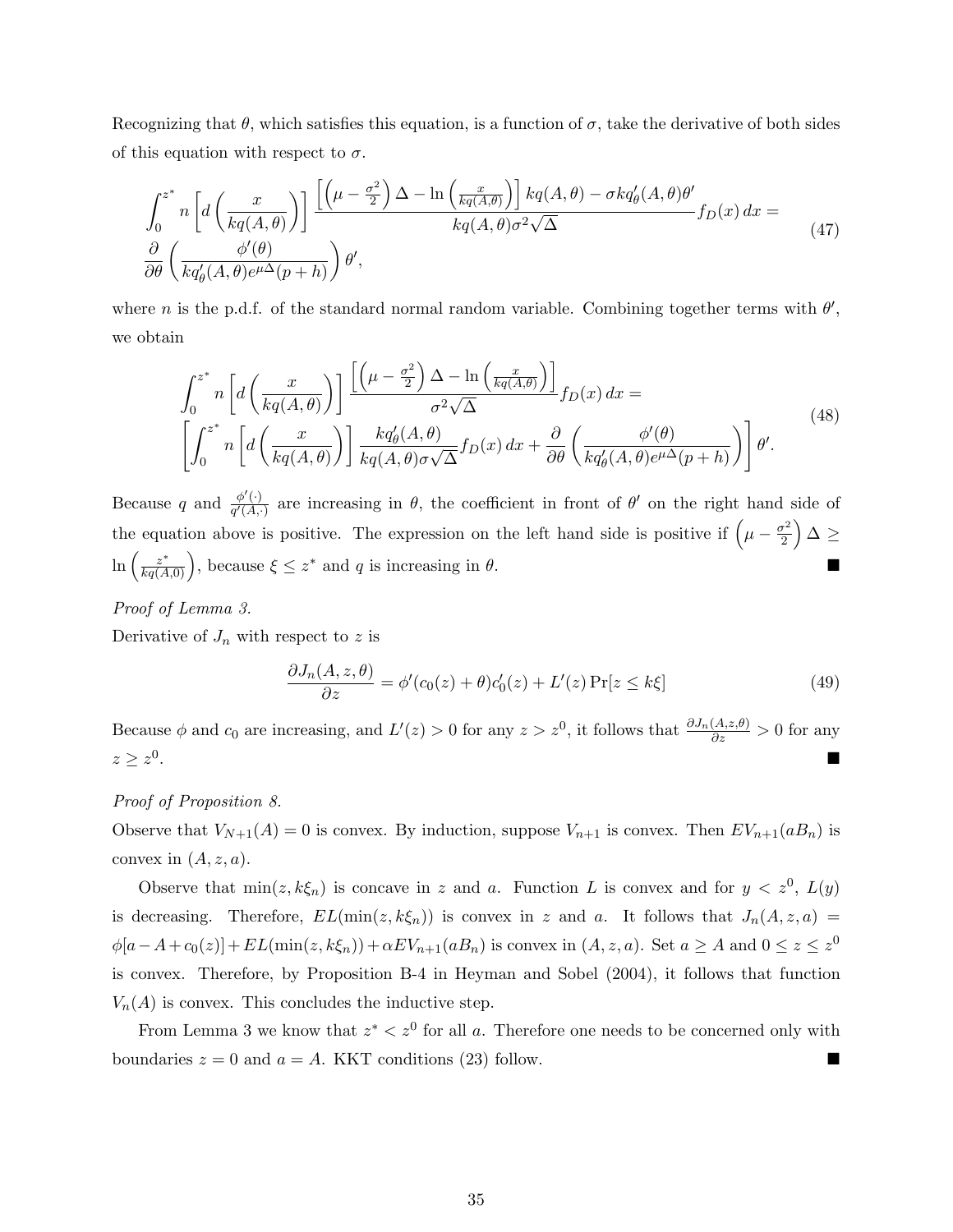### C Appendix. Ford vs. Visteon

To illustrate how models, discussed in this paper, can be applied in a realistic setting, in this section I study Ford's decision to give subsidy to Visteon in 2005. As was discussed in the introduction, Visteon Corporation considered filing for bankruptcy in May 2005. However, the bankruptcy was averted on May 24th after Ford Motor Company, which is Visteon's largest customer, promised to pay Visteon between \$1.6 and \$1.8 billion dollars and take over 24 of Visteon's plants, inventory of parts, and 17,400 workers (see White, 2005). Not all of this money was to be paid at once. Ford paid \$300 million for inventory immediately and lent Visteon \$250 million to meet its short-term debt payments. The rest of the money was to be paid from an escrow account over time, while Visteon undergoes restructuring, at approximately \$500 million per year.

To apply our models, we need to estimate the customer demand, the operating cost function,  $\mathcal{L}$ , and subsidy costs,  $\phi$ , for Ford. We also need to calibrate the stochastic process for Visteon's assets as well as Visteon's production capacity.

Let's begin with Ford's operating cost function. Assume that a duration of the decision period  $\Delta = 1$  year. Competition in the automotive industry is intense. Therefore, it is reasonable to assume that Ford is a price-taker, rather than a price-setter and use a newsvendor model (2a) for the Ford's operational cash flows. According to Wikipedia, Ford manufactured 6,418,000 cars in 2005. We have no other information about the demand distribution. For simplicity, let's assume that the demand for Ford for one year is deterministic and equal to  $D = 6.4$  million cars. Based on the income statement for Ford for 2005, the gross profit (= revenues − costs of goods sold) was approximately \$5,000 per car. The shortage penalty,  $\hat{p}$ , which reflects goodwill losses, expediting and outsourcing costs in case the supply does not meet the demand, is difficult for us, Ford outsiders, to estimate (Ford managers may have some beliefs about it). Let's assume that a shortage penalty offsets tax charged on gross profit and  $p = $5,000$ . Holding cost does not play a role in the deterministic demand model.

Next let's turn to estimating Visteon's parameters. In the middle of May 2005, when Ford executives were contemplating a subsidy to Visteon, 12-month LIBOR rates were quoted at 3.74%. I will use 3.7% (continuously compounded) as both the risk-free rate, r, and the drift,  $\mu$ , of the supplier's asset process. To compute A and  $\sigma$  I use an approach proposed in Bharath and Shumway (2004). Specifically,

$$
D = F
$$
,  $A = E + D$ ,  $\sigma_D = 0.05 + 0.25\sigma_E$ ,  $\sigma = \frac{E}{E + D} \sigma_E + \frac{D}{E + D} \sigma_D$ . (50)

From the 2004 annual report, the face value of Visteon's current liabilities (due within a year), as of December 31, 2004, was  $F = $3.84$  billion (Ford executives must have had a more precise estimate of Visteon's liabilities in May 2005). The stock prices for Visteon in the middle of May were between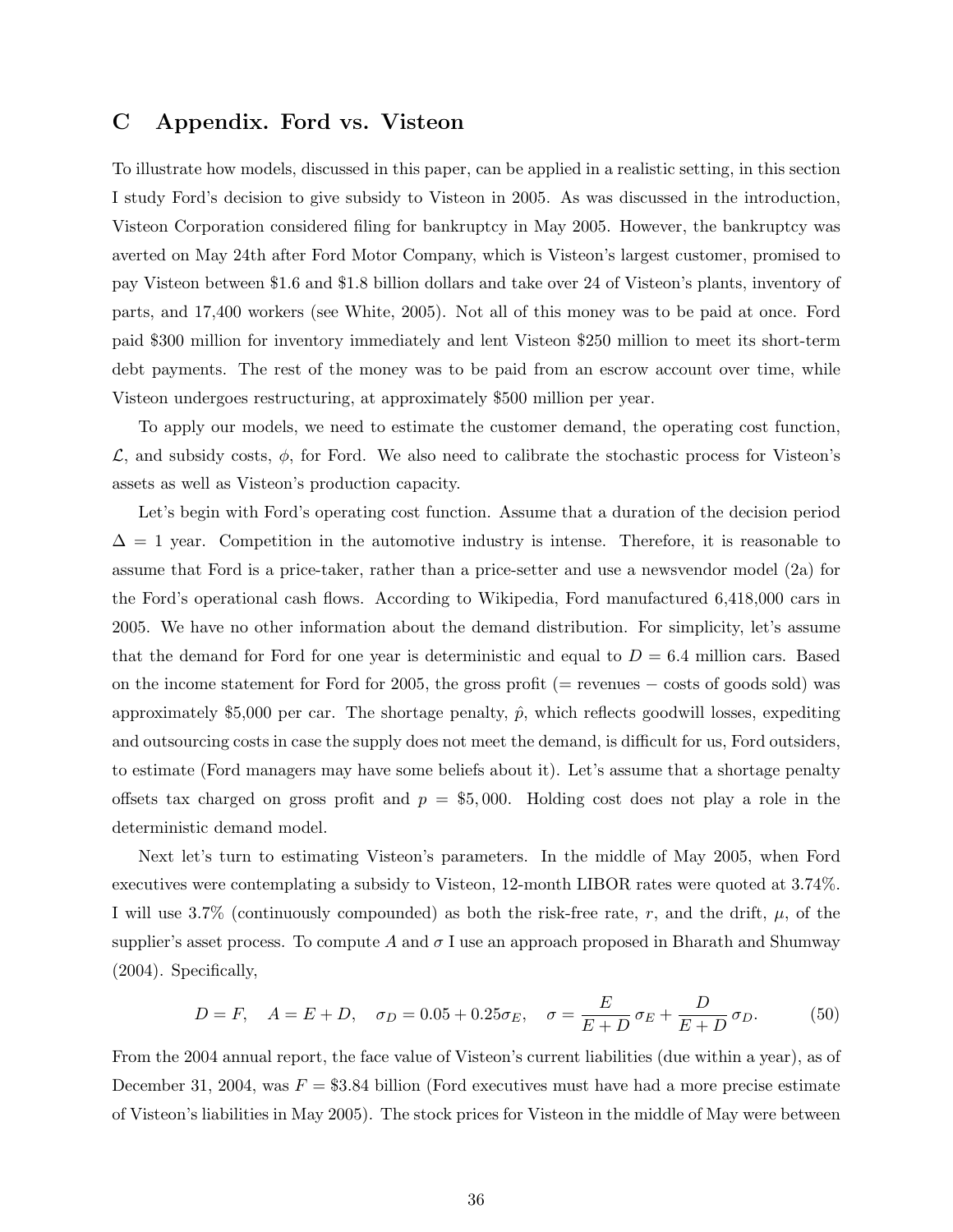\$3.50 and \$5 per share. As of December 31, 2004, there were 125 millon shares outstanding. This translates, approximately, to \$0.5 billion of total equity value. The implied volatility of Visteon's equity is  $\sigma_E = 55\%$  (based on option prices in January 16, 2007). Thus,

$$
D = F = $3.84 \text{ billion}, \quad A = $4.34 \text{ billion}, \tag{51a}
$$

$$
\sigma_D = 0.05 + 0.25 \sigma_E = 0.05 + 0.25 \times 0.55 \approx 0.19,\tag{51b}
$$

$$
\sigma = \frac{E}{E+D} \,\sigma_E + \frac{D}{E+D} \,\sigma_D = \frac{0.5}{4.34} \, 0.55 + \frac{3.84}{4.34} \, 0.19 \approx 0.23. \tag{51c}
$$

The regular capacity level  $k = D$  (that is, unless Visteon is bankrupt, it should be able to meet Ford's deterministic demand).

Example 5. First, consider the model where a subsidy from Ford is used by Visteon to reduce its liabilities. I will model the cost of subsidies to Ford as  $\phi(\theta) = \frac{\mathcal{A}}{\mathcal{F}-\theta} - \frac{\mathcal{A}}{\mathcal{F}}$  $\frac{\mathcal{A}}{\mathcal{F}}$ , where  $\mathcal{F} = F = 3.84$ billion and  $\mathcal{A} = \mathcal{F}^2$ .

Using these numbers we compute that, according to our model, the optimal subsidy from Ford to Visteon in 2005 should be  $\theta^* = $393$  million. This number is well below the total subsidy of \$1.6 – \$1.8 billion that Ford promisted Visteon. There are several reasons for this discrepancy.

First, one can only guess the magnitude of the shortage penalty or Visteon's asset volatility (as well as other parameters) in our model. When making the decision to bail out Visteon, Ford managers had a much better idea how much the shortage would cost the company. Also, I computed implied volatility based on 2007 data. It could have been different in 2005. Figure 7 illustrates sensitivity of the optimal subsidy to the shortage penalty, p, and supplier's asset volatility,  $\sigma$ . Figure 8 illustrates the sensitivity of the optimal subsidy to the initial level of the supplier's assets,  $A(0)$ , and the supplier's liabilities, F. When drawing the graph for the sensitivity to the supplier's liabilities, I assumed that  $A(0) = F + $0.5$  billion. Futhermore, one can only guess the functional form of the operating costs. Fortunately, the majority of the results in this paper are true for any convex function L, representing the operating costs. Therefore, one could easily recompute the optimal subsidy if a more realistic operating cost function were available.

Second, the amount \$1.6 – \$1.8 billion is paid over a number of years, and I computed the optimal subsidy amount for the first year only. The optimal subsidy of \$393 million from our model is comparable with payments made by Ford to Visteon in 2005 only. Subsidy amounts for subsequent years will be computed in our model based on supplier's asset levels  $A_n$  at the beginning of each year.

Third, the only benefit to the manufacturer in our model from subsidizing its supplier is a more financially stable supplier. In real life, in addition to improving Visteon's financial condition, Ford received some inventory, 24 plants, and other assets in return for the subsidy, which would inflate the subsidy amount Ford is willing the give. This concludes the example.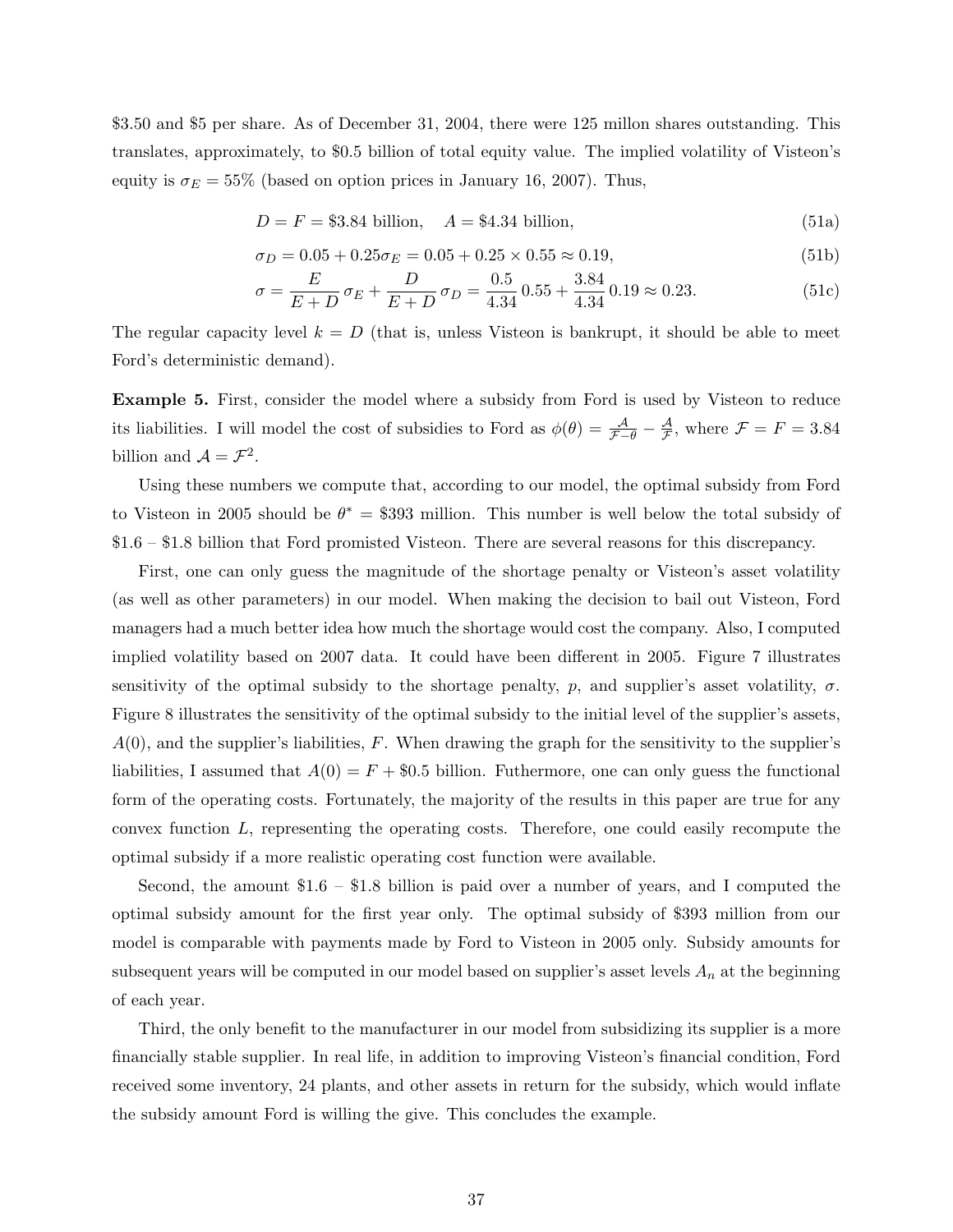

Figure 7: Sensitivity of the optimal subsidy,  $\theta^*$ , to shortage penalty p and supplier's asset volatility  $\sigma$  (see Ford vs. Visteon example for the numerical values of other model parameters)



Figure 8: Sensitivity of the optimal subsidy,  $\theta^*$ , to the initial level of the supplier's assets  $A(0)$  and the supplier's liabilities  $F$ . For the figure of sensitivity to the supplier's liabilities it was assumed that  $A(0) = F + $0.5$  billion (see Ford vs. Visteon example for the numerical values of other model parameters)

Example 6. Next, let's consider a model where the supplier's assets are increased by the manufacturer's subsidies. Let the subsidy cost be  $\phi(\theta) = \theta$ .

Model (9) has several desirable numerical properties. First, the expected operating costs  $EL[Y(z^*,\xi)]$  depend only on the action a and can be pre-computed. Second, the value function depends on action, a, only, which speeds up the computations of the expected future value. Third, with the linear assumption on the subsidy function  $\phi$ , the optimization problem every period does not depend on the state, A, of the problem (according to Proposition 2). In particular, the target asset levels,  $S_n$ , do not depend on the state, A. Fourth, when solving optimization problem each period, one can expedite the search for the optimal action using monotonicity results from Proposition 4.

Suppose that the length of the planning horizon for Ford is 5 years. Figure 9 presents target asset levels,  $S_n$ , for Visteon's assets for  $n = 1, ..., 5$  and for different values of supplier's asset volatility,